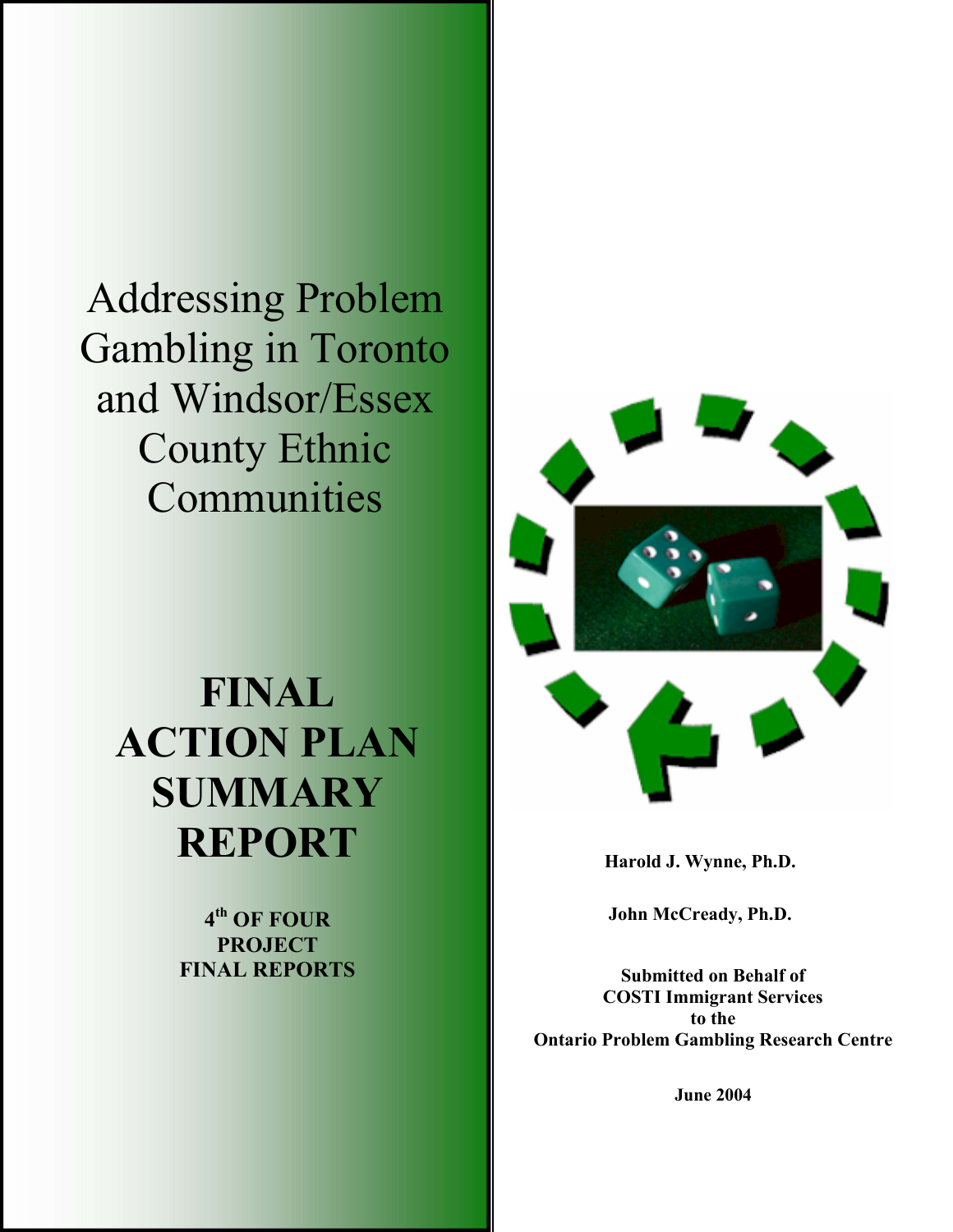#### **ACKNOWLEDGEMENTS**

In 2000/2001, the former Ontario Substance Abuse Bureau (now the Addiction Unit of the Mental Health and Addiction Branch, Ministry of Health and Long-Term Care) provided an allocation of \$1.5 million to study problem gambling in "special populations." As with most funding allocated to address this socio-health issue in Ontario (i.e., treatment, prevention and research monies), this special research funding was advanced from Ontario Liquor and Gaming Commission (OLGC) revenues garnered from gambling in the province. The Ontario Problem Gambling Research Centre was entrusted with expending a portion of the funding allocation on this research project that examined gambling and problem gambling in eight ethno-cultural communities in the greater Toronto area and in Windsor/Essex County. This financial contribution from the OLGC and Ministry, and the capable administration and oversight service provided by the Research Centre, made this important study possible.

COSTI Immigrant Services (COSTI) is Canada's largest education and social service agency that provides services to newcomers and their families, and this wellrespected Toronto organization provided effective administrative services and ongoing consultative advice to this study. The Multicultural Council of Windsor/Essex County served as a community partner, offering advice and consultation to the researchers and communities. The roles of both of these leading multi-cultural organizations are gratefully acknowledged.

A Regional Research Advisory Committee comprised of representatives from various Ontario community organizations, agencies and government departments met as a group to provide advice to the study participants, and the contribution of talent and time from these individuals helped shape the project direction. The researchers wish to acknowledge the significant contribution of Gary McCaskill, who served as the research assistant to the project. Gary developed and maintained the project website, crafted various project templates used by the communities, and contributed considerable effort in preparing and improving various study reports.

Finally, the credit for the successful completion of this research lies with the eight communities themselves. In each community, a local agency stepped forward and agreed to serve as the research project sponsor, and this leadership was crucial to the success that was experienced. The people on each of the eight Local Research Advisory Committees met, discussed, debated and otherwise made the research happen in each community. In every community, different individuals stepped forward to help with the research tasks, including writing the local research plans, collecting and interpreting data, writing the final reports and action plans. Space does not permit naming the many community people who contributed to this research project, and readers are encouraged to refer to each community final report for a listing of these individuals. In the final analysis, this study begins to tell the story of gambling and problem gambling in each of the eight ethno-cultural communities, to the great credit of those dedicated community people who participated.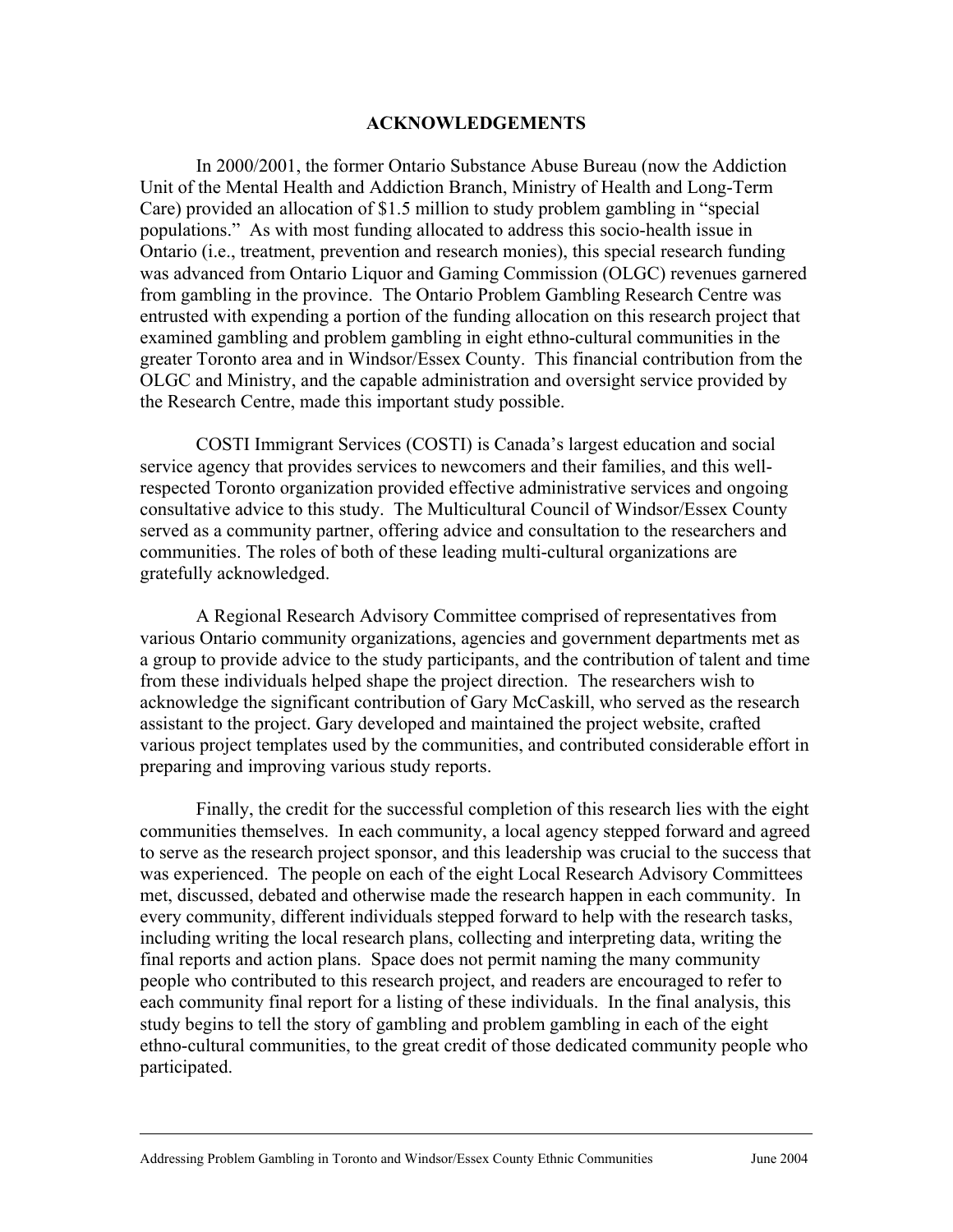#### **PROJECT FINAL REPORTS**

There are four separate, but related, project final reports that describe the design/methodology, contain the findings/conclusions, and present the action plans from the research project entitled, *Addressing Problem Gambling in Toronto and Windsor/Essex County Ethnic Communities.* Each of these reports is available from the COSTI Immigrant Services website (www.costi.org) and the Ontario Problem Gambling Research Centre website (www.gamblingresearch.org). Readers are encouraged to download and read each of these following four companion reports to gain a complete understanding of this research project.

#### **Phase I – Research**

In Phase I of this project, each of the eight participating ethnic communities completed exploratory research into gambling and problem gambling in their populations. Subsequently, each community wrote a final research report describing their experience and findings, and each of these eight reports have been compiled into the first compendium research report entitled,

#### **Report 1 –** *Addressing Problem Gambling in Toronto and Windsor/Essex County Ethnic Communities. Eight Community Final Research Reports.*

Drs. Wynne and McCready, the project co-investigators, then synthesized the findings and conclusions from these eight ethnic community research reports and prepared a second final summary research report entitled,

#### **Report 2 –** *Addressing Problem Gambling in Toronto and Windsor/Essex County Ethnic Communities. Final Summary Report.*

#### **Phase II – Action Planning**

 In Phase II of this project, each of the eight communities prepared an action plan, based on the findings from their Phase I research. The third project research report is a compendium of eight community action plans, and it is entitled

#### **Report 3 –** *Addressing Problem Gambling in Toronto and Windsor/Essex County Ethnic Communities. Eight Community Final Action Plan Reports.*

Drs. Wynne and McCready also synthesized the findings and conclusions in these eight action plan reports, and then compiled the fourth and final research report entitled,

#### **Report 4 –** *Addressing Problem Gambling in Toronto and Windsor/Essex County Ethnic Communities. Final Action Plan Summary Report.*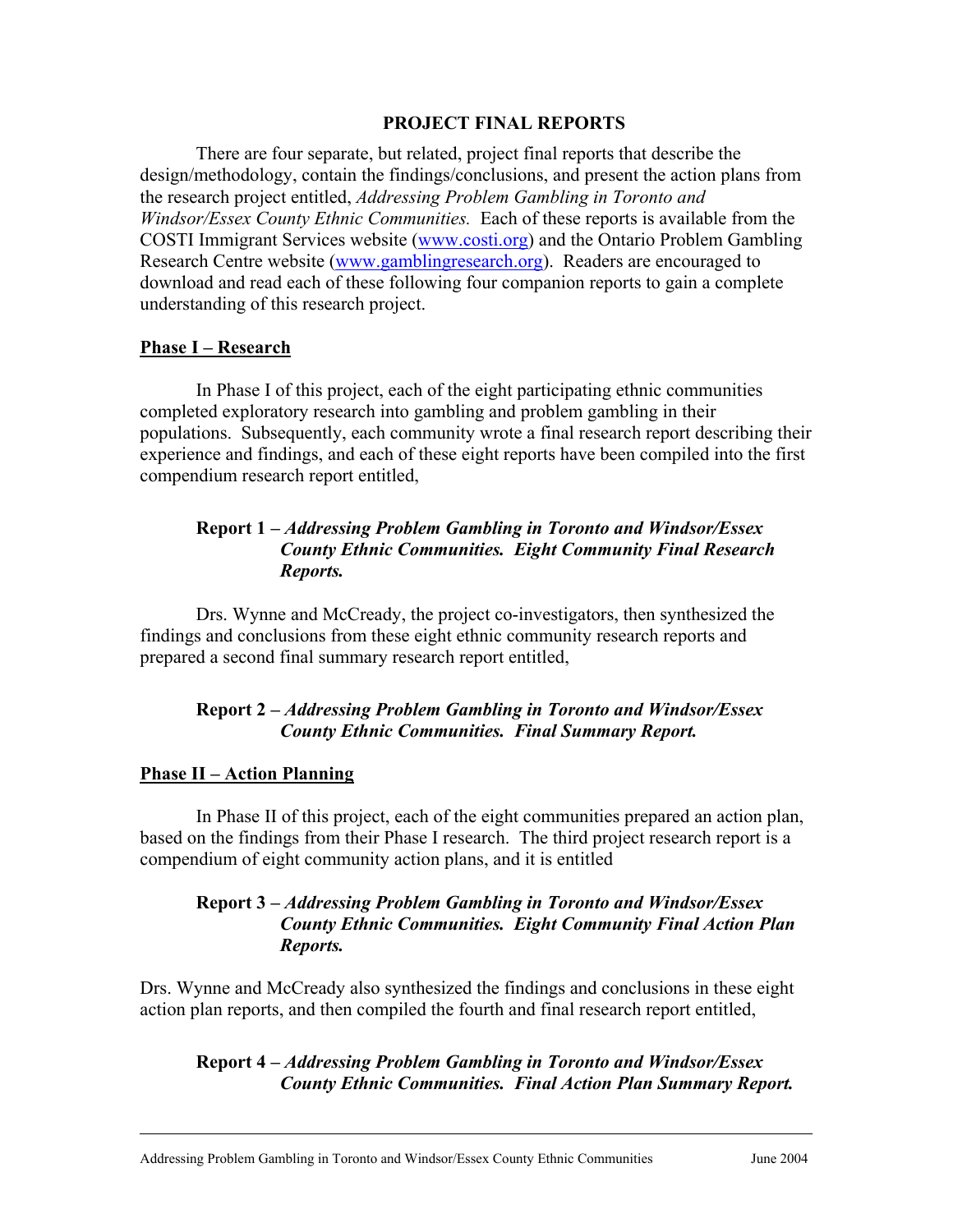## **TABLE OF CONTENTS**

| 1.                 |     |       |                                                   |  |
|--------------------|-----|-------|---------------------------------------------------|--|
|                    | 1.1 |       |                                                   |  |
|                    | 1.2 |       |                                                   |  |
|                    | 1.3 |       |                                                   |  |
|                    | 1.4 |       |                                                   |  |
| 2.                 |     |       | <b>ACTION PLANNING DESIGN AND METHODOLOGY  10</b> |  |
|                    | 2.1 |       |                                                   |  |
|                    | 2.2 |       |                                                   |  |
|                    | 2.3 |       |                                                   |  |
| 3.                 |     |       |                                                   |  |
|                    | 3.1 |       |                                                   |  |
|                    |     | 3.1.1 |                                                   |  |
|                    |     | 3.1.2 |                                                   |  |
|                    |     | 3.1.3 |                                                   |  |
|                    |     | 3.1.4 |                                                   |  |
|                    |     | 3.1.5 |                                                   |  |
|                    |     |       |                                                   |  |
|                    |     | 3.2.1 |                                                   |  |
|                    |     | 3.2.2 |                                                   |  |
|                    |     | 3.2.3 |                                                   |  |
|                    |     | 3.2.4 |                                                   |  |
|                    |     | 3.2.5 |                                                   |  |
|                    |     | 3.2.6 |                                                   |  |
|                    |     | 3.2.7 |                                                   |  |
|                    |     | 3.2.8 |                                                   |  |
|                    |     | 3.2.9 |                                                   |  |
| $\boldsymbol{4}$ . |     |       |                                                   |  |
|                    | 4.1 |       |                                                   |  |
|                    | 4.2 |       |                                                   |  |
|                    | 4.3 |       |                                                   |  |
|                    |     | 4.3.1 |                                                   |  |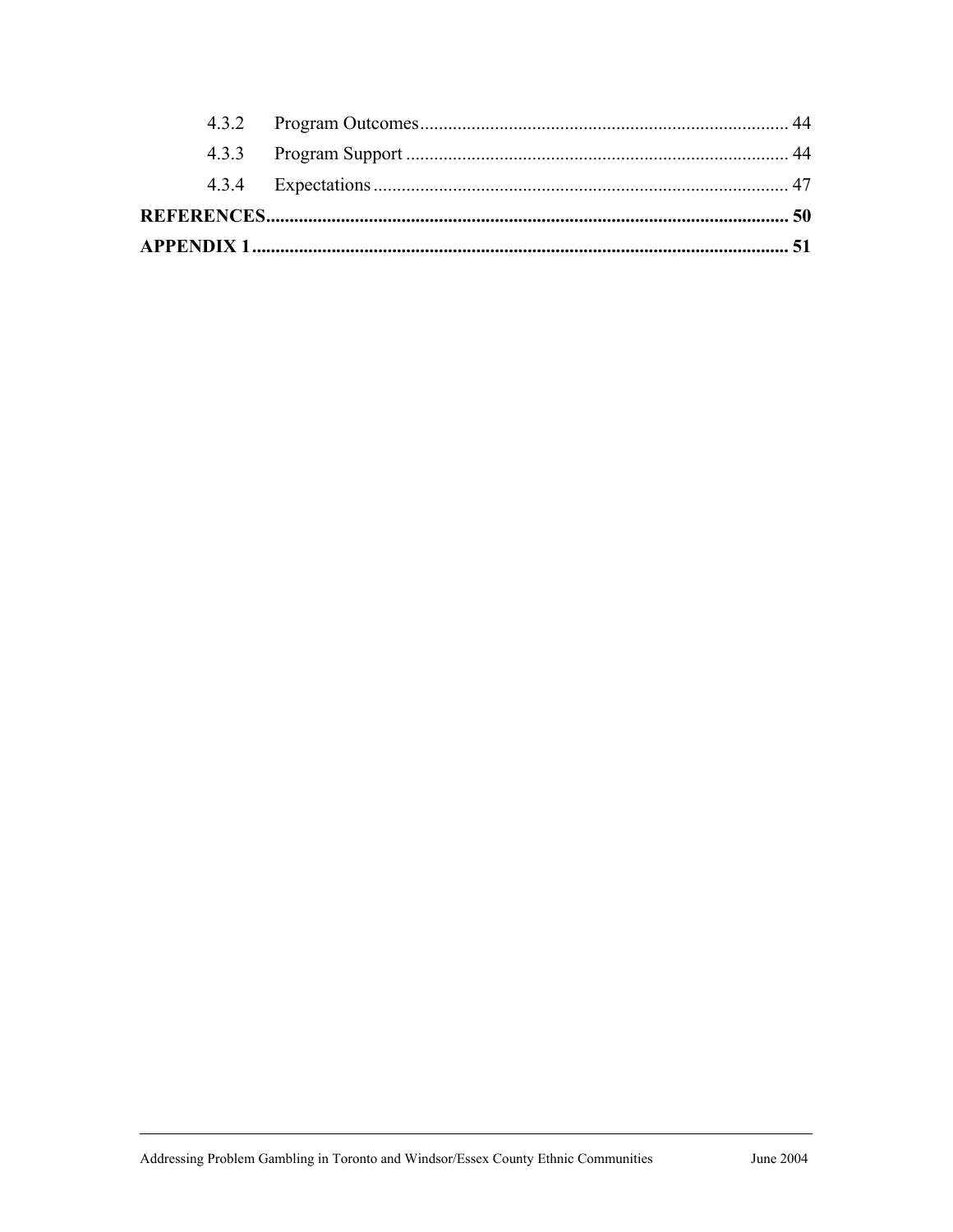#### **1. INTRODUCTION**

As a large-scale participatory action research project, *Addressing Problem Gambling in Toronto and Windsor/Essex County Ethnic Communities* had two distinct phases--a research phase and an action planning phase. This research project resulted in four separate, but related, final report documents, and these are described at the beginning of this report.

 This final action plan summary report written by the co-investigators is based on the eight individual community action plans, which are available in a compendium of the eight final action plan reports. Readers are encouraged to refer to this compendium of community action plans when they are reading this final action plan summary report.

The central purpose in this final action plan summary report is to describe, summarize and synthesize the community action planning phase of the *Addressing Problem Gambling in Toronto and Windsor/Essex County Ethnic Communities* research project. As was done with the community data collected during the research phase, this report is, likewise, a synthesis of data contained in each of the eight community final action plan reports. For a full understanding of the community action plans, the reader will want review all eight community action plan reports. This report is comprised of four chapters and this, the introductory chapter, describes the research topic, background and conceptual framework. The following chapters provide a description of the action planning, a summary of the community action plans and the conclusions and implications drawn from the community action plans.

#### **1.1 Research Topic**

In Canada and the United States, and in countries throughout the world, problem gambling has been acknowledged to be a very serious emerging public health issue (Korn et al., 2000; Wynne, 1997). An increase in problem gambling is not surprising as, during the past decade, there has been a proliferation of gambling opportunities through casinos, electronic gambling machines, mega-bingo facilities, lotteries, sports betting, simulcast racing and Internet gambling.

Simultaneously over the past ten years, there has been a significant growth in problem gambling research as evidenced in the increasing number of scientific studies and journal articles in this field (Wildman, 2004). Within this growing body of research, a plethora of problem gambling prevalence studies have been conducted in jurisdictions in Canada, the United States, New Zealand, Australia, Great Britain and Europe and these have striven to describe the nature, characteristics and pervasiveness of this disorder in general populations (Shaffer and Vander Bilt, 1997). For the most part, these prevalence studies have examined problem gambling in the dominant cultural group (i.e. general population) and few studies have focused on this health issue in sub-cultural groups (McGowan et al., 2000). However, there is an emerging interest in addressing problem gambling in ethnic communities, notably within larger metropolitan areas, and this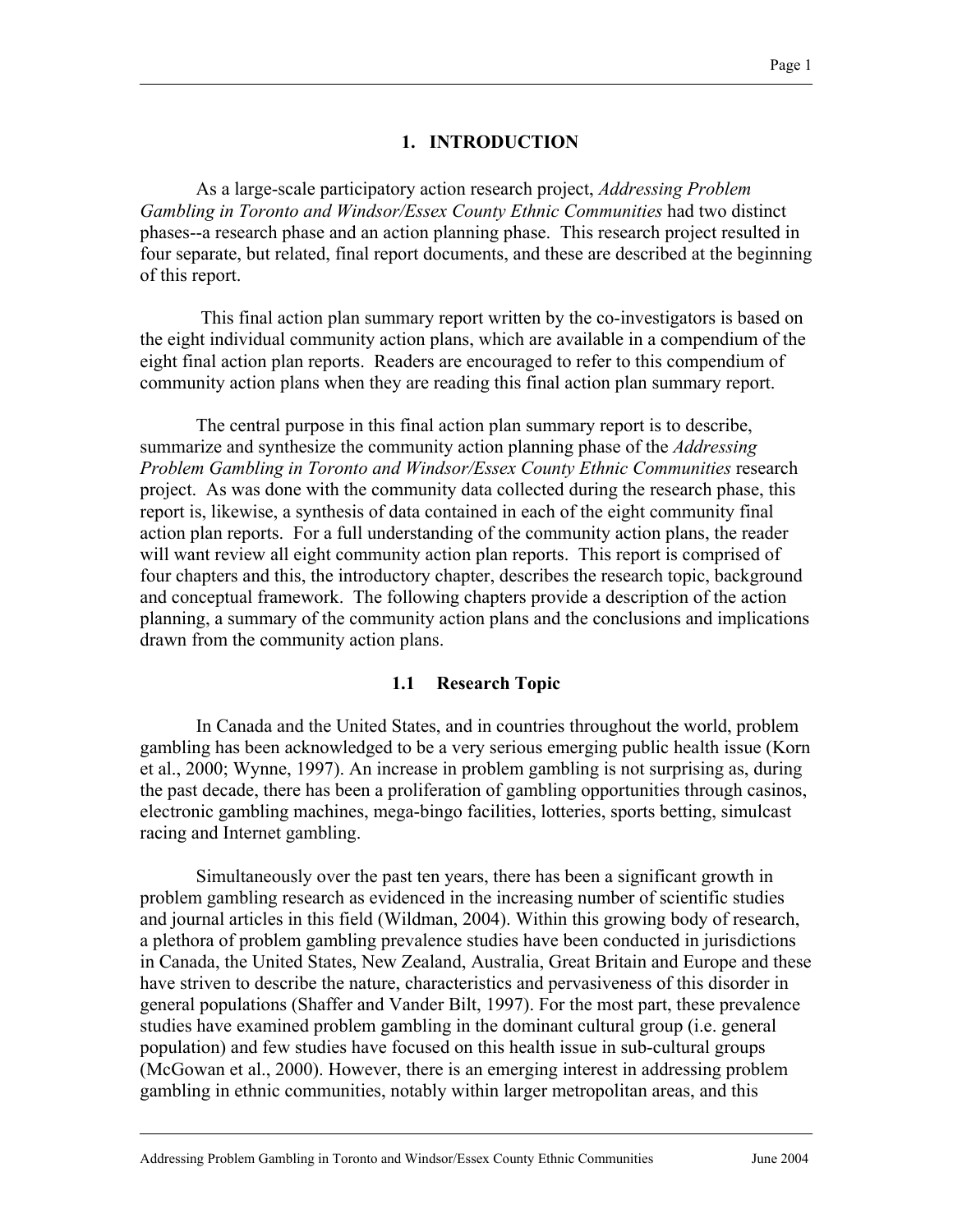research was designed to contribute to our understanding of how gambling and problem gambling may be viewed differently in various ethnic sub-populations.

This project was intended to be action research and, as such, there was an expectation that research advisory committees in each of the eight participating ethnic communities would take the research findings and develop an "action plan", designed to lessen the harmful effects of problem gambling. In some instances, participating communities have services in place to deal with socio-health issues, and research findings may assist community agencies in adding problem gambling prevention, education and treatment services to their repertoire. Conversely, where the ethnic community depends on large urban community service agencies for help, the research results may be used to develop culturally appropriate services within these agencies to assist problem gamblers from different ethnic groups.

The ultimate aim of this study was to increase knowledge of gambling and problem gambling in ethnic sub-populations in large metropolitan areas and, more importantly, to provide a stimulus and action strategy for participating communities to address this serious public health issue.

#### **1.2 Background**

In the 2000/2001 fiscal year, the Ontario Substance Abuse Bureau (OSAB) provided one-time funding of \$1.5 million to examine the socio-health issue of problem gambling in "special populations." In November 2000, the Ontario Problem Gambling Research Centre (OPGRC) was asked by the OSAB to develop a solicitation for proposals from those interested in conducting research into problem gambling within Ontario special populations (e.g., older adults, youth, women, ethno-cultural groups, aboriginal peoples). In response, the OPGRC received thirty-three letters of intent from researchers and/or community agencies, and nine of these proponents were requested to submit full research plans (six projects were ultimately funded).

While seven letters of intent were received from ethnic communities in Toronto and the Windsor/Essex County area of southern Ontario, none of these was recommended for funding. This concerned the OPGRC board of directors, and they requested that their research consultant, Dr. Harold Wynne, devise a research strategy that might engage these ethnic communities in researching problem gambling in their populations. Dr. Wynne and his colleague Dr. John McCready contacted representatives from each of these communities and, working together, they developed a proposal entitled, "Addressing Problem Gambling in Toronto and Windsor/Essex County Ethnic Communities." Central to the research strategy was the use of a participatory action research (PAR) approach that enabled eight ethnic communities to work independently, yet within the same research framework. The research plan for this project was submitted successfully for independent peer review, and in April 2001, the study commenced.

The purpose of this research was to gain an understanding of gambling in a cultural context and to examine the issue of problem gambling in eight different ethnic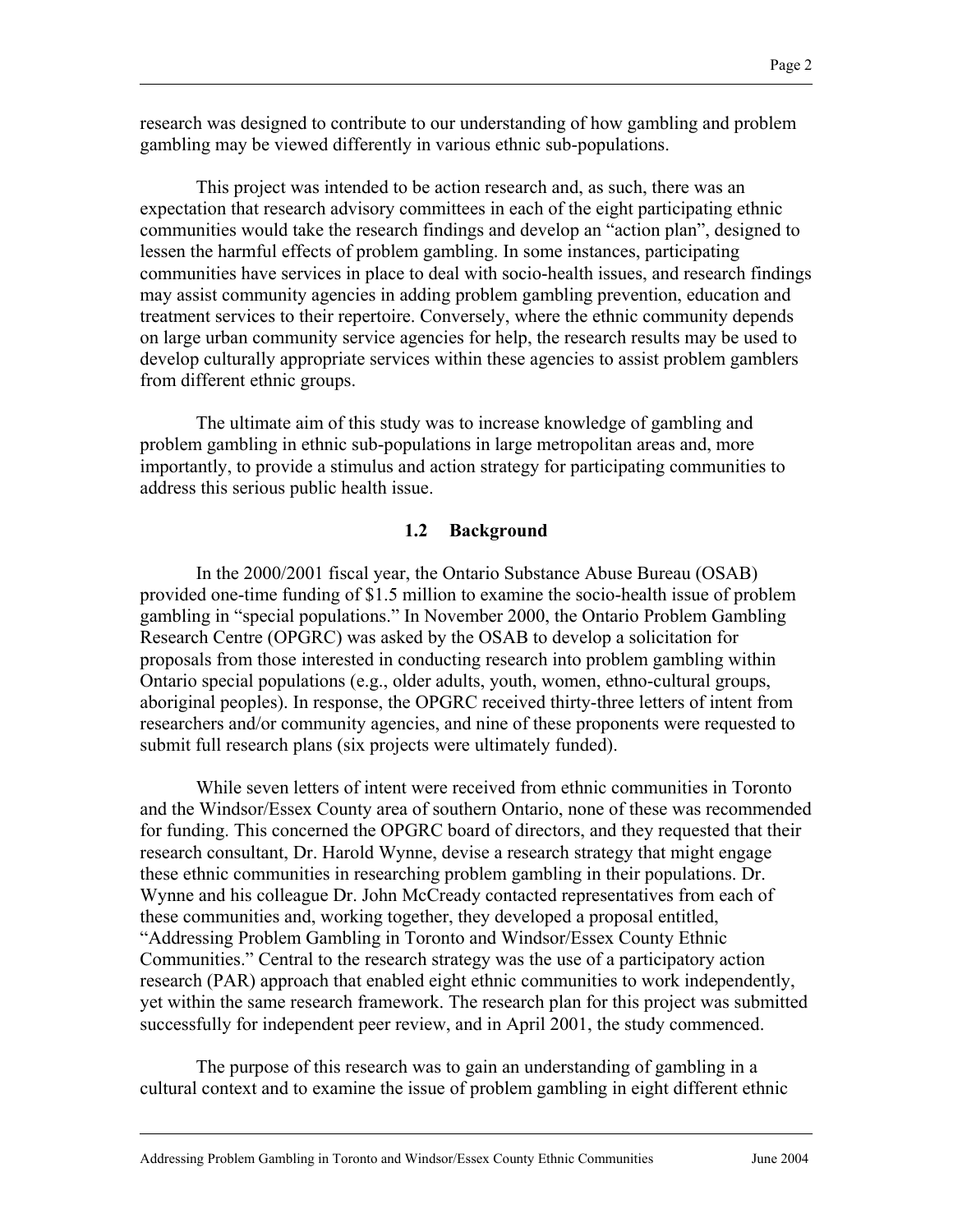communities in large metropolitan areas. To guide this inquiry and facilitate the aggregation of findings, the following five overarching research project goals were posited: (1) to describe the nature and practice of gambling as a community socio-cultural activity; to describe the definition, characteristics, and pervasiveness of problem gambling in the community; (3) to ascertain community members' perceptions of gambling and problem gambling; (4) to ascertain help-seeking preferences and behaviors of problem gamblers and concerned significant others; and, (5) to develop an "action plan" designed to address problem gambling issues identified through the community research.

While there were five overarching goals that each community was asked to address, the research direction in each community was guided by questions framed at the local level. Consequently, while the direction of this community research was common to each group, there are some interesting differences and directions that each community has chosen to take. More details of this research are available on the project web site at www.wynne.com/gamblingproject.htm.

The communities addressed the first four goals, completed their preliminary research and submitted their findings reports in the data gathering phase of the project. The co-investigators, Drs. Harold Wynne and John McCready, completed the process of writing the overall findings report that synthesizes and presents learnings relative to problem gambling that are gleaned from the research in each community.

The fifth overarching research goal, the action planning goal, was for each community, "to develop an 'action plan' designed to address problem gambling issues identified through the community research." The expectation from the outset was that each community would respond to the issue of problem gambling through the development of an evidence-based action plan. However, during the final stages of completing the community-based inquiry, it became evident that the communities did not have the resources (i.e., time or finances) to engage in thorough action planning process that would result in solid, defensible community action plans. Consequently, rather than have the communities cobble together hastily-written action plans, they were advised (a) to write their findings from the data collection phase of the project; (b) to delimit their research reports to exclude action plans; and, (c) to anticipate additional time and funding would be available to add a more thorough, adjunctive action planning phase to the project. The community findings reports were written and the project was extended to include an action planning phase.

The purpose of this report is to present the "action planning phase" as a logical follow-up to the problem gambling research that completed by each ethnic community. Each of the eight communities were invited to continue to participate in the action planning phase of the project, which involved training community members to implement an action planning process model to identify and respond to problem gambling issues. As with the original ethnic community research project, COSTI was approached to serve as the administrative agent for this phase of the project. The co-investigators, Drs. Wynne and McCready, assumed responsibility for training community members and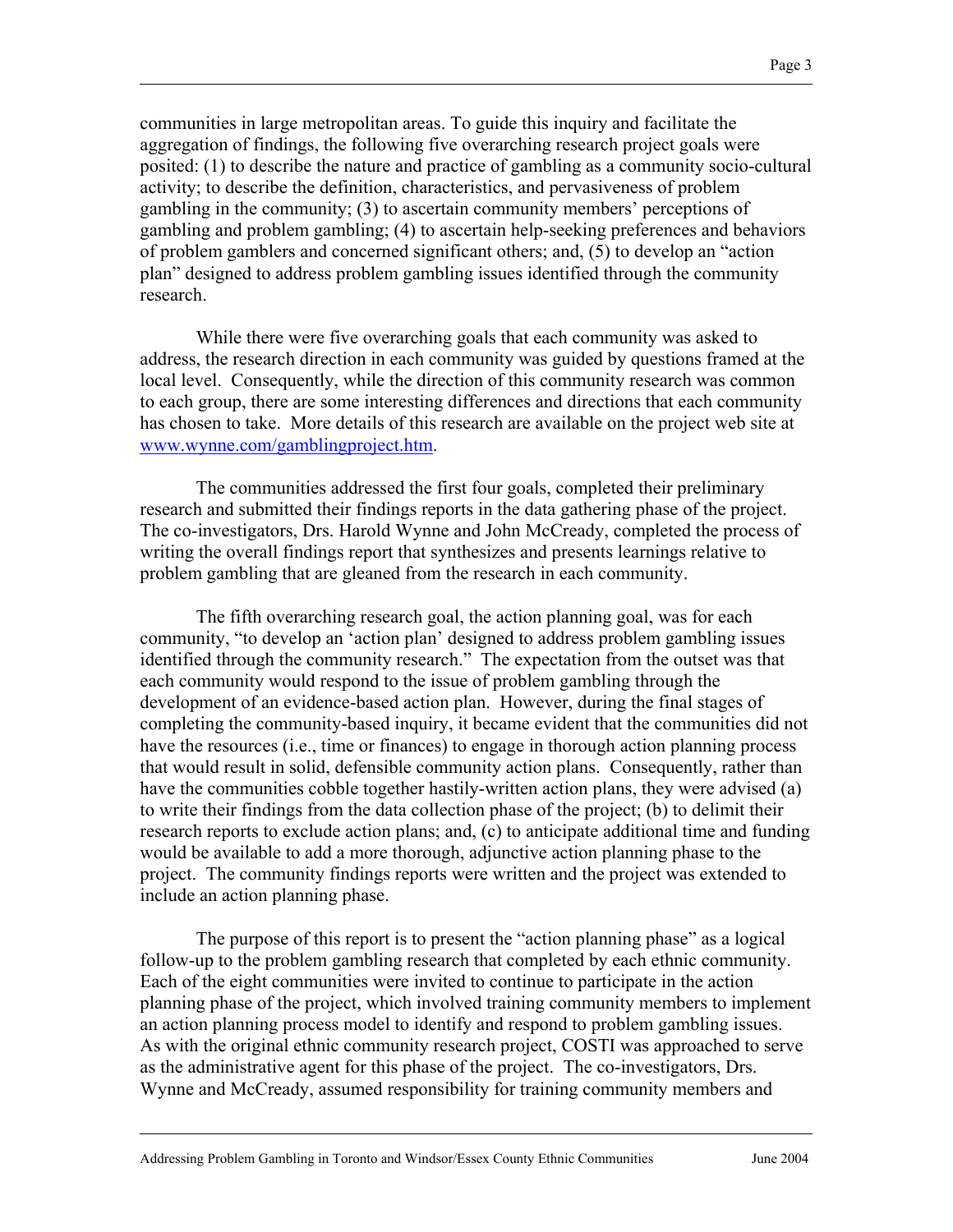assisting them in implementing an action planning process that resulted in rigorous and defensible problem gambling action plans.

The expected outcomes from the action planning phase of the project were that each community would (a) clearly identify the most important problem gambling issues evidenced through their previous data gathering and findings reports, and (b) develop carefully considered action strategies in a plan to address these issues. Furthermore, the action planning process involved establishing a "coalition" in each community and; thereby, capacity has been enhanced so that problem gambling issues will be continuously monitored and the effectiveness of any problem gambling program interventions will be evaluated. All eight community actions plan reports have been completed and, as expected, the co-investigators have prepared this report to summarize and synthesize the community action plan reports.

#### **1.3 Key Participants**

The key participants in this research project included the eight ethnic communities (led by a local research advisory committee) in greater Toronto and Windsor/Essex County areas, co-investigators Wynne and McCready, community agency partners (COSTI and the Multicultural Council of Windsor and Essex County), and a regional research advisory committee.

**Participating communities.** Central to the success of this research project was the full participation and cooperation of the eight ethnic communities. In the greater Toronto area and in Windsor/Essex County, there are many ethnic communities that were prospective candidates for inclusion in this research project and research resources were limited; consequently, a criteria-based process for selecting participating communities was needed. The main criteria for community selection were two-fold, namely: (1) the community had expressed interest in researching the issue of problem gambling by submitting a solicitation to the OPGRC; and (2) the community demonstrated a state of readiness, capacity and commitment to undertake a problem gambling research project.

The eight ethnic communities that participated in this research, and the agencies within each that served as the sponsoring agency for that community's project were the following (for a description of these communities and agencies, refer to the research project website at www.wynne.com/gamblingproject.htm):

#### Toronto

- 1. Afghan Community (Afghan Association of Ontario)
- 2. Filipino Community (San Lorenzo Ruiz Filipino-Canadian Community Centre)
- 3. Greek Community (Greek Orthodox Family Services and Counselling)
- 4. Indo-Caribbean Community (South Asian Women's Centre)
- 5. Iraqi Community (Arab Community Centre of Toronto)
- 6. Somali Community (Midaynta Association of Somali Service Agencies)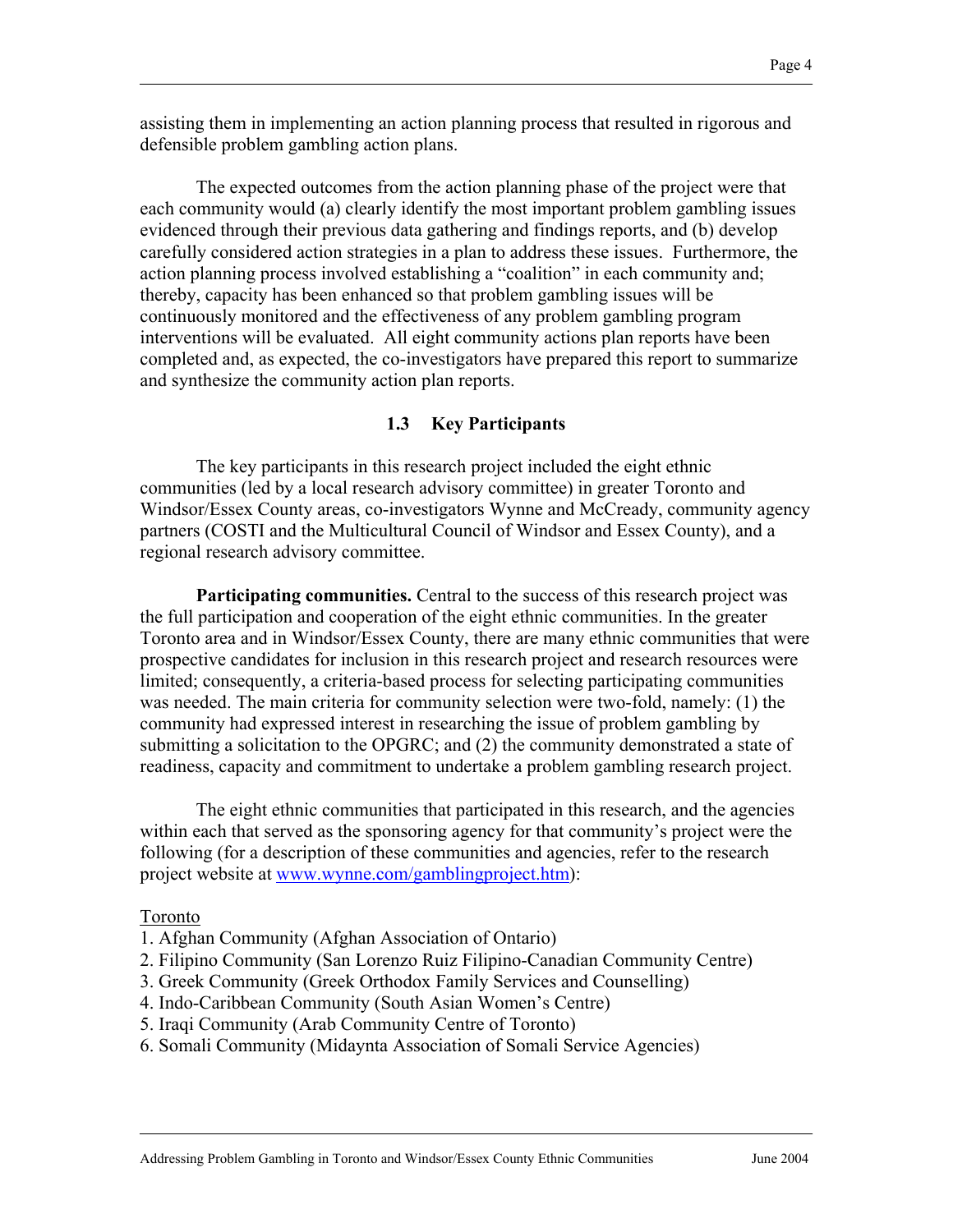Windsor/Essex County

7. Jewish Community (Windsor Jewish Federation and Community Centre) 8. South Asian Community (South Asian Centre)

**Local research advisory committees (LRAC).** Notwithstanding that most of the above community agencies took the initiative to submit letters of intent to the OPGRC and ultimately agreed to serve as the local administrative agent, it was recognized from the outset that other community agencies, groups, and key informants needed to be involved in the research process. To this end, a local research advisory committee (LRAC) was established in each ethnic community to broaden the participatory base and provide a forum for the expression of divergent perspectives. The co-investigators worked closely with each LRAC to assist them in developing and implementing a research plan that addressed the overarching goals for the project while simultaneously satisfying local interests and aspirations to discover truths about gambling and problem gambling.

**Community agency partners.** In both the Toronto and Windsor/Essex County areas, there are two long-established community agencies with an exemplary track record and invaluable experience in working with ethnic communities, and the expertise of these community agency partners was sought to help the communities successfully complete the research project. These agencies were COSTI (Toronto) and the Multicultural Council of Windsor and Essex County (MCWEC).

**COSTI** (www.costi.org). COSTI is Canada's largest education and social service agency with a specific mandate to provide services to newcomers and their families. The agency is the result of the amalgamation of the Italian Immigrant Aid Society (founded in 1952) and COSTI (founded in 1962). Presently, COSTI operates five employment and training centres throughout Metro Toronto and York Region, six E.S.L. Training Centres, a Centre for Foreign Trained Professional & Trades people, a Rehabilitation Centre for people with disabilities, a Family Counselling Centre and a 100 bed Reception Centre for people who have come to Canada as refugees. The agency strives to be a leader in community services, using a client-focused, and proactive approach in planning, developing and delivering services. With over 200 staff members who, together, speak more than 60 languages, COSTI provides services to a diverse client base of 40,000 individuals annually.

To enable the communities to proceed, COSTI agreed to serve as the community partner agency in Toronto and provide financial accounting and administrative support services for the research project and this included receiving and disbursing Ontario government funds to cover research expenses. In addition, COSTI representatives, notably Executive Director Mario Calla and Program Director Domenica Luongo, provided valuable feedback to the co-investigators and communities throughout the research project.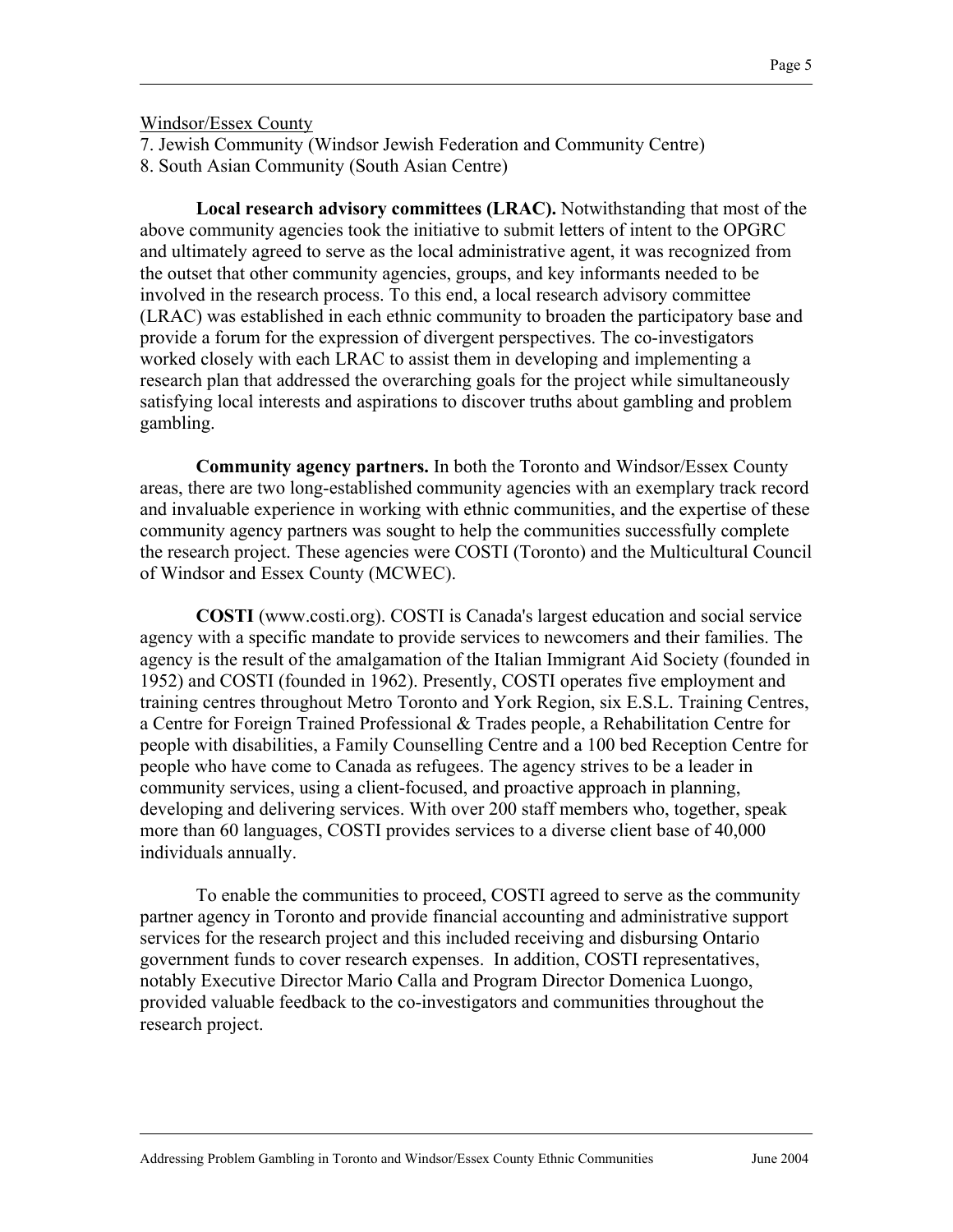**Multicultural Council of Windsor and Essex County** (www.themcc.com). Founded in 1973, the mission of the Council is to promote and encourage a harmonious society in Windsor and Essex County that is multi-racial, multi-ethnic, and multi-faith, and to work toward the social equality of all cultures.

As an umbrella organization of community-based groups and organizations involved in cultural sensitivity, anti-racism promotion/education, newcomer integration, inter-cultural education and cultural retention, the Council sees the promotion and encouragement of a harmonious multicultural society as being achieved through partnerships between governments and groups. In this vein, the Council plays a proactive role in supporting its membership and the community-at-large through organizational development, research, community networking, inter-agency co-ordination, direct service delivery, referral and advocacy initiatives. Fortunately, the MCWEC agreed to serve as the community partner agency in Windsor.

It was envisaged that by virtue of their mandates and participation in this research project, both COSTI and the Multicultural Council would be in a position to utilize this research design and process to engage other ethnic communities in conducting problem gambling studies in the future. In this way, problem gambling research capacity will have been built.

**Regional research advisory committee (RRAC).** While the research project engaged specific ethnic communities in examining gambling and problem gambling in their local populations, there was a regional dimension to the research. The project endeavoured to garner learnings from each of the community studies, with the view that this information might be used by large agencies and organizations with a regional mandate for mitigating problem gambling. To facilitate the potential for this regional level response and to provide feedback on individual community-based action plans, a regional research advisory committee (RRAC) was established. This committee included government and non-government organizations serving the Toronto and Windsor/Essex County areas (refer to the project website for a list of RRAC members – www.wynne.com/gamblingproject.htm).

#### **1.4 Conceptual Framework**

For the action planning phase, the research project needed a conceptual framework to guide the action planning process. The co-investigators, Wynne and McCready, drew on the "community health improvement process (CHIP)" model that was developed by the U.S. Institute of Medicine (1997) and previously applied to the gambling in field in Canada by the Canadian Centre on Substance Abuse (Ferris, Wynne & Single, 1999).

 Problem gambling is an increasingly worrisome public health issue in communities in North America and throughout the world. As gambling continues to expand globally, public and governmental awareness of problem gambling is becoming more acute and, consequently, initiatives to address this emerging health issue are being stepped up. While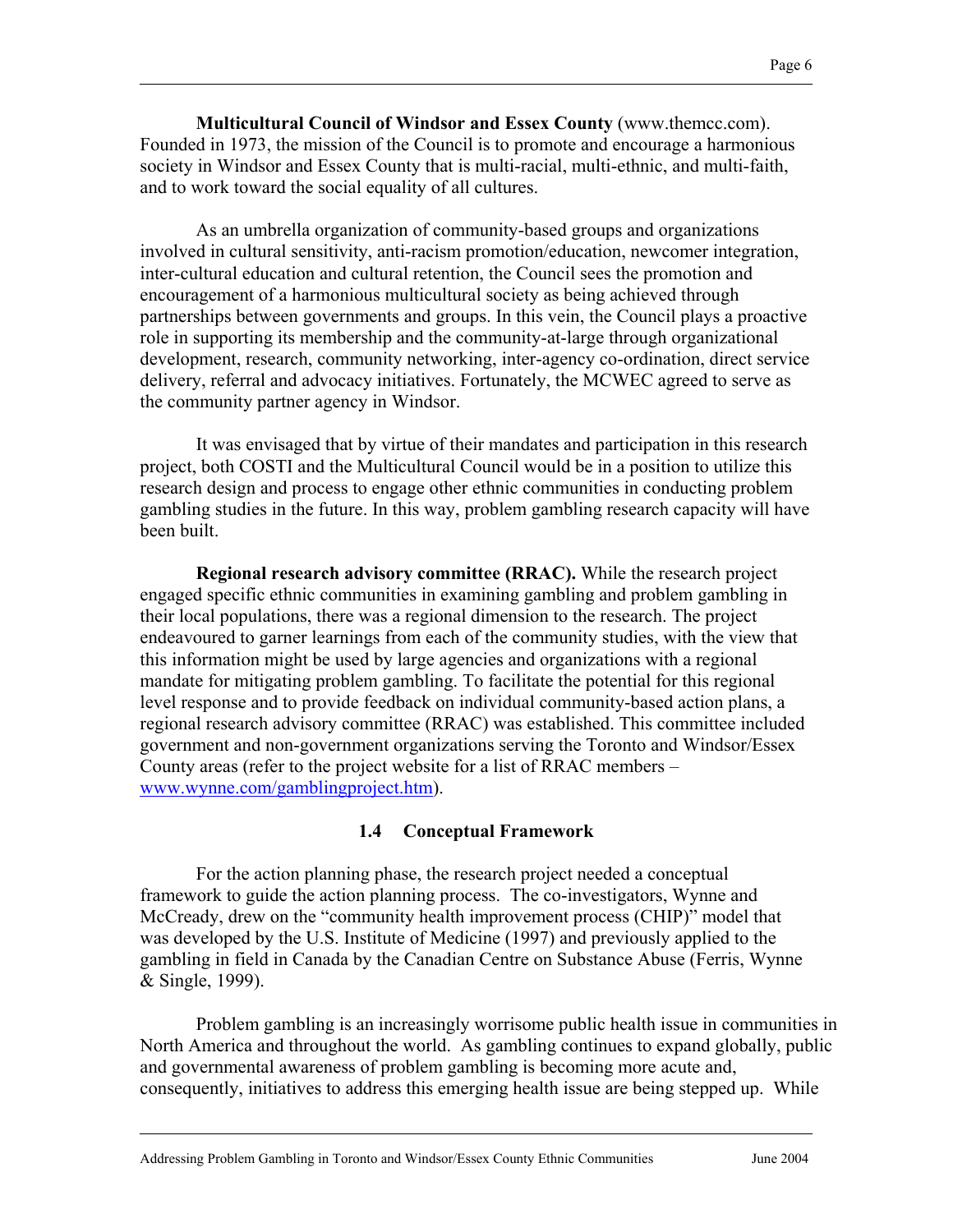there is a societal tendency to address public health issues such as problem gambling in isolation from other addictions or health issues, there is an increasing recognition that it is imprudent to do so. It is evident that problem gambling, alcoholism, drug abuse, smoking, domestic violence, sexual abuse, AIDS, Hepatitis-C and other such socio-health issues comprise a constellation of inter-related problems that not only afflict individuals, but detract from the overall health of communities. Recognition that these community health-related problems should not be dealt with in isolation from each other has resulted in the emergence of the "healthy communities movement" in North America. This movement began in 1993 in the United States when proposed federal health care reform and the Health Security Act failed to be enacted by Congress.

In anticipation of the passage of this legislation, the U.S. Department of Health and Human Services asked the Institute of Medicine (IOM) to undertake a two-year study that focused on how health in communities could best be improved. The U.S. IOM committee included Professor Larry Chambers, an epidemiologist and biostatistician at McMaster University, and other Canadian epidemiologists and public health experts were invited to provide input into the IOM committee deliberations. The IOM committee report provided three important insights: (1) a broadening of our understanding of the nature of health and its determinants; (2) a greater appreciation of the importance of a community perspective; and (3) a growing interest in the use of performance measurement to improve the quality of health and other services in public and private settings (Institute of Medicine, 1997, p.1).

A major tangible outcome from this IOM research was the development of the "community health improvement process (CHIP)" model. This model is intended to mobilize communities to identify and address emergent public health issues such as problem gambling. Both the healthy communities perspective, and the CHIP model, were incorporated as key elements in the "new approach to conceptualizing, defining, and measuring problem gambling in Canada" that was presented in the Interprovincial Task Force on Problem Gambling research report, *Measuring Problem Gambling in Canada* (Ferris, Wynne & Single, 1999). For a detailed discussion of the utility of the community health perspective and the CHIP model in problem gambling research, readers are referred to the report *Measuring Problem Gambling in Canada* (Ferris, Wynne & Single, 1999) on the following web site (http://www.wynne.com).

The CHIP model is based on the IOM's review of the determinants of health, the community-level forces that can influence them, and community experience with performance monitoring. The committee considers that the CHIP model "can be an effective tool for developing a shared vision and supporting a planned and integrated approach to improve community health" (p.5).

A diagram of the CHIP model and a detailed description of the process components are included in Appendix 1. The CHIP model includes two principal interacting cycles based on analysis, action, and measurement. The committee states that "the *problem identification and prioritization cycle* focuses on identification and prioritization of health problems in the community, and the *analysis and implementation*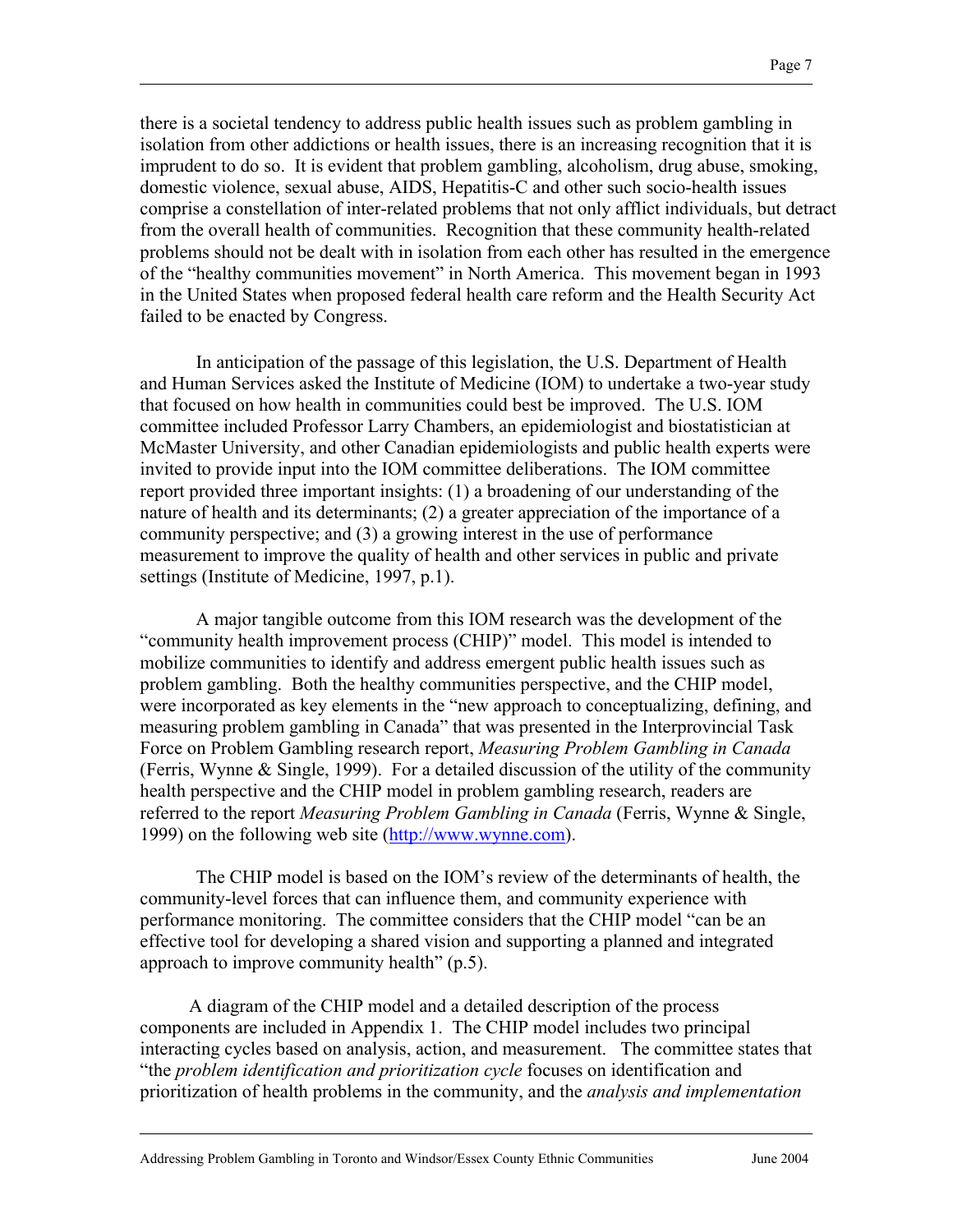*cycle* on a series of processes intended to devise, implement, and evaluate the impact of health improvement strategies to address problems" (p.5). In describing the CHIP, the IOM committee notes:

 This process can be applied to a variety of community circumstances, and communities can begin working at various points in either cycle, with varying resources in place. It is an iterative and evolving process rather than linear or short term. One-time activities or short-term coalitions will not be adequate. There must be support for effective and efficient operation of the accountable entities in the community that are expected to respond to specific health issues (pp. 6-7).

The CHIP model holds great promise for organizing collaborative efforts to improve the overall health in communities in Ontario. The model is simple, logical, and prescriptive and is comprized of the following steps.

- A multi-stakeholder health coalition forms in the community and assumes leadership responsibility for facilitating a healthy communities initiative.
- The health coalition prepares and analyses a community health profile, which includes selecting measurable indicators.
- The health coalition continuously scans the environment to identify critical health issues, such as problem gambling.
- Intervention responses to identified health issues are mounted and monitored.
- Health improvement planning includes: marshalling community resources; identifying shared responsibility/accountability; and monitoring intervention outcomes to see if these address the identified health issues and, ultimately, improve the health of the community.

In this context, efforts to address problem gambling in Ontario communities would be greatly enhanced in jurisdictions where a CHIP model has been implemented for the following reasons.

- From the outset, public and private sector (gaming industry) collaboration would be an expectation.
- All facets of problem gambling would be closely examined and the most appropriate intervention strategies would be implemented based on evidence.
- Ameliorating problem gambling would be a shared responsibility with various stakeholders agreeing to be held accountable for outcomes.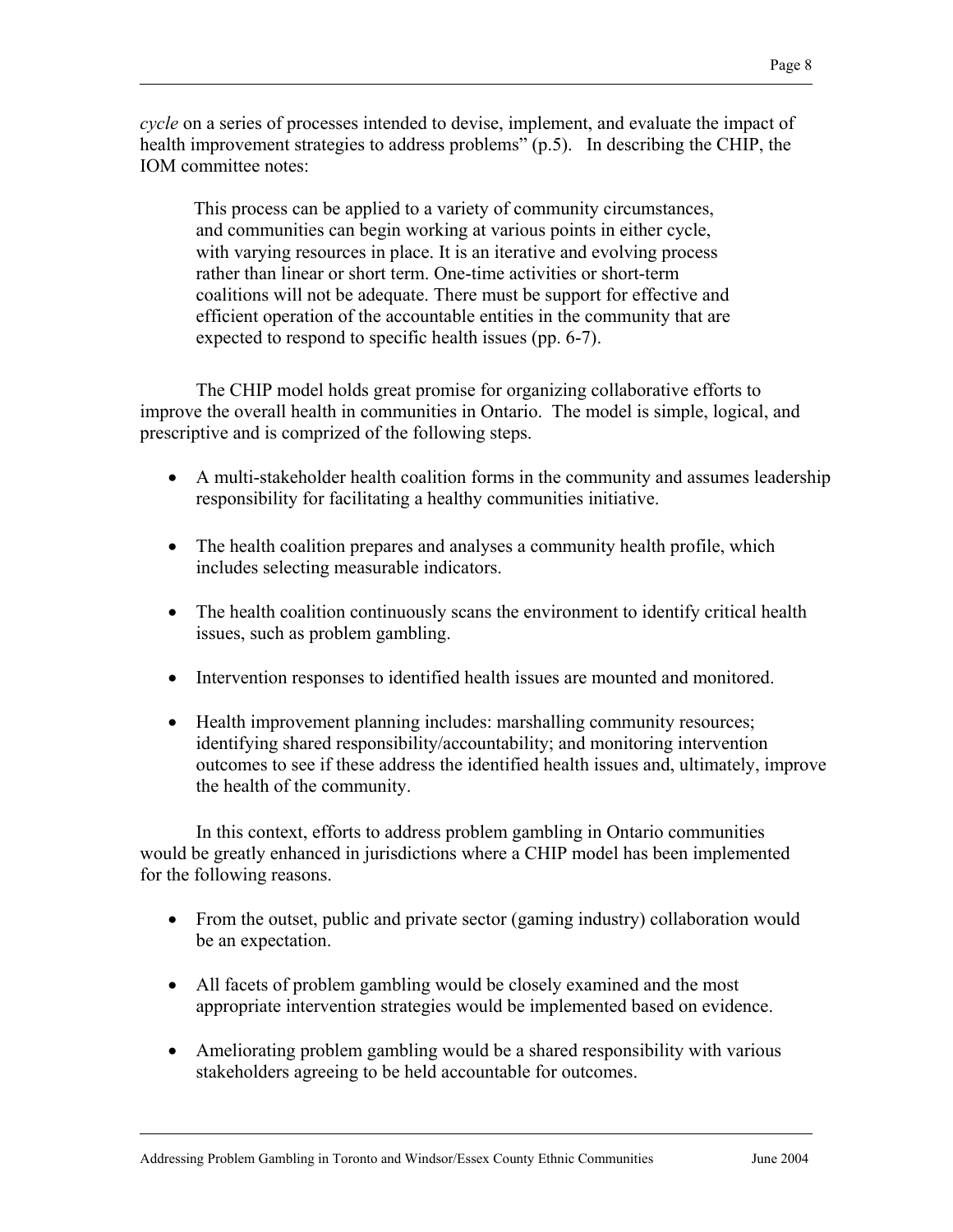- Research and intervention efforts would be clearly focused and integrated, with the expectation that outcomes would be monitored and evaluated.
- In this context, it would be clear to community stakeholders that, while problem gambling is a serious public health issue, it is not an issue that should be dealt with in isolation from other socio-health issues or apart from efforts to improve the overall health of the community.

 In this project, a community health perspective and the CHIP model served as the conceptual framework for research action. The participating ethnic communities in Toronto and Windsor/Essex County had the option of (a) establishing a "community health coalition" and implementing the entire CHIP model to address community health issues, beginning with problem gambling; or (b) adopting only the analysis strategy that is proffered in the CHIP model to address a single public health issue--problem gambling. Regardless of the option chosen, each community was trained by the co-investigators to apply the CHIP model in analyzing and addressing problem gambling issues that arose from (their) earlier problem gambling research projects. The expected outcome was that each community would develop an action plan that included (a) specific intervention strategies to address facets of problem gambling, and (b) a methodology for monitoring and evaluating intervention outcomes.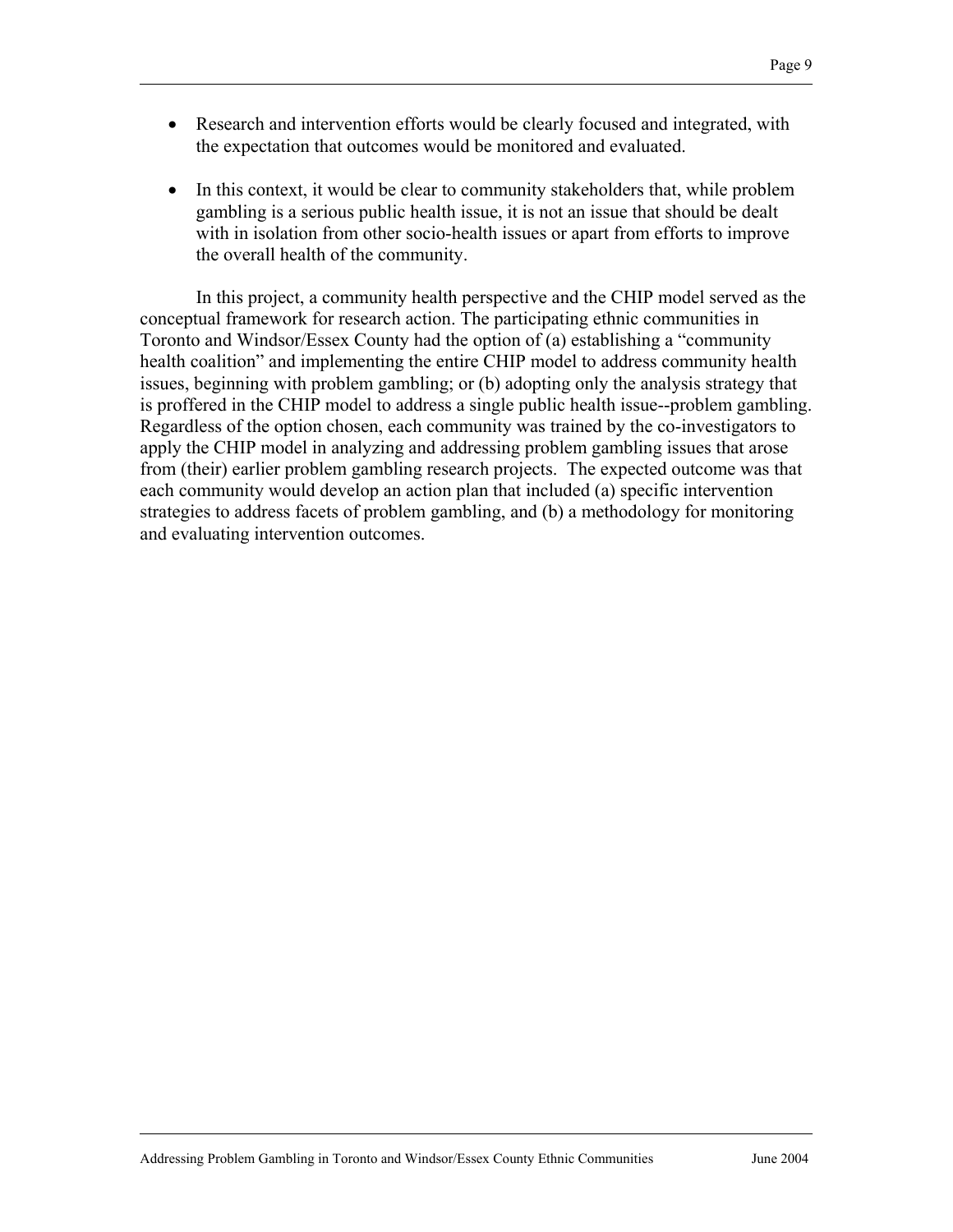#### **2. ACTION PLANNING DESIGN AND METHODOLOGY**

The following provides a description of the research design, research goals, action planning objectives and action planning methods. Central to the action planning process, the means for applying the Community Health Improvement Process (CHIP) model is described within the design and methodology.

#### **2.1 Research Design and Goals**

This research was exploratory and descriptive in nature and, as such, it relied primarily on qualitative methods of inquiry. In terms of research design, no theories or hypotheses were used to guide this inquiry; rather, an inductive, grounded-theory approach (Glaser and Strauss, 1967) was followed and any prospective theoretical or conceptual constructs or hypotheses that may ultimately emerge will need to be pursued through further research.

The research design was challenging in that an overarching framework was needed to circumscribe the scope of the inquiry and direct overall research activities; yet, in that a participatory action research (PAR) methodology was followed, the design had to have the flexibility to empower each participating ethnic community to design and conduct their own locally-relevant research, thus assuming ownership of the research process and outcomes. To accommodate these macro (regional) and micro (local community) perspectives, there were two levels of structure to the research design and these are briefly described below.

**Regional research plan.** A macro-level regional research plan was developed and implemented by the co-investigators, Drs. Harold Wynne and John McCready, and they (a) assumed responsibility for effectively operationalizing the regional research plan (RRP) and managing the overall research project, and (b) ensured that local research plans (LRPs) were developed and implemented within each participating community.

The purpose of this research was to gain an understanding of gambling in a cultural context and to examine the issue of problem gambling in eight different ethnic communities in large metropolitan areas. To guide this inquiry and facilitate the aggregation of findings, the following five overarching research project goals were posited.

- 1. To describe the nature and practice of gambling as a community socio-cultural activity.
- 2. To describe the definition, characteristics, and pervasiveness of problem gambling in the community.
- 3. To ascertain community members' perceptions of gambling and problem gambling (i.e. level of awareness, knowledge, attitudes and values).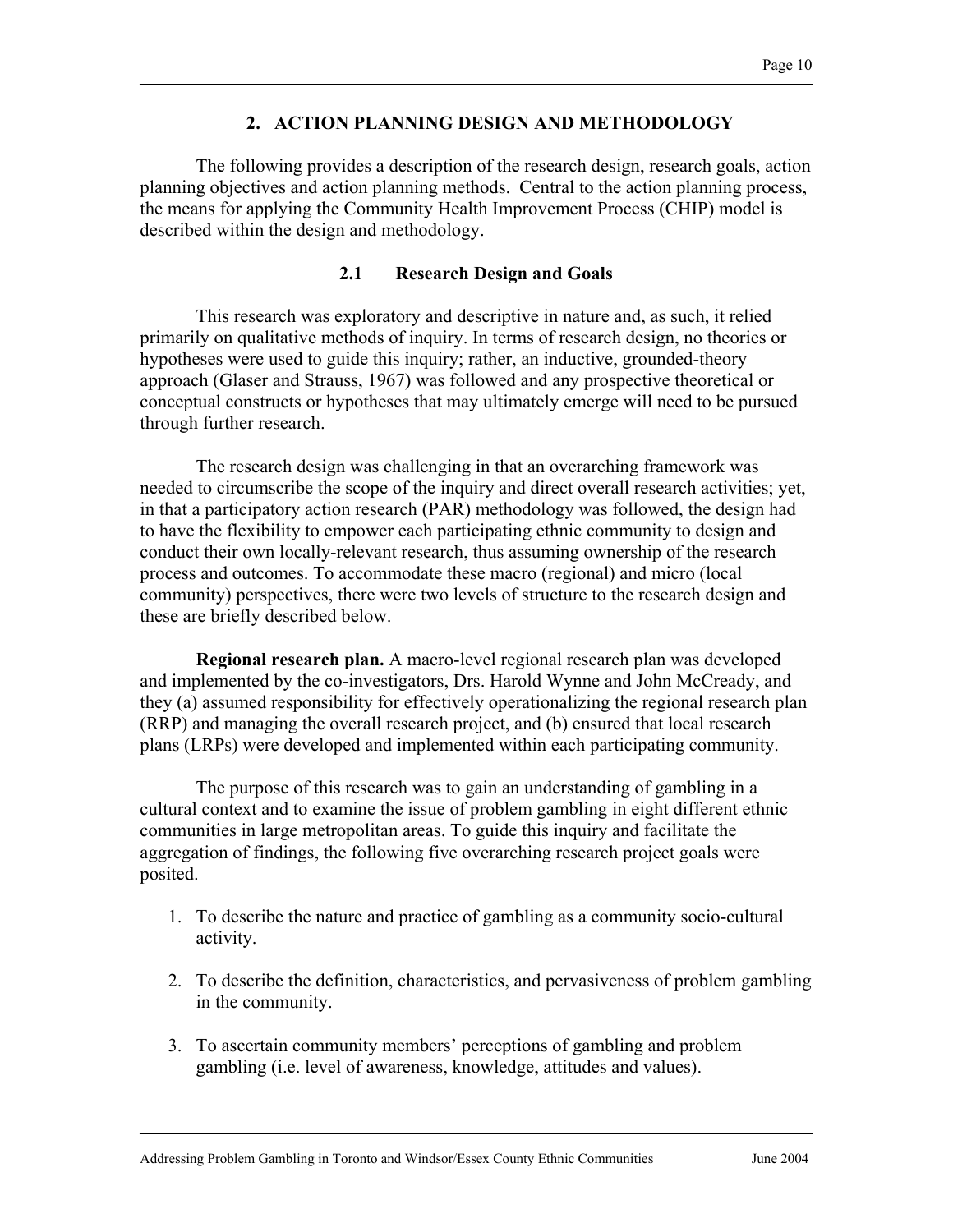- 4. To ascertain help-seeking preferences and behaviors of problem gamblers and concerned significant others.
- 5. To develop an "action plan" designed to address problem gambling issues identified through the community research.

**Local research plan.** Within the regional framework circumscribed by the five overarching research project goals, each community, through a local research advisory committee (LRAC), was responsible for developing a local research plan. In keeping with the principles of participatory action research (PAR), each LRAC determined the nature and scope of their research plan and the co-investigators served as resource people to assist with this task. Each local research plan was guided by research questions intended to address the five project goals; however, some communities included additional research questions germane to their situation. Moreover, there was no expectation that research questions, data collection and analysis methods, processes for interpreting data and formulating conclusions/recommendations, or action plan development strategies would necessarily be the same for each community and, indeed, this was the case.

**Action planning.** The culmination of each community research project was to be the development of an action plan designed to address problem gambling issues that were discovered. Towards the end of the research project, it became clear that the goal of developing action plans in each community was overly ambitions, and that the time and financial resources to do a thorough job of action planning were not available. In view of this, communities were not asked to develop action plans within the scope of this research; rather, the Ontario Problem Gambling Research Centre provided supplemental funding and a six-month project extension to allow communities the time/resources to develop comprehensive action plans.

It was anticipated that the community action planning process will be completed by the spring of 2004. Each community was expected to have a written action plan that addresses problem gambling awareness, prevention, education, treatment, research and other related issues. When the action planning process was completed, the coinvestigators prepared a companion final report to summarize findings from each community, with a view to determining whether there are any joint problem gambling initiatives that might be mounted by the ethnic communities.

The research design, including the two levels and types of research plans that were ultimately developed and the research planning process, may be diagrammed as follows.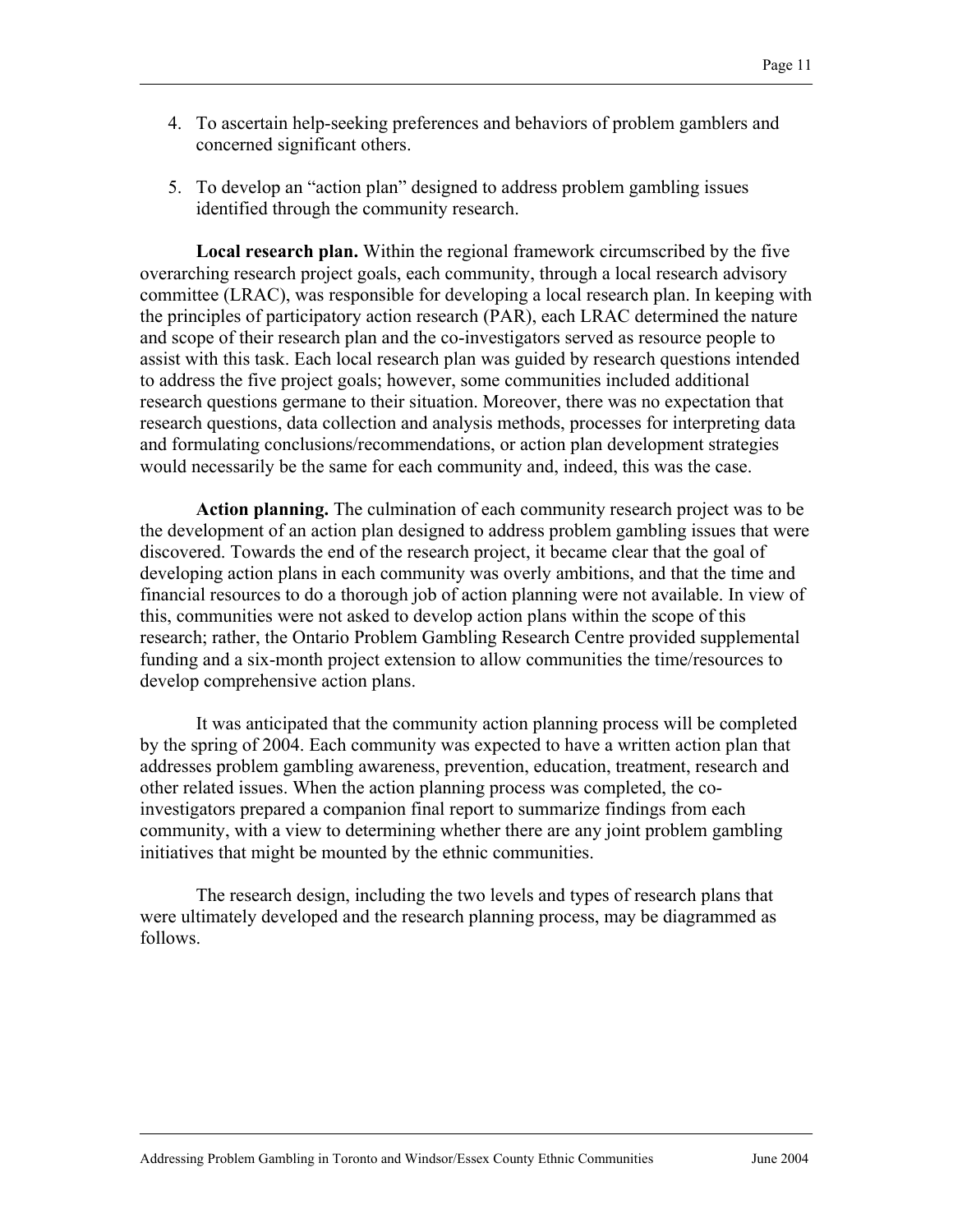

While five overarching research goals were posited in the regional research plan, each of the participating ethnic communities was expected to develop their own research plan, considering both these goals and local concerns or interests relative to gambling issues. Local research plans were guided by specific research questions and included data collection and analysis strategies; a process for interpreting findings and positing conclusions/recommendations; and a strategy for developing a problem gambling action plan to address emergent issues.

**Summary reports.** From the outset, it was expected that the findings from each of the community findings reports and community action plan reports would ultimately lead to learnings relative to the five overarching project goals that were posited. The final summary report presents and discusses a summary of the main findings from the community research projects, relative to: gambling as a socio-cultural activity; definitions, characteristics, and the pervasiveness of problem gambling; community members' perceptions of gambling and problem gambling; and help-seeking preferences and behaviours of problem gamblers and concerned significant others. The final summary report also comments on the perceived effectiveness of the research design and participatory action research approach that was utilized to guide the study. This final summary report on the community action plans, largely addresses the action plans and the conclusions and implications for the implementation of the action plans.

Insofar as the final summary report is based on a summary of findings, readers are strongly encouraged to read each of the eight findings reports prepared by the communities to gain more detailed information about community research methods,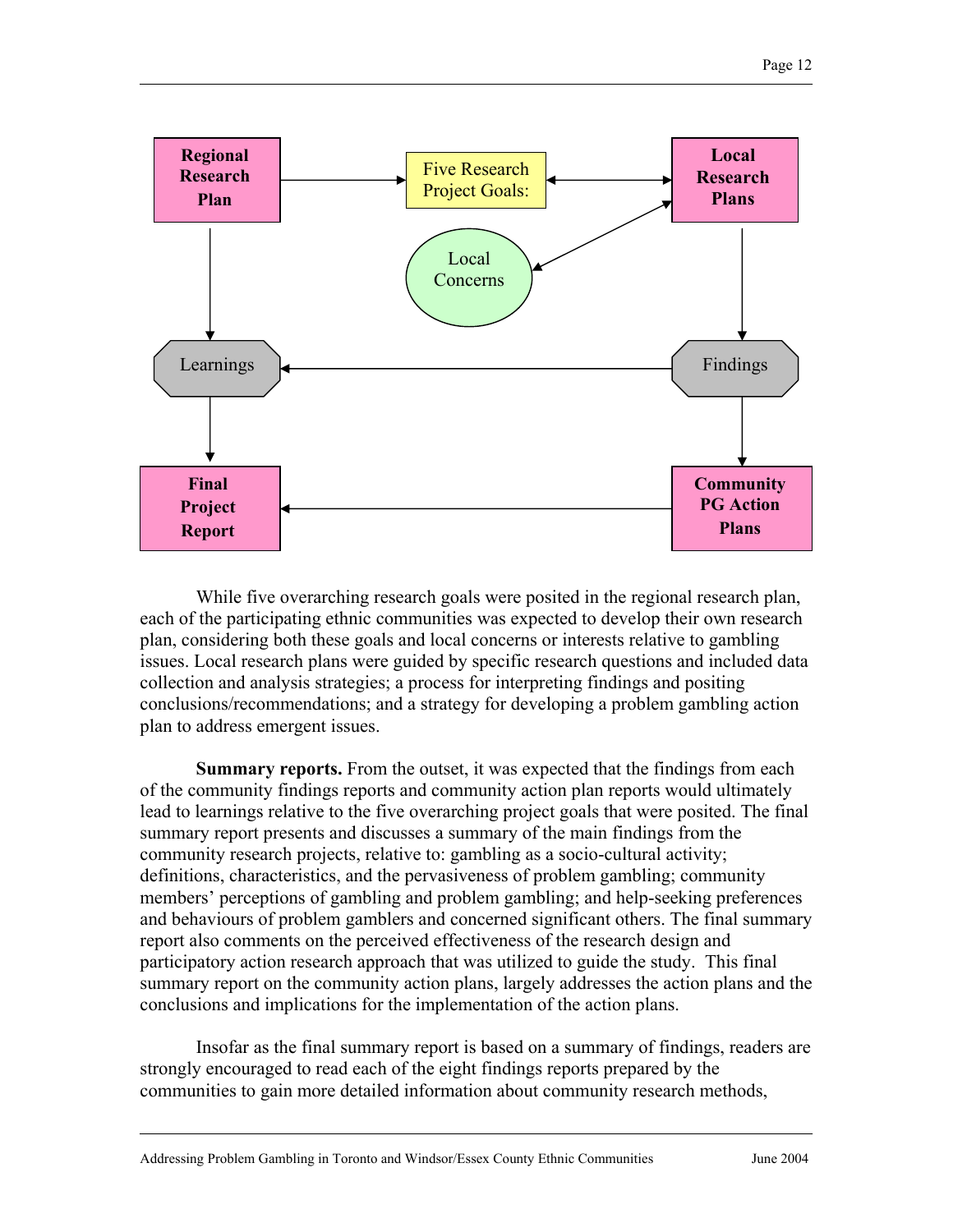results, and conclusions that were posited. Likewise, readers are referred to the eight community action plan reports to gain a complete understanding of the community plans and implementation schedules.

#### **2.2 Action Planning Objectives**

The overall aim of this applied phase of the research project was to provide the training and support necessary for the participating ethnic communities to develop, implement, monitor and evaluate strategic actions taken to mitigate problem gambling in their populations. This action planning phase of the project was a follow-up initiative to the recent ethnic community gambling/problem gambling research reports and the salient findings from this prior community research served as the foci for subsequent action. To accomplish this goal, the following objectives are posited to guide this action planning research project.

- 1. To establish a "community health coalition" or similar planning committee in each of the eight participating ethnic communities.
- 2. To introduce the Community Health Improvement Process (CHIP) action planning model to the community health coalition/committee through a training session.
- 3. To assist each community health coalition/committee in identifying the salient problem gambling issues synthesized from (their) problem gambling research projects.
- 4. To assist each community health coalition/committee in implementing the CHIP model, which includes:
	- a. analyzing each problem gambling issue;
	- b. inventorying community resources;
	- c. developing improvement strategies;
	- d. identifying accountable community partners;
	- e. developing measurement indicators for evaluating effectiveness;
	- f. implementing action strategies; and
	- g. monitoring action processes and outcomes.
- 5. To assist each community health coalition/committee in writing their first "action plan" for addressing problem gambling issues.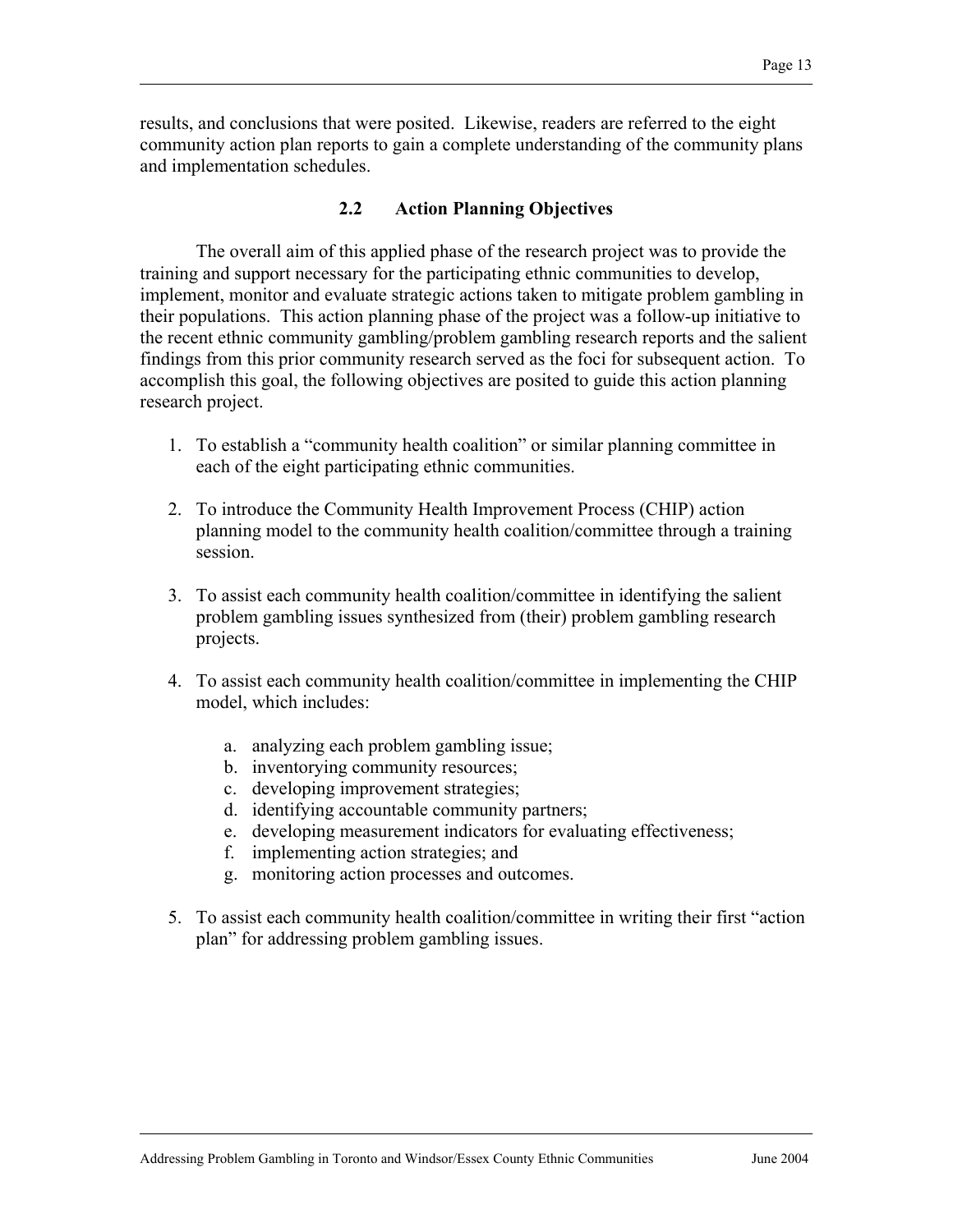## **2.3 Action Planning Methods**

 Each of the eight Toronto and Windsor/Essex County ethnic community groups that participated in the earlier phase of the problem gambling research project were invited to participate in this action planning phase of the project. The CHIP model that was described in Chapter I and is diagrammed in Appendix 1 served as the framework for research action in this project, and the following four steps were undertaken.

#### 1. Training Community Members

The co-investigators, Drs. Wynne and McCready, conducted a one-day workshop in Toronto to train the community participants on the implementation of the CHIP model. The training was directly related to the central components of the CHIP model and included the following.

- An overview of the CHIP model
- A discussion of the merit/readiness of individual communities in forming a "community health coalition".
- A presentation of methods for developing "community health profiles" and other health (problem gambling) baseline measures.
- Some instruction on utilizing the "problem identification and prioritization cycle" of the CHIP model.
- A discussion of analyzing the recent research project evidence to identify bona fide "problem gambling issues".
- Some instruction on utilizing the "analysis and implementation cycle" elements in the CHIP model.
- Some instruction on developing a written "action plan" that (a) specifies intervention strategies to address problem gambling issues, and (b) presents a methodology for monitoring outcomes and evaluating intervention performance.

#### 2. Implementing the CHIP model

Following the training workshop, the co-investigators sent the communities a set of steps to follow in implementing the CHIP model and the communities decided, if they wished, to (a) form a "community health coalition" and address problem gambling issues through this body, or (b) work through the Local Research Advisory Committees, or other similar community groups, to analyze research findings and develop action strategies to mitigate problem gambling. Regardless of their choice, each community group had been trained to apply the "analysis and implementation cycle" from the CHIP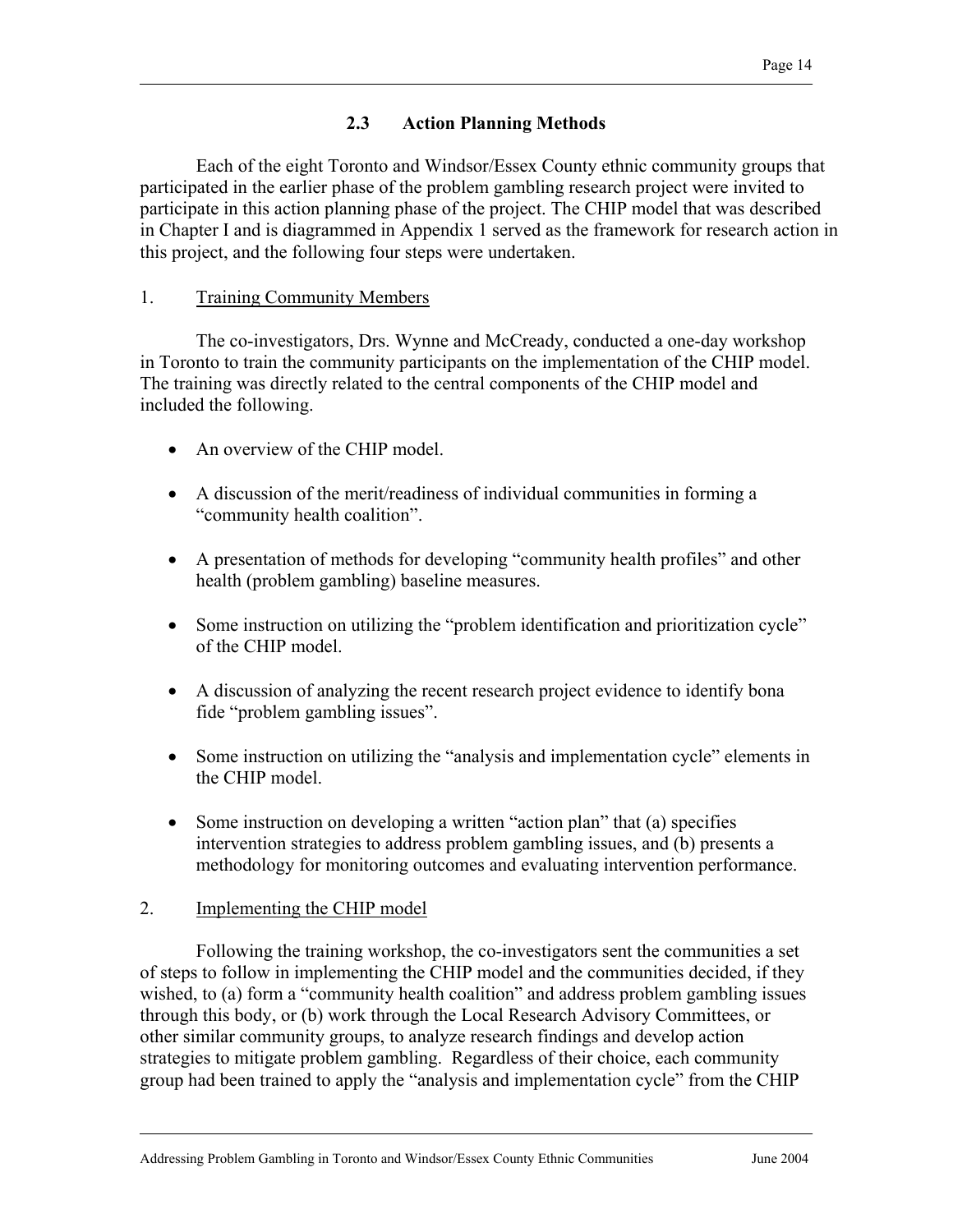model (Appendix 1) towards the development of a problem gambling action plan. Specifically, each community accomplished the following tasks.

- The identification of specific, evidence-based problem gambling issues gleaned from (their) community research project.
- The compilation of an inventory of existing community resources that may be marshaled to address problem gambling issues.
- The development of alternative interventions that may successfully address specific problem gambling issues.
- The identification of community stakeholders who will agree to participate and assume responsibility for implementing intervention strategies.
- The development of a set of "performance indicators" that will be utilized in the evaluation of intervention effectiveness.
- The development of a strategy to implement selected interventions.
- The development of a process to monitor outcomes and evaluate intervention effectiveness.
- The completion of a written "action plan" that incorporates the aforementioned elements and includes action timelines.

The co-investigators were available to assist each community as they undertook each of these tasks. The web site that was developed as a resource for the community research projects was expanded to assist, once again, the communities as they engaged in action planning.

#### 3. Developing the Problem Gambling "Action Plan"

The ultimate objective of the CHIP implementation process was for each community to develop a written "action plan" that addresses specific problem gambling issues that were evidenced in the previous research projects. The co-investigators provided a set of guidelines for developing the written community action plan report and the co-investigators worked with each community to ensure that written action plans were developed with the necessary action plan components and characteristics. All the community action plans can be reviewed in the compendium of community action plan reports. It was these community action plans that formed the basis for this report.

The co-investigators will work with the communities further to ensure the interventions are mounted, monitored and evaluated. Notwithstanding that these problem gambling interventions will be implemented after the action planning phase is fully completed, the co-investigators will remain "on-call" to the communities, and will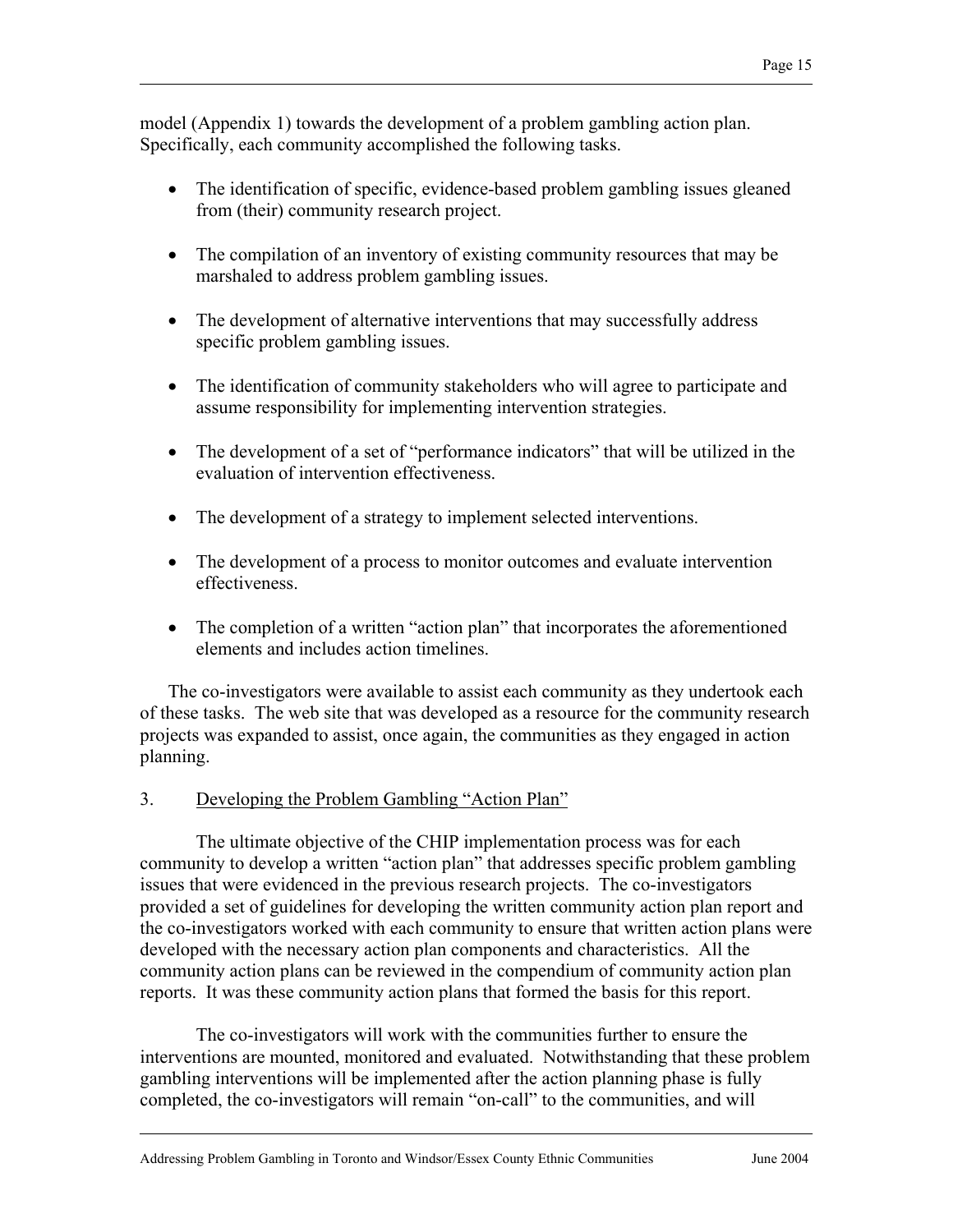encourage them to continue to communicate with each other and to post their outcomes on the web site, which will be maintained after the formal, funded research project has been completed.

#### 4. Writing the Final Report

The co-investigators analyzed each of the community action plans for the purpose of writing an overall final report highlighting the action planning process and outcomes. As with the previous ethnic community overall research report, this final action planning report includes a synthesis of findings from the individual community action plans, in an effort to discern any learnings that may be applicable to future similar initiatives.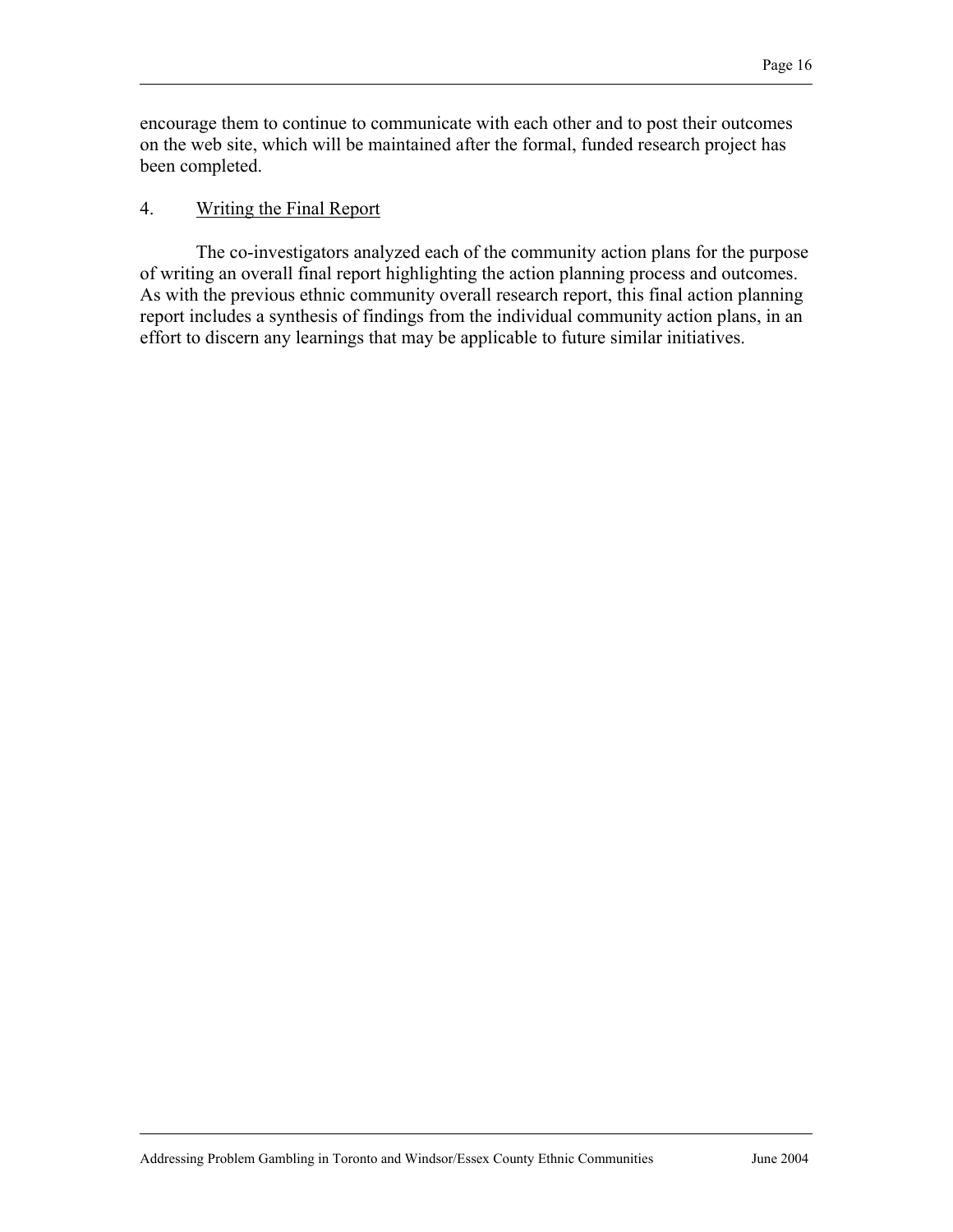#### **3. COMMUNITY ACTION PLANNING**

This chapter reports on the community action planning process that was employed by each of the eight communities and the community action plan reports that were produced by each of the ethnic communities.

#### **3.1 Action Planning Process**

The community action planning process consisted of implementing the Community Health Improvement Planning (CHIP) model and applying it to problem gambling issues. The action planning process was designed by the objectives that were posited for the action planning phase of the research project. The action planning process began with the eight communities deciding on establishing a community coalition to implement the CHIP model with a focus on addressing problem gambling. The next step consisted of the co-investigators planning and delivering a training program. The action planning process continued by identifying the salient problem gambling issues, implementing the CHIP model and writing the action plans.

#### **3.1.1 Community Coalitions**

The first objective for action planning phase of the research was: *To establish a "community health coalition" or similar planning committee in each of the eight participating ethnic communities*. As planned and as reported in action plan reports, community coalitions were established in all eight communities. At the very beginning of the research process, each community was required to develop a Local Research Advisory Committee to oversee the research project. Beyond the sponsoring agency members, the composition of the Local Research Advisory Committees was expected to be representative of the entire ethnic community or, said differently, include other key individuals and organizations within the ethnic community. Not surprisingly, all of the eight ethnic communities considered their Local Research Advisory Committee to be the core of the their community action planning coalition.

Some of the Local Research Advisory Committees added representatives of other community organizations such as the local Public Health Department and the Centre for Addiction and Mental Health. Some of Local Research Advisory Committees held special consultation sessions with representatives of additional community groups. Each of the community action reports includes the membership of the community coalition. The community coalitions were developed to support and contribute to the implementation of the action plans. The community coalitions will continue to contribute to supporting and coordinating the implementation and evaluation of the community action plan initiatives.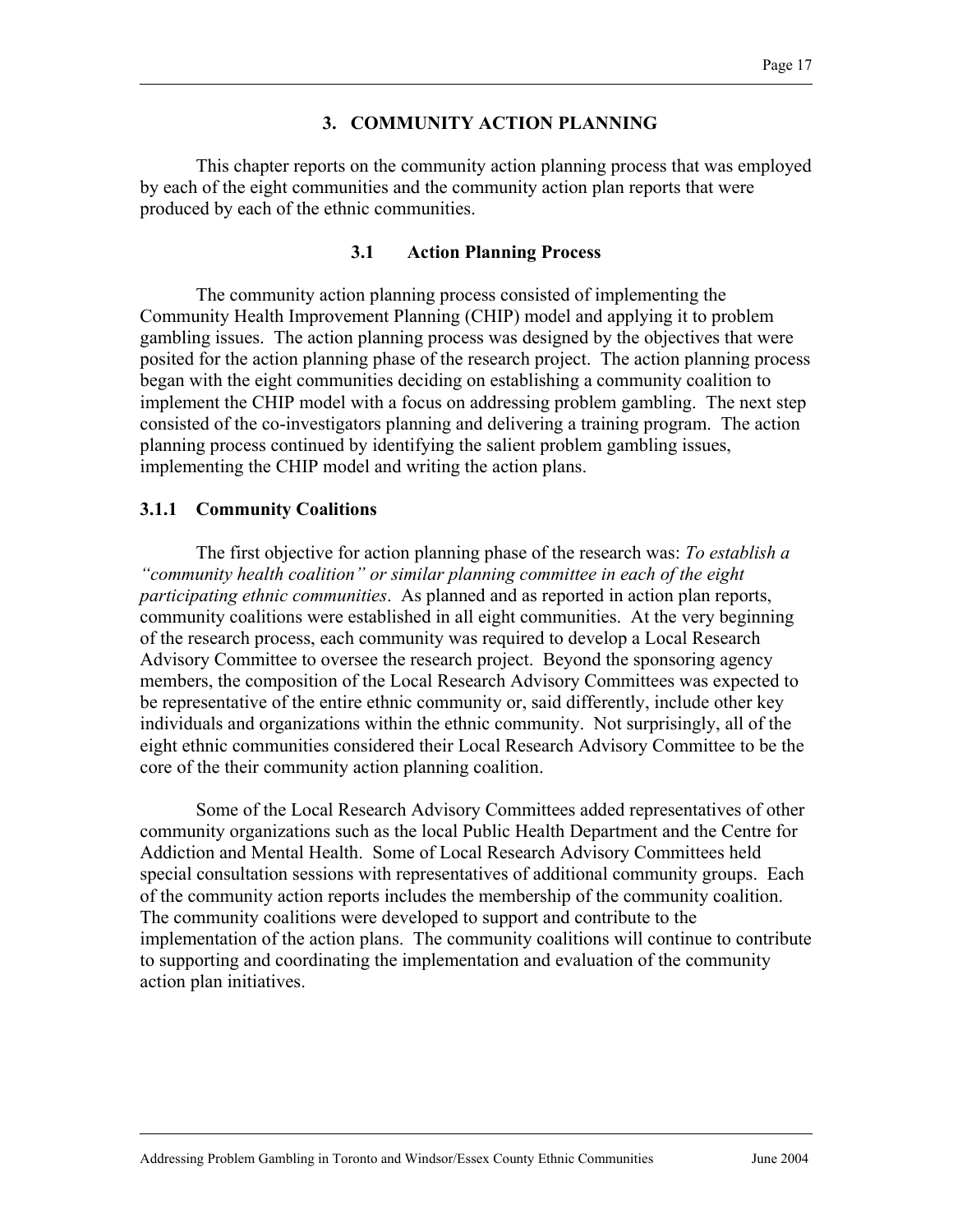## **3.1.2 Training**

The second objective for action planning process was: *To introduce the Community Health Improvement Process (CHIP) action planning model to the community health coalition/committee through a training session*. After each of the eight communities had been formally invited and confirmed their interest in pursuing the action planning phase, the co-investigators designed a training program to address the action planning process: the implementation of CHIP model as the means for developing an community action strategy to address problem gambling. All eight communities were represented by their community leaders and research coordinators. In addition, the other members of the Regional Research Advisory Committee, or the provincial members, were also invited to attend the training. The workshop was held in Toronto at the Harbour Front Community Centre on May 15, 2003.

 The training workshop was entitled "Community Action Planning Process" and addressed the CHIP action planning model (see Appendix 1) and CHIP and problem gambling. Through a facilitated interactive process, the action planning training consisted of instruction on four central stages of implementing the CHIP model as follows.

Preparing for Action

1. Analyzing the problem gambling issue

2. Inventorying community resources

Taking Action

- 3. Developing an improvement strategy
- 4. Identifying accountability

Evaluating Success

- 5. Developing performance indicators
- 6. Implementing the improvement strategy

7. Monitoring process and outcomes

Telling the World

- 8. Building a communications plan
- 9. Courting the media

The full PowerPoint presentation for the training workshop can be reviewed by visiting the project website, www.wynne.com/gamblingproject.htm. The training workshop was supplemented by providing the eight communities with a list of "Suggested Steps" to follow in implementing the CHIP model and developing a community action plan.

#### **3.1.3 Identifying Problem Gambling Issues**

The third objective was: *To assist each community health coalition/committee in identifying the salient problem gambling issues synthesized from (their) problem gambling research projects*. All of the communities were assisted in identifying the salient problem issues from their gambling research reports. Each community was advised to share their research findings report with their community coalition. The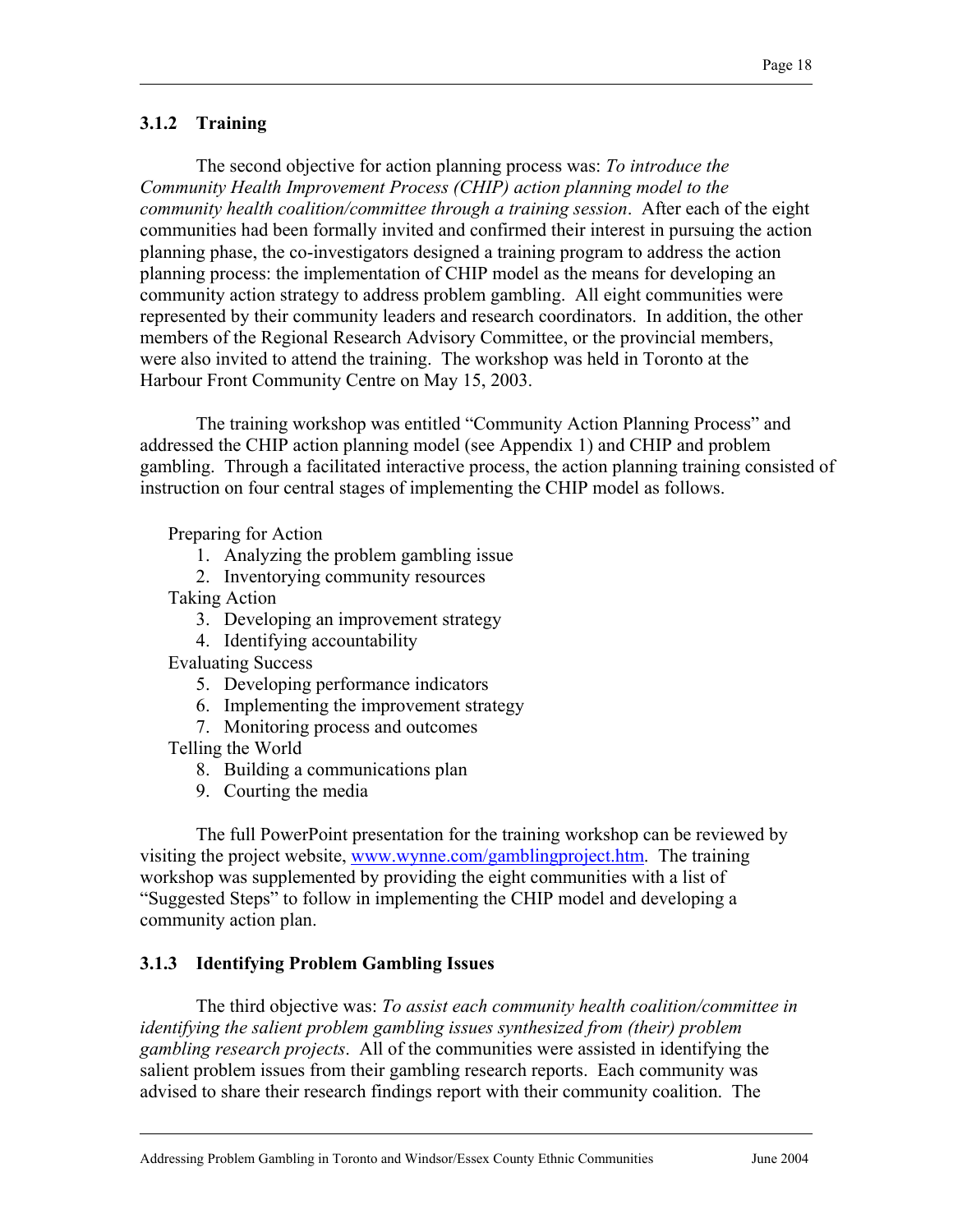communities were asked to work with their coalition members to identify and highlight the salient or major findings. The salient or major research findings are identified and highlighted in community action plan reports.

## **3.1.4 Implementing the CHIP Model**

The fourth objective for the action planning phase was: *To assist each community health coalition/committee in implementing the CHIP model*. The implementation of the CHIP model included: (a) analyzing each problem gambling issue; (b) inventorying community resources; (c) developing improvement strategies; (d) identifying accountable community partners; (e) developing measurement indicators for evaluating effectiveness; (f) implementing action strategies; and, (g) monitoring action processes and outcomes. The assistance to meet this multiple step implementation objective began with the coinvestigators providing training and continued through the issuing of the "Suggested Steps", the "Action Planning Template" and providing of consultation. The steps are addressed below.

#### Analyzing problem gambling issues

All eight of the communities were assisted in analyzing each of their problem gambling issues. The assistance began with the training. Working from the identified salient research findings, each community was asked to analyze the major findings in order to determine the problem gambling issues that suggested action. The community action plan reports include the major findings that were analyzed and every planned action specifies the finding that prompts the need for action. In this way, the communities analyzed their problem gambling issues and, thereby, developed "evidencebased" actions.

#### Inventorying community resources

The communities were asked to identify the resources that could be available to support a comprehensive community action plan. More specifically, the communities were asked to identify the human, organizational, financial, physical and other resources available inside and outside their community. All of the communities identified available resources and these resources are listed within the community action plan reports. In addition, some of the resources were mentioned and implicated in relation to specific action initiatives that are planned for the community.

#### Developing improvement strategies

The development of improvement strategies involved the identification and development of actions. From the salient findings, the communities needed to consider improvements that could be realized through specific actions. The improvement strategies are reflected in the actions that the each community described within the "Action Planning Template" format in their community action plan report.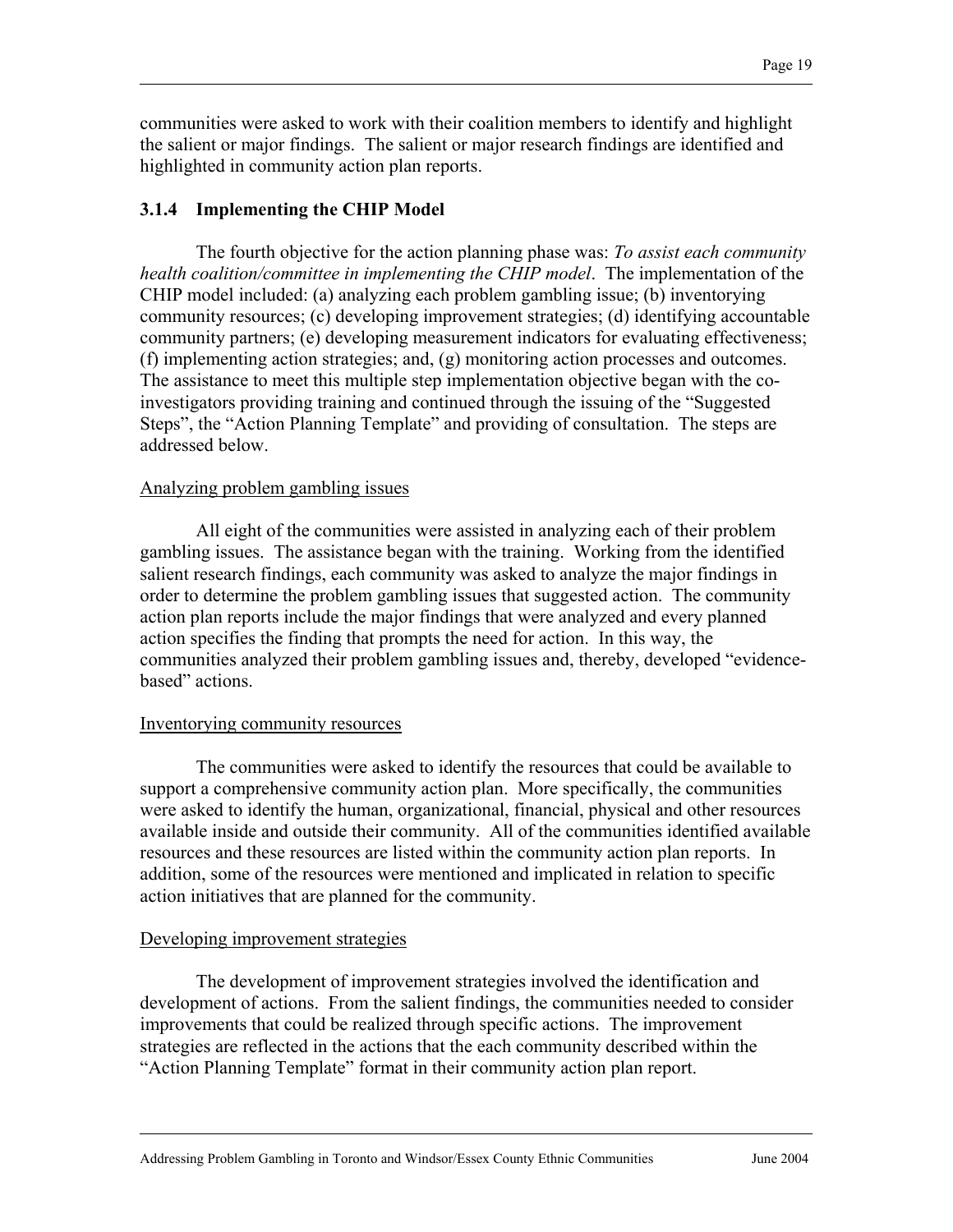#### Identifying accountable community partners

The development of a community coalition and the identification of community resources provided the communities with a list of potential community partners. The coalition members will serve as accountable community partners and more specific accountability is identified in the "resources" and "responsibility" sections of the planned community actions in the community action plan reports.

#### Developing measurement indicators

In developing and describing each required community action, the communities were expected to identify anticipated "outcomes", "performance indicators" and "evaluation method" of each planned action. Accordingly, the development of measurement indicators was a central part of completing the action planning template and the community action plan report.

#### Implementing action strategies

Each planned action represents an improvement strategy to address a major research finding. The implementation will take place by pursuing the "tasks" or activities within each planned action. A general implementation plan has been developed but the actual implementing will take place after the communities acquire the needed resources and move from planning to implementing.

#### Monitoring action process and outcomes

As is obvious in the planned actions, the community coalitions have prepared to monitor the action processes and outcomes. Each action identifies who holds responsibility for the action process, what is the anticipated outcome and how the action outcome will be measured. Whereas the design for monitoring the action processes and outcomes has been completed, the actual monitoring can only take place after the implementation of the action strategies begins in the near future.

#### **3.1.5 Writing an Action Plan**

The fifth objective was: *To assist each community health coalition/committee in writing their first "action plan" for addressing problem gambling issues*. The coinvestigators assisted the community coalitions in writing action plans by providing the "Action Planning Template" that can be reviewed at the project website (see www.wynne.com/gamblingproject.htm). The overall "Action Planning Template" consists of an "Action Planning Guidelines" section for preparing an action plan report and an actual "Action Planning Template" for developing and describing the planned actions. The guidelines provided and defined the basic content required for an action plan report. The content and sections were as follows: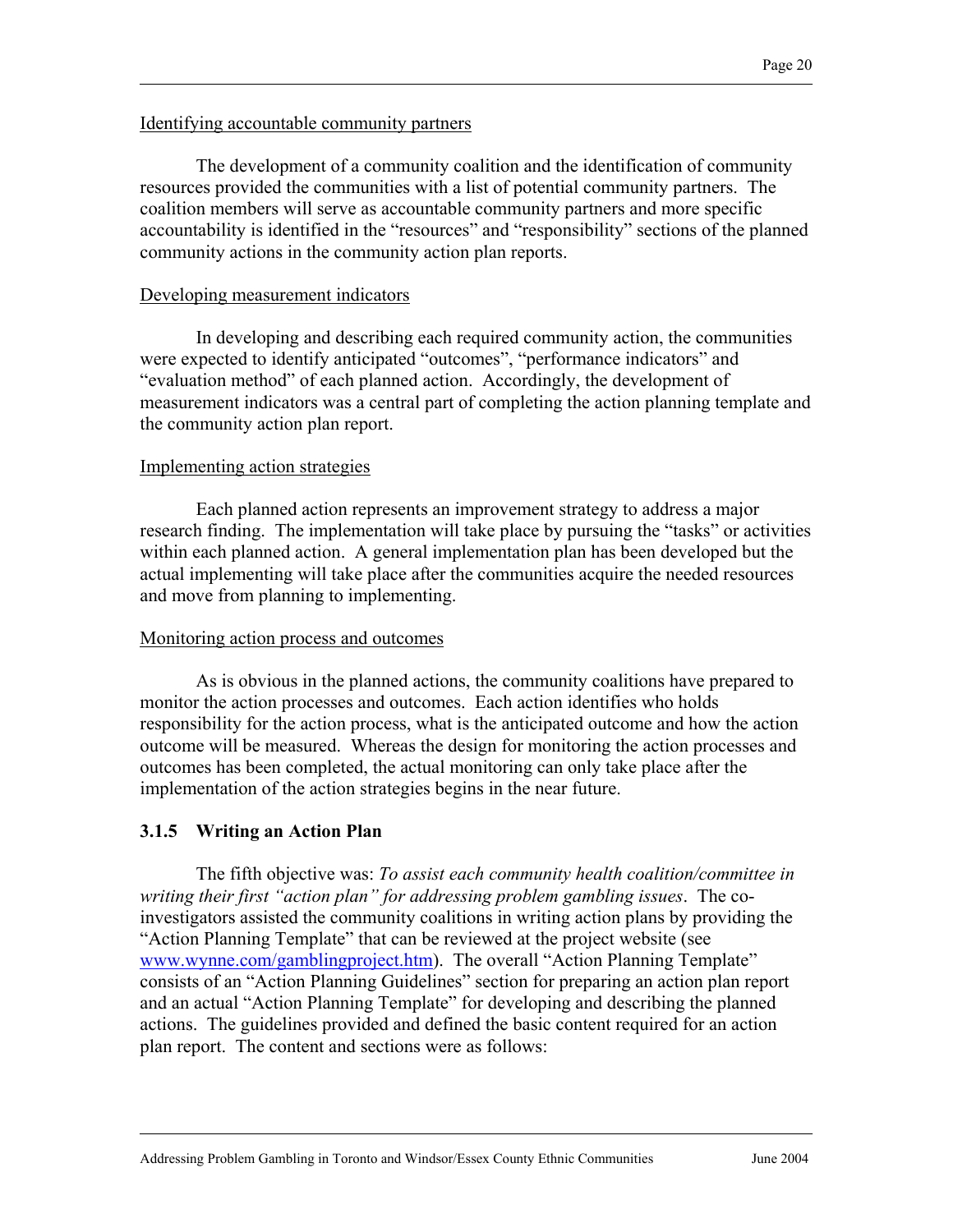- 1. Introduction
- 2. Community Coalition
- 3. Summary of Research Findings/Goal Area
- 4. Inventory of Resources
- 5. Action Planning Strategy

The "Action Planning Strategy" section was the actual action planning template or a form or format to be used in developing and describing each planned action. The template consists of sections for identifying the major finding, the goal/objective, policy/program action, outcome, tasks, timeline, responsibility, resources, performance indicators and evaluation method. The action planning template is accompanied by directions and an example action.

In addition to the "Action Planning Template", the communities were provided with advice and consultation. The action planning strategies were received, reviewed, formatted and approved as the community action plan report.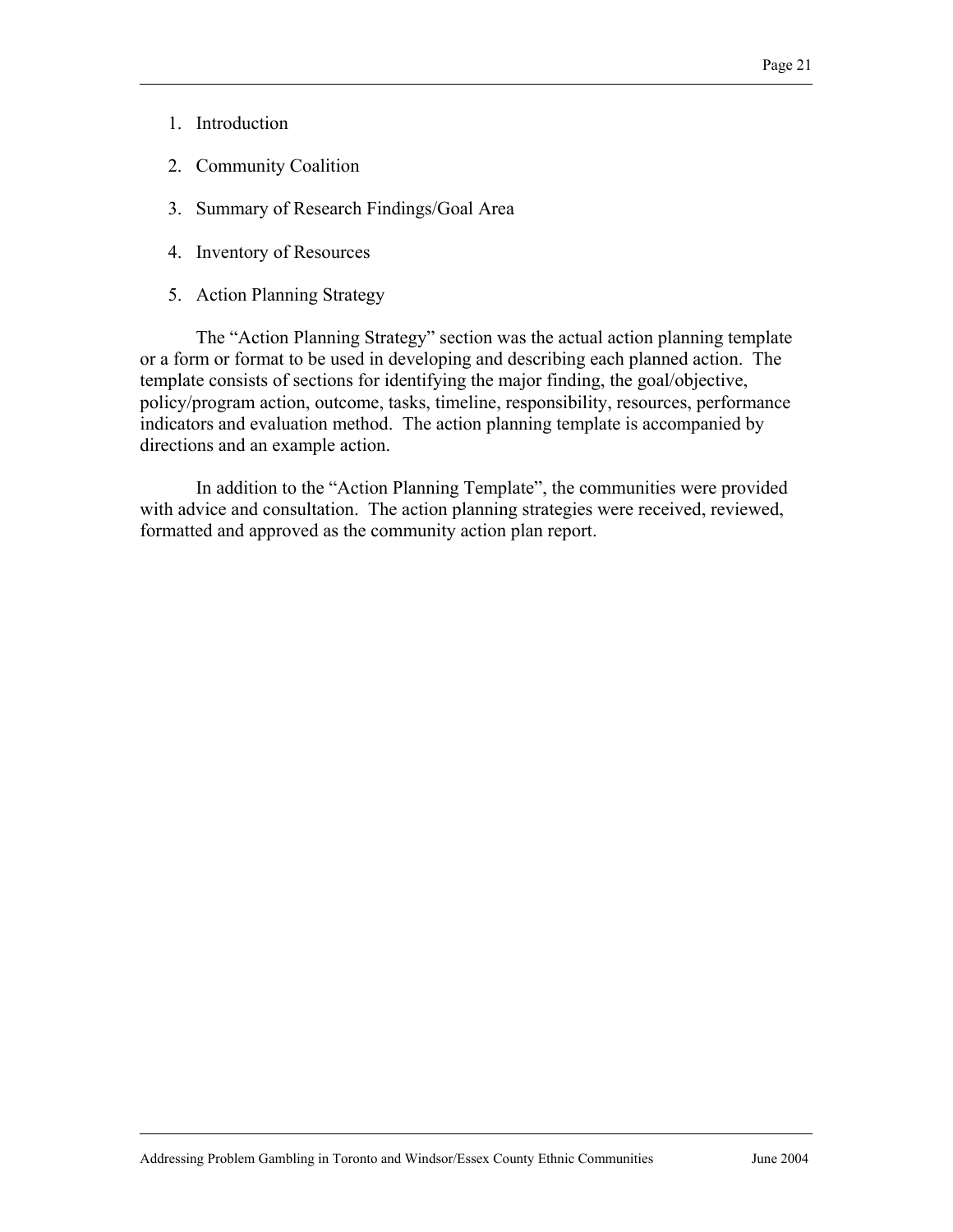#### **3.2 Community Action Plans**

With some variation, all eight ethnic communities developed comprehensive community action plans to address problem gambling in their respective communities. The full action plans, which collectively represent the community's strategies, can be reviewed in the compendium of community action plan reports. As expected, this report provides an abbreviated description of each of the community action plans. More specifically, the following tables provide the directing research finding, a goal statement, the policy/program area, the task/activities, the anticipated outcomes for each community and, at the end, an action plan summary.

#### **3.2.1 Afghan Community**

From four common research findings and with three common anticipated outcomes, the Afghan community identified three action areas. The three action areas can be classed respectively as an Awareness/Education (treatment) action, a Service Development (treatment) action and a Research action.

| Αl                            |                                                                                                                                                                                                                                                                                                                                                                                      |
|-------------------------------|--------------------------------------------------------------------------------------------------------------------------------------------------------------------------------------------------------------------------------------------------------------------------------------------------------------------------------------------------------------------------------------|
| <b>Research Findings:</b>     | 1. Problem Gambling in the Afghan community exists and<br>continues to grow<br>2. No professional counselling capacity and resource material to<br>address Problem Gambling issues exist in the Afghan communit<br>3. People are not aware of the Problem Gambling and its<br>associated issues<br>4. People are not aware of the service providers dealing with<br>Problem Gambling |
| Goal/Objective:               | To build on the capacity of the Afghan Association to<br>professionally deal with the Problem Gambling issues in the<br>Afghan community                                                                                                                                                                                                                                             |
|                               |                                                                                                                                                                                                                                                                                                                                                                                      |
|                               | To raise awareness of the counselors, volunteers and                                                                                                                                                                                                                                                                                                                                 |
| <b>Policy/Program Action:</b> | community about Problem Gambling                                                                                                                                                                                                                                                                                                                                                     |
|                               |                                                                                                                                                                                                                                                                                                                                                                                      |
| <b>Tasks/Activities:</b>      | 1. Post website articles                                                                                                                                                                                                                                                                                                                                                             |
|                               | 2. Write newspaper articles                                                                                                                                                                                                                                                                                                                                                          |
|                               | 3. Develop radio ads                                                                                                                                                                                                                                                                                                                                                                 |
|                               | 4. Develop and distribute flyers and pamphlets                                                                                                                                                                                                                                                                                                                                       |
|                               | 5. Send E-mail to members                                                                                                                                                                                                                                                                                                                                                            |
|                               | 6. Conduct twelve awareness raising workshops for a variety of<br>professionals, volunteers, staff and community members                                                                                                                                                                                                                                                             |
| <b>Anticipated Outcomes:</b>  | 1. Professional Counselling Capacity will be formed for the Afghan<br>Problem Gamblers and their families                                                                                                                                                                                                                                                                            |
|                               | 2. A treatment manual will be prepared and put in use for the<br>Counsellors, Problem Gamblers and their families<br>3. A resource package for promoting community awareness of<br>problem gambling will be prepared                                                                                                                                                                 |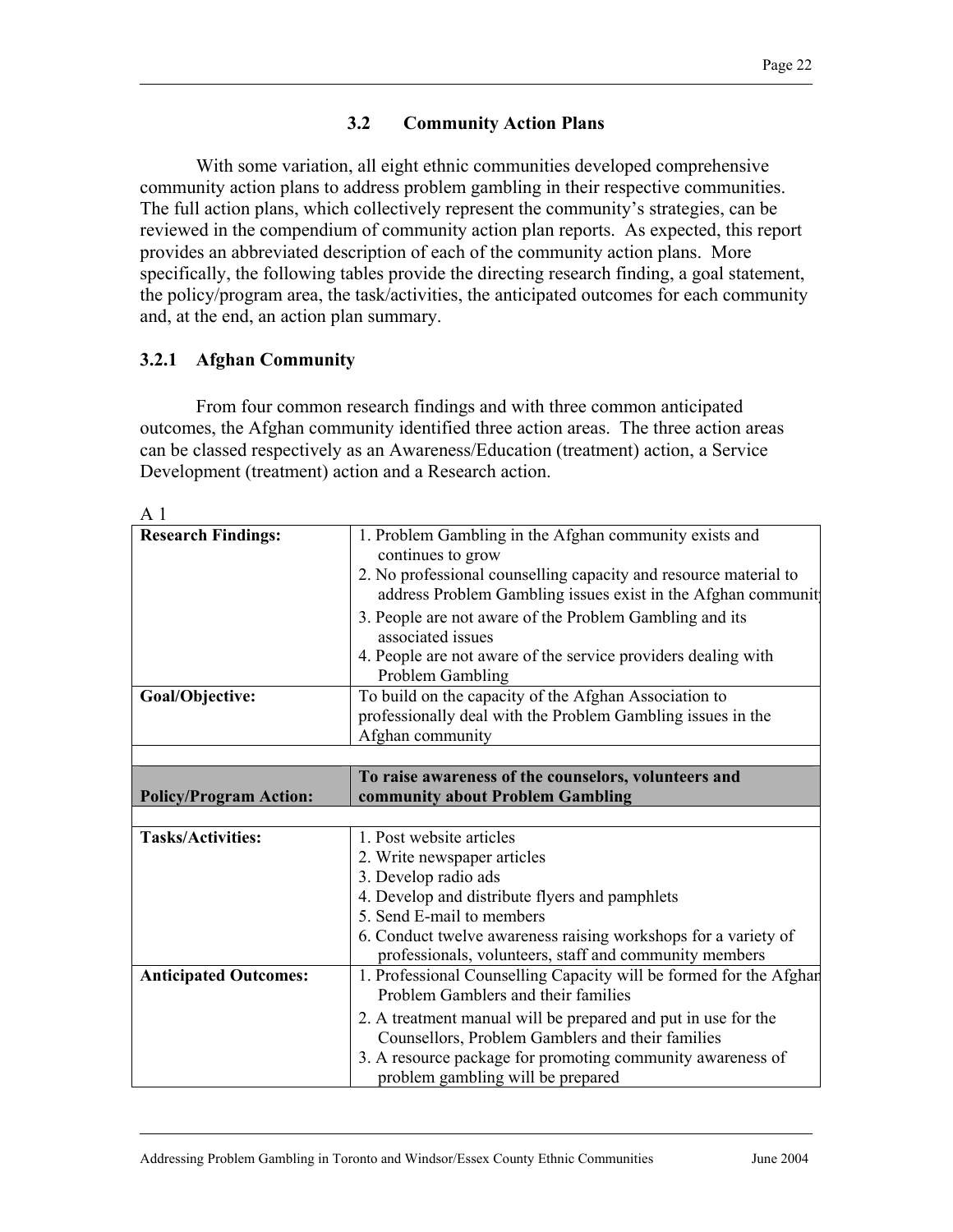| <b>Research Findings:</b>     | 1. Problem Gambling in the Afghan community exists and<br>continues to grow                               |
|-------------------------------|-----------------------------------------------------------------------------------------------------------|
|                               | 2. No professional counselling capacity and resource material                                             |
|                               | address Problem Gambling issues exist in the Afghan<br>community                                          |
|                               | 3. People are not aware of the Problem Gambling and its<br>associated issues                              |
|                               | 4. People are not aware of the service providers dealing with<br>Problem Gambling                         |
| Goal/Objective:               | To build on the capacity of the Afghan Association to                                                     |
|                               | professionally deal with the Problem Gambling issues in the                                               |
|                               | Afghan community                                                                                          |
|                               |                                                                                                           |
|                               | To increase the clinical skills of the AAO counselors in                                                  |
| <b>Policy/Program Action:</b> | engaging clients                                                                                          |
|                               |                                                                                                           |
| <b>Tasks/Activities:</b>      | 1. Conduct twelve community workshops for a needs<br>analysis                                             |
|                               | 2. Conduct Outreach for Gambling afflicted individuals and<br>families                                    |
|                               | 3. Train the counselors                                                                                   |
|                               | 4. Create strategies for treatment                                                                        |
|                               | 5. Treat Problem Gamblers                                                                                 |
|                               | 6. Conduct Follow-up sessions                                                                             |
| <b>Anticipated Outcomes:</b>  | 1. Professional Counselling Capacity will be formed for the<br>Afghan Problem Gamblers and their families |
|                               | 2. A treatment manual will be prepared and put in use for                                                 |
|                               | the Counsellors, Problem Gamblers and their families                                                      |
|                               | 3. A resource package for promoting community awareness                                                   |
|                               | of problem gambling will be prepared                                                                      |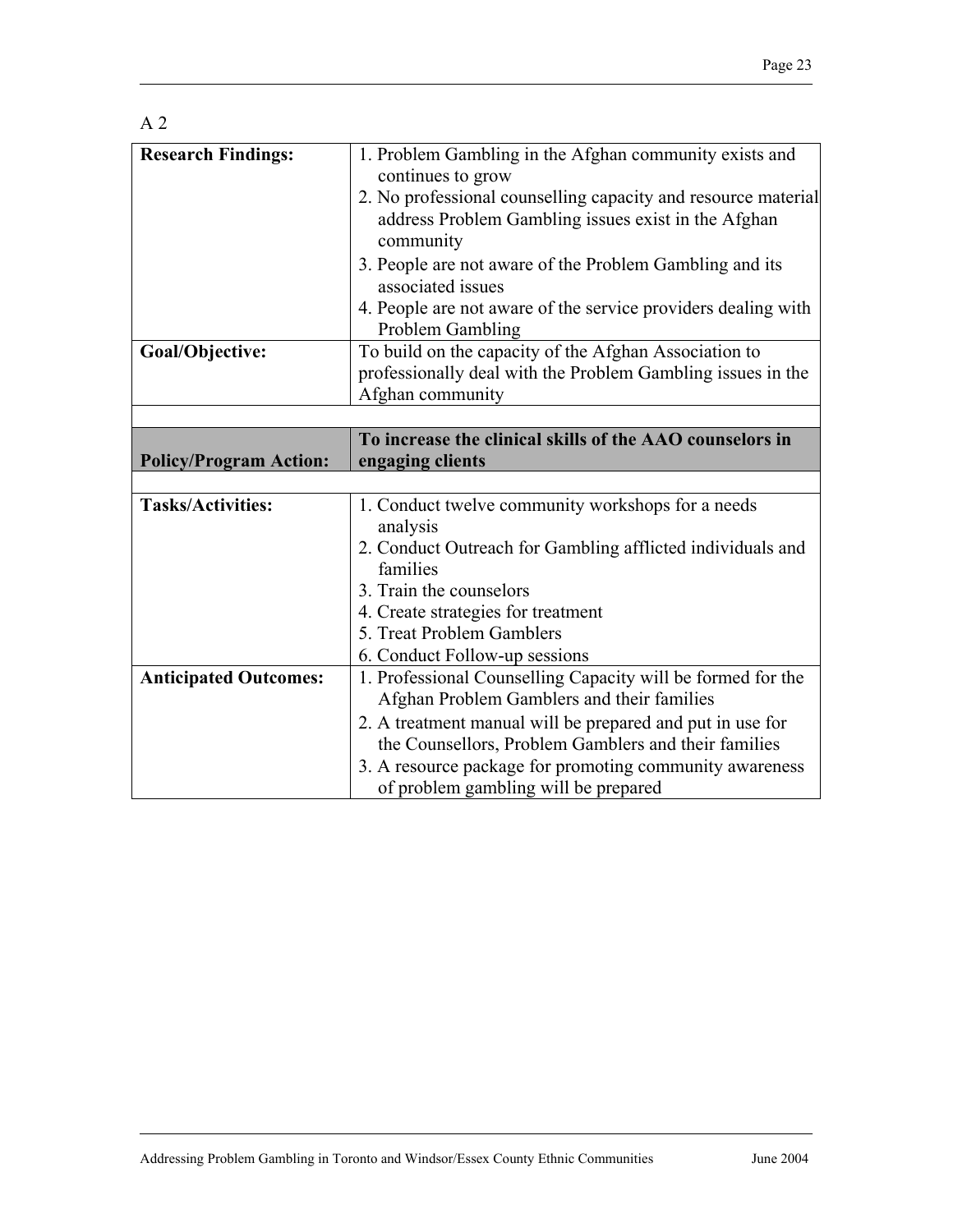#### A 3

| <b>Research Findings:</b>     | 1. Problem Gambling in the Afghan community exists and<br>continues to grow<br>2. No professional counselling capacity and resource material<br>address Problem Gambling issues exist in the Afghan<br>community<br>3. People are not aware of the Problem Gambling and its<br>associated issues<br>4. People are not aware of the service providers dealing with<br>Problem Gambling |
|-------------------------------|---------------------------------------------------------------------------------------------------------------------------------------------------------------------------------------------------------------------------------------------------------------------------------------------------------------------------------------------------------------------------------------|
| Goal/Objective:               | To build on the capacity of the Afghan Association to<br>professionally deal with the Problem Gambling issues in the<br>Afghan community                                                                                                                                                                                                                                              |
|                               |                                                                                                                                                                                                                                                                                                                                                                                       |
|                               | To explore how culture, religion and ethnicity affect a                                                                                                                                                                                                                                                                                                                               |
| <b>Policy/Program Action:</b> | person's belief about gambling and in the Afghan                                                                                                                                                                                                                                                                                                                                      |
|                               | <b>Canadian community</b>                                                                                                                                                                                                                                                                                                                                                             |
|                               |                                                                                                                                                                                                                                                                                                                                                                                       |
| <b>Tasks/Activities:</b>      | 1. Develop an understanding of Afghan culture<br>2. Study the perception and views Gambling and Problem<br>Gambling from cultural and religious perspectives<br>3. Study the applicability of the "Community Development"<br>and Harm Reduction models                                                                                                                                |
| <b>Anticipated Outcomes:</b>  | 1. Professional Counselling Capacity will be formed for the<br>Afghan Problem Gamblers and their families                                                                                                                                                                                                                                                                             |
|                               | 2. A treatment manual will be prepared and put in use for<br>the Counsellors, Problem Gamblers and their families                                                                                                                                                                                                                                                                     |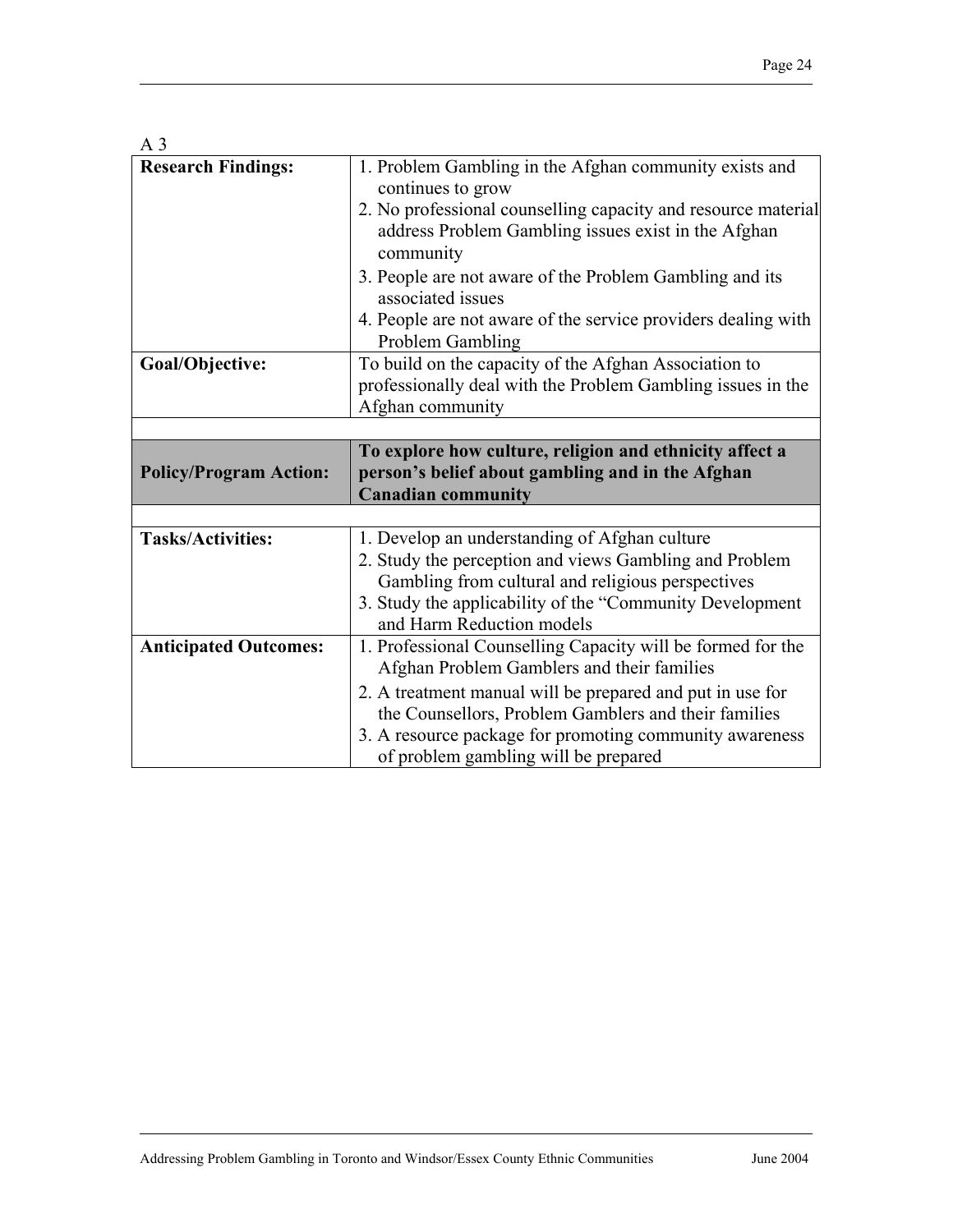## **3.2.2 Filipino Community**

The Filipino community identified and described four actions. The actions consist of an Awareness/Education (prevention) action, a Service Development (treatment, assessment) action, another Service Development (treatment, access) action and a Service Development (prevention) action.

| <b>Research Finding:</b>      | Community members have a lack of concern for the issue of<br>problem gambling (PG) |
|-------------------------------|------------------------------------------------------------------------------------|
| Goal/Objective:               | To raise public awareness in the Filipino community about                          |
|                               | the serious impact of PG                                                           |
|                               | To develop a PG public awareness campaign for the                                  |
| <b>Policy/Program Action:</b> | <b>Filipino community</b>                                                          |
|                               |                                                                                    |
| <b>Tasks/Activities:</b>      | 1. Organize community meeting to launch research findings                          |
|                               | 2. Publish a series of articles on the issue of PG                                 |
|                               | 3. Coordinate a Speaker's Series for specific sectors in the                       |
|                               | Filipino community                                                                 |
| <b>Anticipated Outcome:</b>   | People will be more aware of PG as a serious public health                         |
|                               | concern in the Filipino community                                                  |

F 2

| <b>Research Finding:</b>      | Psycho-social instability is related to susceptibility to   |
|-------------------------------|-------------------------------------------------------------|
|                               | problem gambling (PG)                                       |
|                               |                                                             |
| Goal/Objective:               | To provide resources that consider PG and resulting from    |
|                               | both social and psychological deprivation                   |
|                               |                                                             |
|                               | To develop PG assessment resources for the Filipino         |
| <b>Policy/Program Action:</b> | community                                                   |
|                               |                                                             |
| <b>Tasks/Activities:</b>      | 1. Create self-assessment quiz to identify factors that may |
|                               | put Filipinos risk of PG                                    |
|                               | 2. Educate service providers about the indicators of PG in  |
|                               | the Filipino community                                      |
|                               | 3. Develop research to examine the demographic variables    |
|                               | that escalate gambling into problem gambling                |
| <b>Anticipated Outcome:</b>   | The Filipino community will have resources to assess the    |
|                               | risk for PG and learn how to provide effective intervention |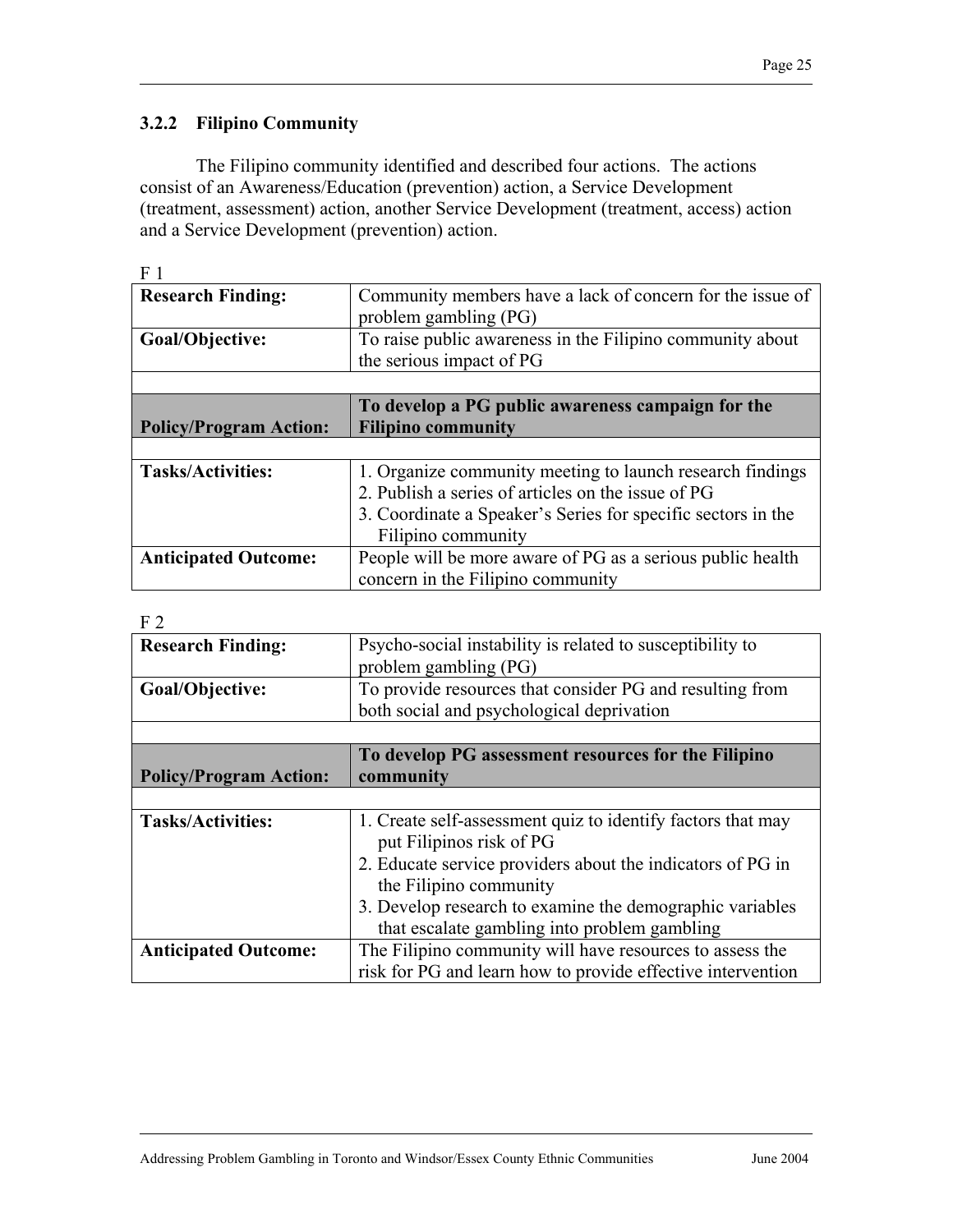| F <sub>3</sub>                |                                                              |
|-------------------------------|--------------------------------------------------------------|
| <b>Research Finding:</b>      | Problem gamblers and those who interact with them require    |
|                               | culturally appropriate resources and services                |
| Goal/Objective:               | To support individuals, families and friends in the Filipino |
|                               | community dealing with PG                                    |
|                               |                                                              |
|                               | To develop resources that increase access to PG              |
| <b>Policy/Program Action:</b> | resources within and outside the Filipino community          |
|                               |                                                              |
| <b>Tasks/Activities:</b>      | 1. Develop partnerships with organizations that provide      |
|                               | existing services for PG                                     |
|                               | 2. Train volunteers as community liaisons                    |
|                               |                                                              |
|                               | 3. Advocate for culturally appropriate services for families |
|                               | and friends of problem gamblers                              |
| <b>Anticipated Outcome:</b>   | Volunteers will act as community liaisons and advocates for  |

| F 4                           |                                                            |
|-------------------------------|------------------------------------------------------------|
| <b>Research Finding:</b>      | Newcomers do not use PG resources due to language          |
|                               | barriers, lack of confidence, unclear/misinformation, and  |
|                               | lack of awareness to effectively use them                  |
| Goal/Objective:               | To increase access to PG resources by Filipino newcomers   |
|                               |                                                            |
|                               | To develop resources for newcomers and work within         |
| <b>Policy/Program Action:</b> | the Filipino community to develop alternatives to          |
|                               | gambling as a social, recreational or fundraising activity |
|                               | for newcomers                                              |
|                               |                                                            |
| <b>Tasks/Activities:</b>      | 1. Develop educational materials for newcomers             |
|                               | 2. Distribute materials to residential, recreational and   |
|                               | businesses frequented by newcomers                         |
|                               | 3. Develop list of gambling alternatives and checklist for |
|                               | Filipino organizations to promote responsible gambling     |
| <b>Anticipated Outcome:</b>   | Newcomers will increase access to PG resources and be able |
|                               | identify alternatives to gambling and/or strategies for    |
|                               | responsible gambling                                       |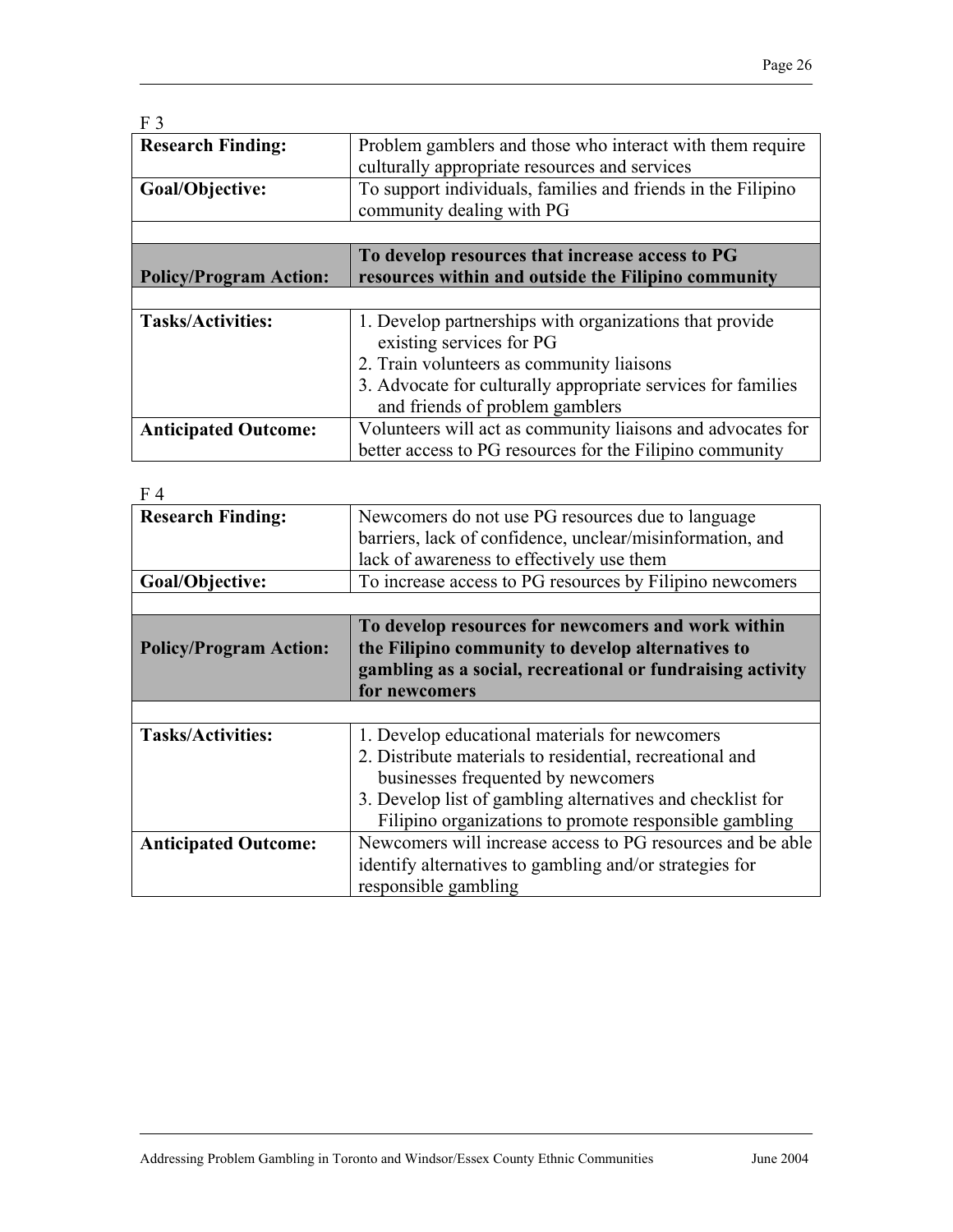## **3.2.3 Greek Community**

The Greek community identified eight action areas. The eight initiatives include six Awareness/Education (prevention) actions and two Service Development (treatment) actions.

| ٠  |  |
|----|--|
| ۰, |  |

| <b>Research Finding:</b>      | Community members lack awareness to the issues of gambling               |
|-------------------------------|--------------------------------------------------------------------------|
|                               | and problem gambling                                                     |
|                               |                                                                          |
| Goal/Objective:               | To create awareness within the Greek community for gambling              |
|                               |                                                                          |
|                               | and problem gambling                                                     |
|                               |                                                                          |
|                               | To develop a public awareness campaign for the Greek                     |
| <b>Policy/Program Action:</b> | community of Toronto                                                     |
|                               |                                                                          |
|                               |                                                                          |
| <b>Tasks/Activities:</b>      | 1. Stimulate journal/newspaper articles                                  |
|                               |                                                                          |
|                               | 2. Seek radio and television broadcasts: documentaries and<br>interviews |
|                               |                                                                          |
|                               | 3. Create a website: "Everything You Ever Needed to Know                 |
|                               | about Gambling in the Greek Community"                                   |

#### $\Omega$

| UL Z                          |                                                                   |
|-------------------------------|-------------------------------------------------------------------|
| <b>Research Finding:</b>      | Dealing with Social Gambling in the Greek community of            |
|                               | Toronto                                                           |
| Goal/Objective:               | To develop an awareness of the risks of social gambling in the    |
|                               | community                                                         |
|                               |                                                                   |
|                               | To create a lecture series on the risks of social gambling in the |
| <b>Policy/Program Action:</b> | community                                                         |
|                               |                                                                   |
|                               |                                                                   |
| <b>Tasks/Activities:</b>      | 1. Develop a Lecture Series                                       |
|                               | 2. Develop and distribute Brochures and Pamphlets                 |
|                               | 3. Develop a Magazine: "What Is Gambling?" Facts                  |
| <b>Anticipated Outcome:</b>   | People will be able to see the risks associated with social       |

G 3

| <b>Research Finding:</b>      | Males have a tendency to gamble more than females              |
|-------------------------------|----------------------------------------------------------------|
| Goal/Objective:               | To target males and discover why they gamble more than females |
|                               |                                                                |
|                               | To introduce the possible reasons males gamble more and        |
| <b>Policy/Program Action:</b> | produce solutions                                              |
|                               |                                                                |
| <b>Tasks/Activities:</b>      | 1. Develop Question/Answer Lecture                             |
|                               | 2. Produce Brochures centred toward males                      |
|                               | 3. Develop Video cassettes                                     |
| <b>Anticipated Outcome:</b>   | Males may benefit from the exposure and may possibly assess    |
|                               | their gambling habits                                          |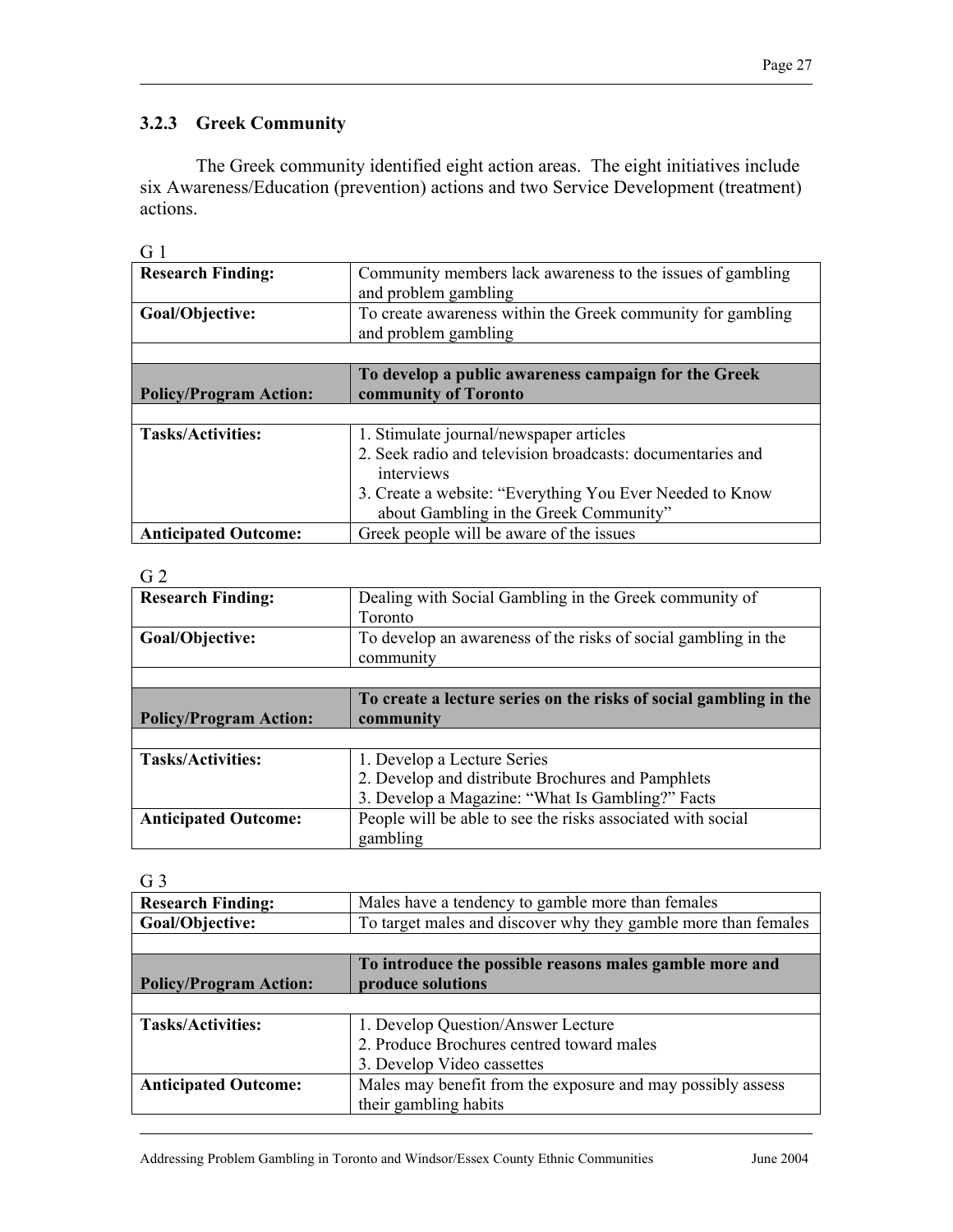| G <sub>4</sub>                |                                                                          |
|-------------------------------|--------------------------------------------------------------------------|
| <b>Research Finding:</b>      | Individuals in the age range of 25-50 tend to gamble more than<br>others |
|                               |                                                                          |
| Goal/Objective:               | To discuss why people in this age group are enticed to gamble            |
|                               | and why it may lead to addiction                                         |
|                               |                                                                          |
|                               | To create awareness focusing on a specific age group that                |
|                               |                                                                          |
| <b>Policy/Program Action:</b> | gambles significantly more than do other age groups                      |
|                               |                                                                          |
| <b>Tasks/Activities:</b>      | 1. Provide Lectures                                                      |
|                               | 2. Develop Internet website focused on this age group issue              |
|                               | 3. Develop Theatre Performance based on this issue                       |
| <b>Anticipated Outcome:</b>   | People in this age group may reconsider their gambling practices         |

| ×<br>۰,<br>., | ×<br>۰.<br>۰.<br>- |
|---------------|--------------------|
|               |                    |

| What is Problem Gambling, Who is a Problem Gambler, and          |
|------------------------------------------------------------------|
| What are the Consequences of Problem Gambling                    |
| To discuss these issues in light of their influence on the Greek |
| community                                                        |
|                                                                  |
| To develop public awareness of the problem gambling issue        |
| within the Greek community                                       |
|                                                                  |
| 1. Develop Lecture Series                                        |
| 2. Develop and distribute Brochures/Pamphlets and Magazines      |
| 3. Develop commercials, radio and television documentaries and   |
| advertisements                                                   |
| People will understand what Problem Gambling is and what its     |
| consequences are                                                 |
|                                                                  |

 $G<sub>6</sub>$ 

| <b>Research Finding:</b>      | The community views problem gambling and problem gamblers      |
|-------------------------------|----------------------------------------------------------------|
|                               | as negative                                                    |
| Goal/Objective:               | To raise the issue that problem gambling should not be shunned |
|                               | but monitored closely, in order to assist those with a problem |
|                               |                                                                |
|                               | To raise awareness on the issue surrounding the negative       |
| <b>Policy/Program Action:</b> |                                                                |
|                               | portrayal of problem gambling in the Greek community           |
|                               |                                                                |
| <b>Tasks/Activities:</b>      | 1. Develop Radio Ads                                           |
|                               | 2. Develop Educational Lecturers: Psychological Issues         |
|                               | 3. Train Community Leaders to disseminate this issue           |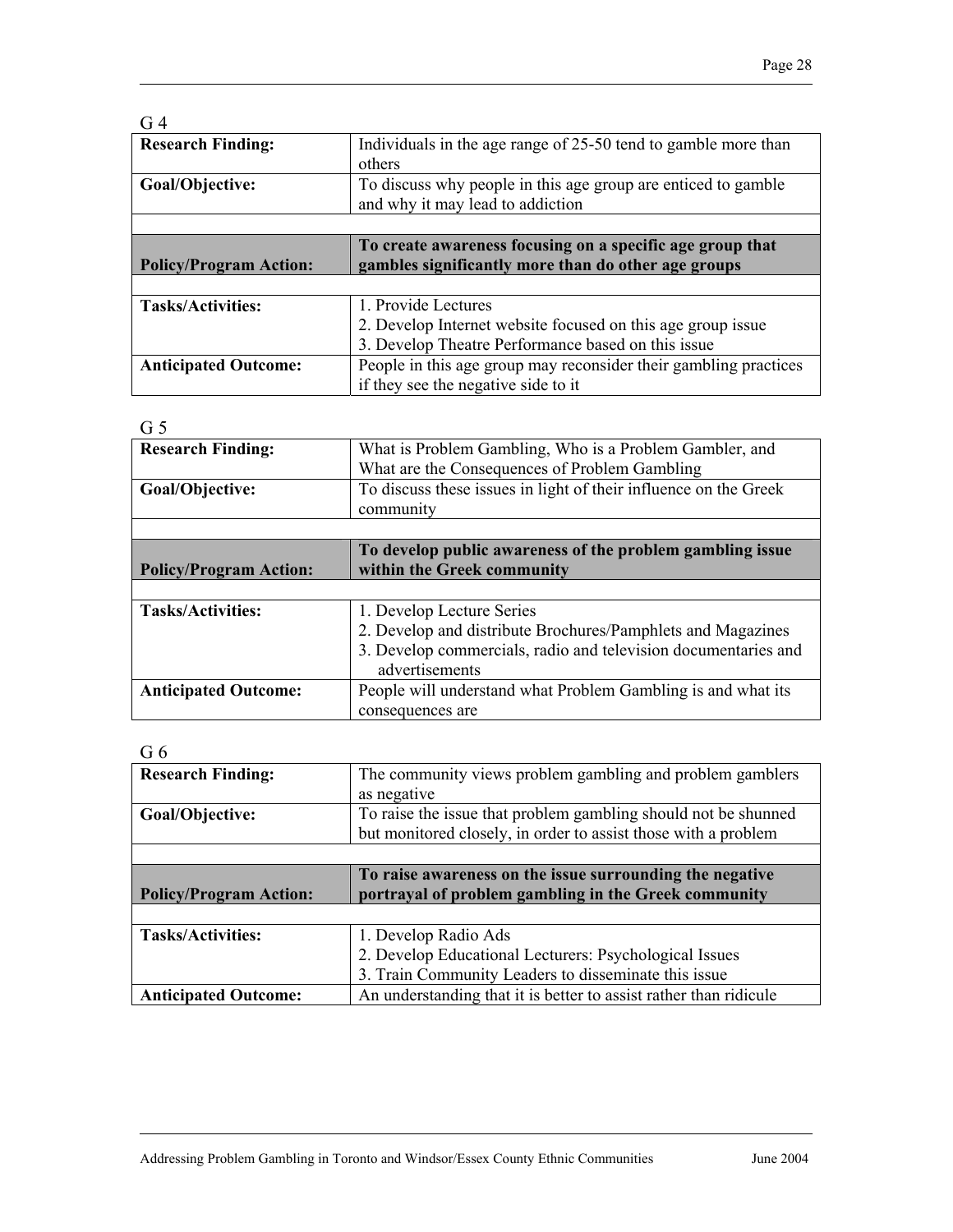| G <sub>7</sub>                |                                                               |
|-------------------------------|---------------------------------------------------------------|
| <b>Research Finding:</b>      | Limited amount of help-seeking resources within the           |
|                               | community for PGs and Significant Others                      |
| Goal/Objective:               | To develop strategies for help-seeking resources that may be  |
|                               | implemented within the community                              |
|                               |                                                               |
|                               | To research, construct and assess help-seeking resources      |
| <b>Policy/Program Action:</b> | for the Greek community                                       |
|                               |                                                               |
|                               |                                                               |
| <b>Tasks/Activities:</b>      | 1. Create a Gambling Hotline for Greek People                 |
|                               | 2. Hold meetings for concerned significant others             |
|                               | 3. Create materials for training and support for those trying |
|                               | to assist PGs                                                 |
|                               | 4. Create a PG center                                         |
|                               | 5. Create ads for new center, telephone hotline               |
|                               | 6. Develop Newsletter for PG                                  |
| <b>Anticipated Outcome:</b>   | Provides physical centers, resources for people to receive    |

| G8                            |                                                                                                                                                                                            |
|-------------------------------|--------------------------------------------------------------------------------------------------------------------------------------------------------------------------------------------|
| <b>Research Finding:</b>      | Children are affected by PGs at home                                                                                                                                                       |
| Goal/Objective:               | To provide counseling to children with PGs at home; and to<br>provide educational programs teaching children gambling<br>addiction is wrong and how to find warning signs of PG at<br>home |
|                               |                                                                                                                                                                                            |
|                               |                                                                                                                                                                                            |
|                               | To develop counseling sessions, educations materials for                                                                                                                                   |
| <b>Policy/Program Action:</b> | children on PG                                                                                                                                                                             |
|                               |                                                                                                                                                                                            |
| <b>Tasks/Activities:</b>      | 1. Create in class sessions on PG (Greek school)                                                                                                                                           |
|                               | 2. Establish counseling groups for children afflicted with                                                                                                                                 |
|                               | PG at home                                                                                                                                                                                 |
|                               | 3. Develop brochures for kids on PG                                                                                                                                                        |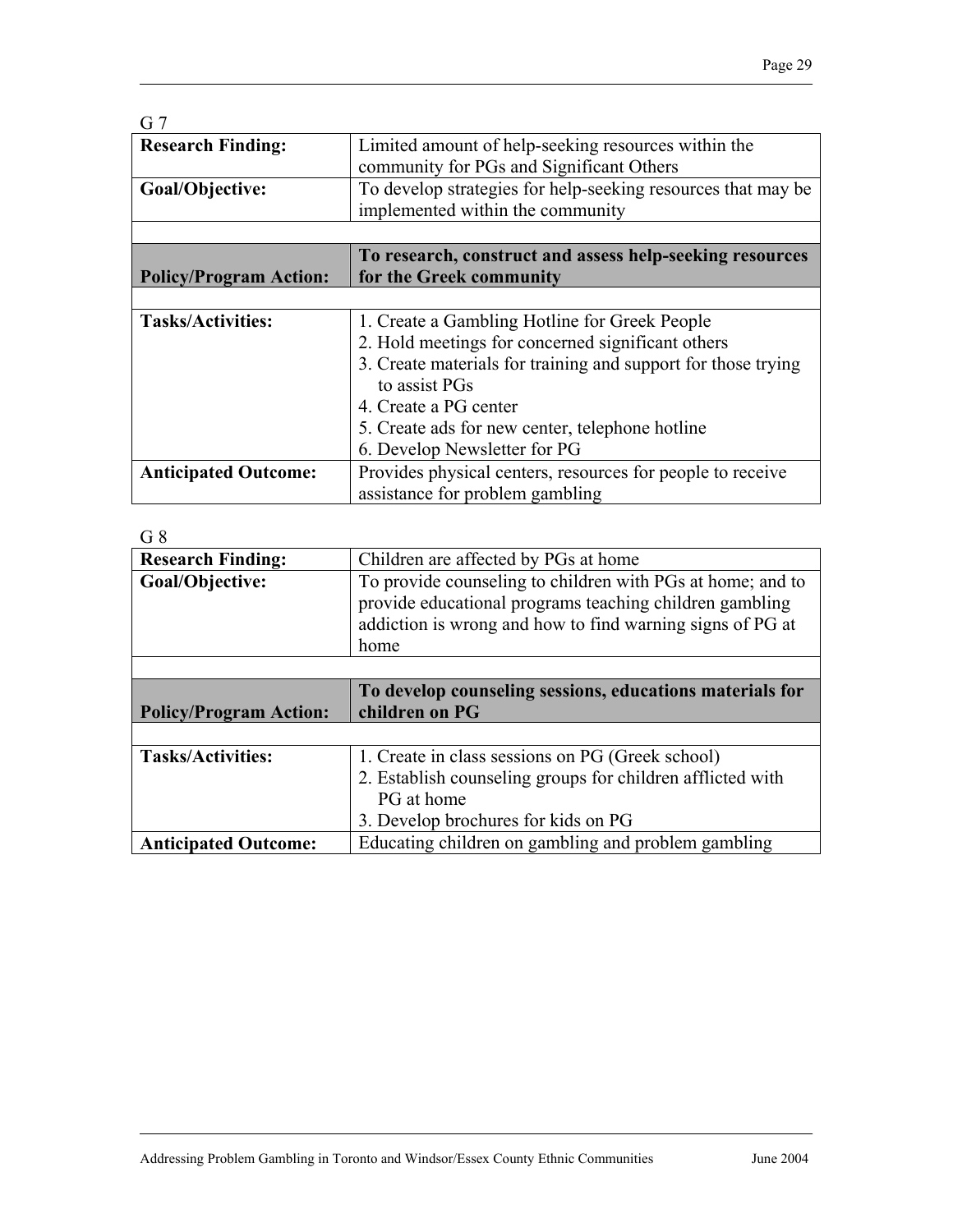## **3.2.4 Indo-Caribbean Community**

The Indo-Caribbean community identified six action areas. The six areas include two Awareness/Education (prevention) actions, two Service Development (treatment) actions and two Awareness/Education (treatment) actions.

| ۰. |  |
|----|--|

| 1-U 1                         |                                                                                                                                                         |
|-------------------------------|---------------------------------------------------------------------------------------------------------------------------------------------------------|
| <b>Research Finding:</b>      | The Indo-Caribbean community is not monitoring gambling and<br>problem gambling or taking action to educate or help its members<br>with gambling issues |
| Goal/Objective:               | To develop an ongoing program for monitoring and providing<br>help services to Indo-Caribbean gamblers and problem gamblers                             |
|                               |                                                                                                                                                         |
| <b>Policy/Program Action:</b> | <b>Community education and prevention program</b>                                                                                                       |
| <b>Tasks/Activities:</b>      | 1. Develop an extended community gambling committee with<br>wide representation from existing community groups, media<br>and medical                    |
|                               | 2. Implement action plan on Indo-Caribbean gambling and<br>problem gambling                                                                             |
| <b>Anticipated Outcome:</b>   | The community will become increase its awareness of gambling<br>issues and begin to offer active assistance to problem gamblers                         |
| I-C $2$                       |                                                                                                                                                         |
| <b>Research Finding:</b>      | Community members believe gambling is a harmless recreational<br>activity and are unaware of the extent of gambling and problem<br>gambling             |
| Goal/Objective:               | To develop a community education plan on gambling as a<br>gateway to problem gambling                                                                   |
|                               |                                                                                                                                                         |
|                               |                                                                                                                                                         |
| <b>Policy/Program Action:</b> | Community education and prevention program                                                                                                              |
|                               |                                                                                                                                                         |
| <b>Tasks/Activities:</b>      | 1. Develop literature and related materials showing:                                                                                                    |
|                               | a) extent of gambling,                                                                                                                                  |
|                               | b) size of the losses due to gambling                                                                                                                   |
|                               | c) construction of gambling that ensures most gamblers are                                                                                              |
|                               | losers                                                                                                                                                  |
|                               | d) addictive nature of gambling to some community members                                                                                               |
|                               | e) people's lack of understanding of odds and their chances of                                                                                          |
|                               | winning                                                                                                                                                 |
|                               | f) "harmless" gambling can become harmful                                                                                                               |
|                               | g) indicators of problem gambling behaviour                                                                                                             |
|                               | 2. Develop an outreach program involving community media,                                                                                               |
|                               | speakers and facilitators from community organizations,                                                                                                 |
|                               | literature and promotional aids, for educating the community                                                                                            |
|                               | 3. Make extensive use of the Indo Caribbean Gambling Research                                                                                           |
|                               | Report for community education                                                                                                                          |
|                               | 4. Develop an extended Indo Caribbean Gambling Committee to                                                                                             |
| <b>Anticipated Outcome:</b>   | oversee education and outreach program<br>The community will become aware of the dangers of gambling                                                    |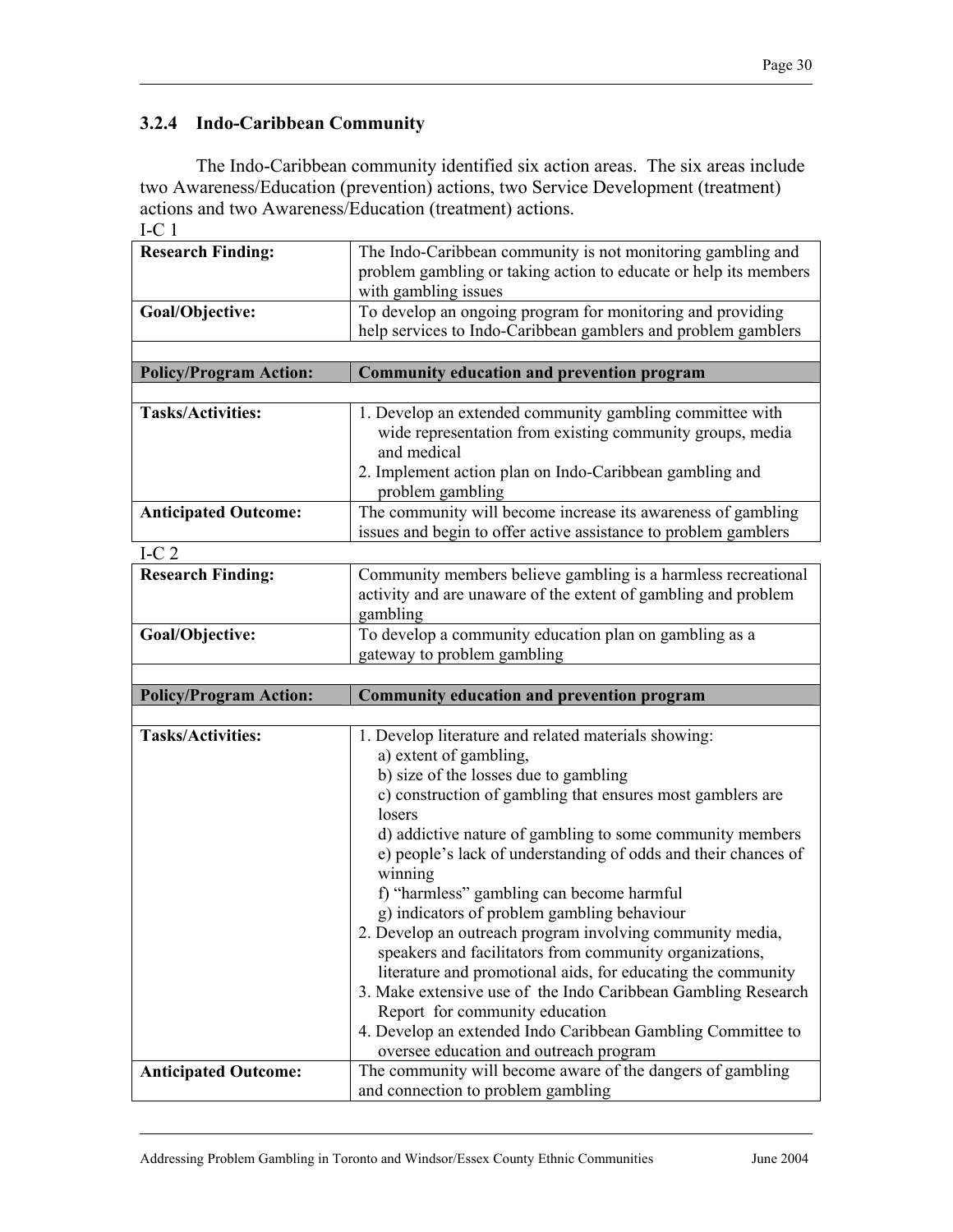| I-C $3$                       |                                                                                                             |
|-------------------------------|-------------------------------------------------------------------------------------------------------------|
| <b>Research Finding:</b>      | Community members are reluctant to approach outsiders for<br>gambling help                                  |
| Goal/Objective:               | To facilitate community members towards using<br>mainstream resources for gambling help                     |
|                               |                                                                                                             |
|                               | Community members are reluctant to approach                                                                 |
| <b>Policy/Program Action:</b> | outsiders for gambling help                                                                                 |
|                               |                                                                                                             |
| <b>Tasks/Activities:</b>      | 1. Identify and train 6 community facilitators initially, 4 per<br>year thereafter                          |
|                               | 2. Provide facilitators with links and names of gambling<br>help professionals in mainstream groups         |
|                               | 3. Use community outreach and education program to<br>inform community of facilitators                      |
|                               | 4. Develop a method for facilitators to persuade problem<br>gamblers /relatives to use available assistance |
|                               | 5. Follow up with help providers on results of referrals                                                    |
| <b>Anticipated Outcome:</b>   | Problem gamblers and their families will become more                                                        |
|                               | willing to use mainstream resources for gambling help                                                       |

#### I-C 4

| $1 - C$                       |                                                                                                                                                                                                                                                                                                                                                                                                                                                                                                                                                                           |  |
|-------------------------------|---------------------------------------------------------------------------------------------------------------------------------------------------------------------------------------------------------------------------------------------------------------------------------------------------------------------------------------------------------------------------------------------------------------------------------------------------------------------------------------------------------------------------------------------------------------------------|--|
| <b>Research Finding:</b>      | Community members are intensely concerned about privacy<br>issues when considering seeking help within the group                                                                                                                                                                                                                                                                                                                                                                                                                                                          |  |
| Goal/Objective:               | Provide a climate of security for problem gamblers and<br>families seeking gambling help within the community                                                                                                                                                                                                                                                                                                                                                                                                                                                             |  |
|                               |                                                                                                                                                                                                                                                                                                                                                                                                                                                                                                                                                                           |  |
|                               | Apply confidentiality policy for Indo Caribbean                                                                                                                                                                                                                                                                                                                                                                                                                                                                                                                           |  |
| <b>Policy/Program Action:</b> | facilitators and gambling counselors                                                                                                                                                                                                                                                                                                                                                                                                                                                                                                                                      |  |
|                               |                                                                                                                                                                                                                                                                                                                                                                                                                                                                                                                                                                           |  |
| <b>Tasks/Activities:</b>      | 1. Develop a confidentiality policy for gambling committee<br>members, facilitators and counselors of Indo Caribbean<br>origin, and documents for signing<br>2. Develop reporting systems to ensure names of<br>participants are not exposed in reports and discussions<br>3. Publicize confidentiality policy widely in the community<br>to make problem gamblers and families assured private<br>gambling issues will not be exposed in the community<br>4. Develop a policy for referral to non Indo-Caribbean<br>counselors for those concerned about loss of privacy |  |
| <b>Anticipated Outcome:</b>   | Problem gamblers and their families will be more confident<br>in approaching Indo Caribbean for gambling help                                                                                                                                                                                                                                                                                                                                                                                                                                                             |  |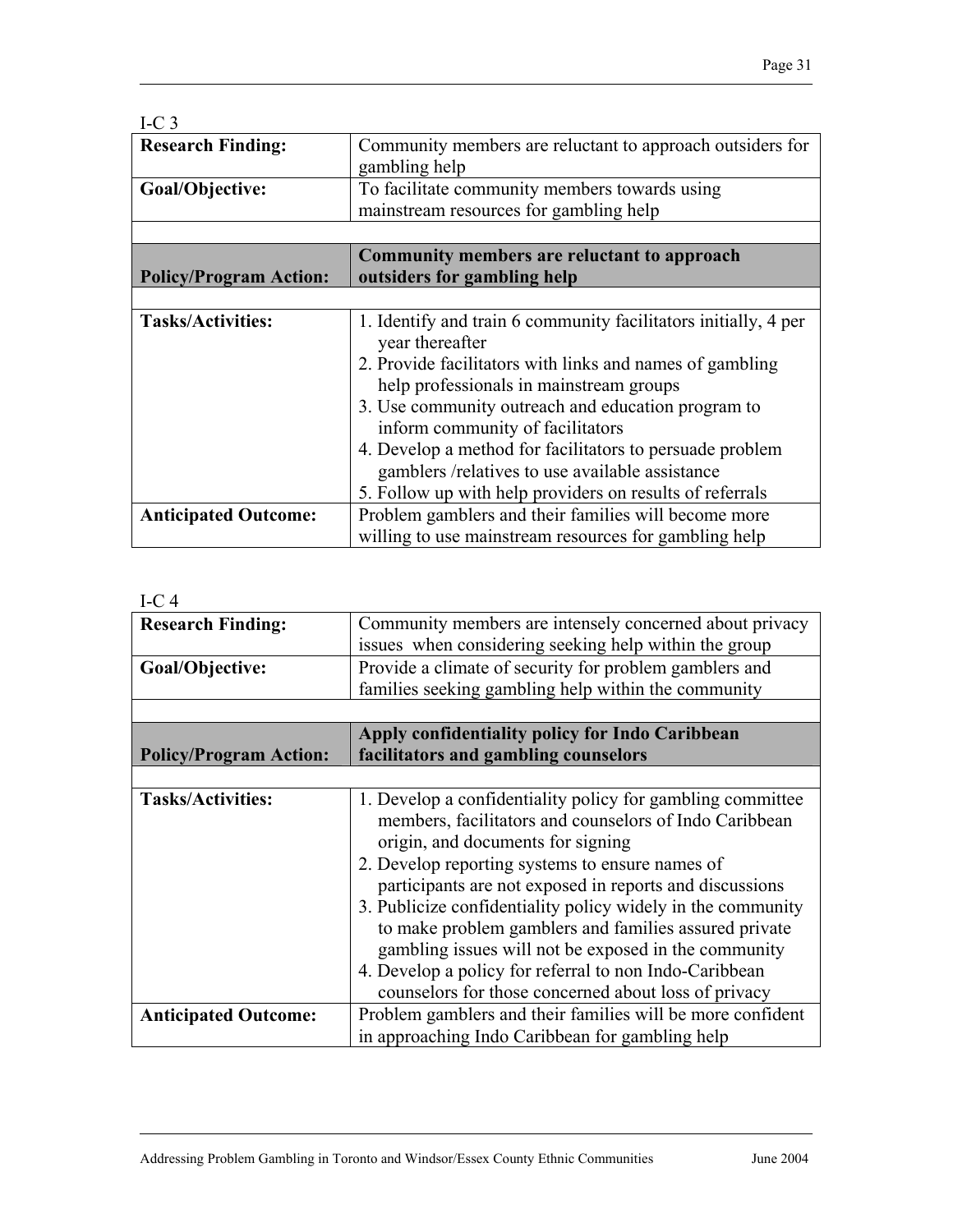| I-C $5$                       |                                                                                                                                                                                                                                                                                                                                                                                              |
|-------------------------------|----------------------------------------------------------------------------------------------------------------------------------------------------------------------------------------------------------------------------------------------------------------------------------------------------------------------------------------------------------------------------------------------|
| <b>Research Finding:</b>      | Community members are unaware of internal and external<br>resources for gambling help seeking                                                                                                                                                                                                                                                                                                |
| Goal/Objective:               | Develop greater community knowledge of gambling help<br>resources within the Indo-Caribbean community and in the<br>mainstream                                                                                                                                                                                                                                                               |
|                               |                                                                                                                                                                                                                                                                                                                                                                                              |
|                               | Extended gambling help program, and                                                                                                                                                                                                                                                                                                                                                          |
| <b>Policy/Program Action:</b> | education/outreach program                                                                                                                                                                                                                                                                                                                                                                   |
|                               |                                                                                                                                                                                                                                                                                                                                                                                              |
| <b>Tasks/Activities:</b>      | 1. Survey the Indo-Caribbean community for counselling<br>professionals, medical personnel and community leaders<br>able and willing to provide gambling help<br>2. Identify the mainstream organizations, help lines and web<br>sites providing gambling help<br>3. Make available group names and contact persons in<br>written form for distribution in the education/outreach<br>program |
| <b>Anticipated Outcome:</b>   | The Indo-Caribbean community, problem gamblers and                                                                                                                                                                                                                                                                                                                                           |
|                               | their families will become more aware of gambling help                                                                                                                                                                                                                                                                                                                                       |
|                               | resources internally and externally                                                                                                                                                                                                                                                                                                                                                          |

#### I-C 6

| <b>Research Finding:</b>      | Community members do not respond to traditional outreach<br>methods                                                                                                                                                                                                                                                                                                                                                                                                                                                                                                    |
|-------------------------------|------------------------------------------------------------------------------------------------------------------------------------------------------------------------------------------------------------------------------------------------------------------------------------------------------------------------------------------------------------------------------------------------------------------------------------------------------------------------------------------------------------------------------------------------------------------------|
| Goal/Objective:               | Discover an effective strategy for overcoming Indo-                                                                                                                                                                                                                                                                                                                                                                                                                                                                                                                    |
|                               | Caribbean community resistance to traditional outreach                                                                                                                                                                                                                                                                                                                                                                                                                                                                                                                 |
|                               |                                                                                                                                                                                                                                                                                                                                                                                                                                                                                                                                                                        |
| <b>Policy/Program Action:</b> | <b>Education/outreach</b>                                                                                                                                                                                                                                                                                                                                                                                                                                                                                                                                              |
|                               |                                                                                                                                                                                                                                                                                                                                                                                                                                                                                                                                                                        |
| <b>Tasks/Activities:</b>      | 1. Evaluate traditional outreach programs involving media<br>stories, flyers, brochures, telephone surveys, written<br>surveys, workshops, seminars, and oral presentations<br>2. Identify barriers within the community that tend to<br>make traditional outreach programs ineffective<br>3. Develop more effective strategies or combinations of<br>strategies to bring higher response rates to outreach<br>programs<br>4. Explore greater use of families, friends, and religious<br>groups, addresses combined with interaction with<br>facilitators for outreach |
| <b>Anticipated Outcome:</b>   | The community, problem gamblers and families will<br>demonstrate higher response rates to outreach initiatives on<br>problem gambling                                                                                                                                                                                                                                                                                                                                                                                                                                  |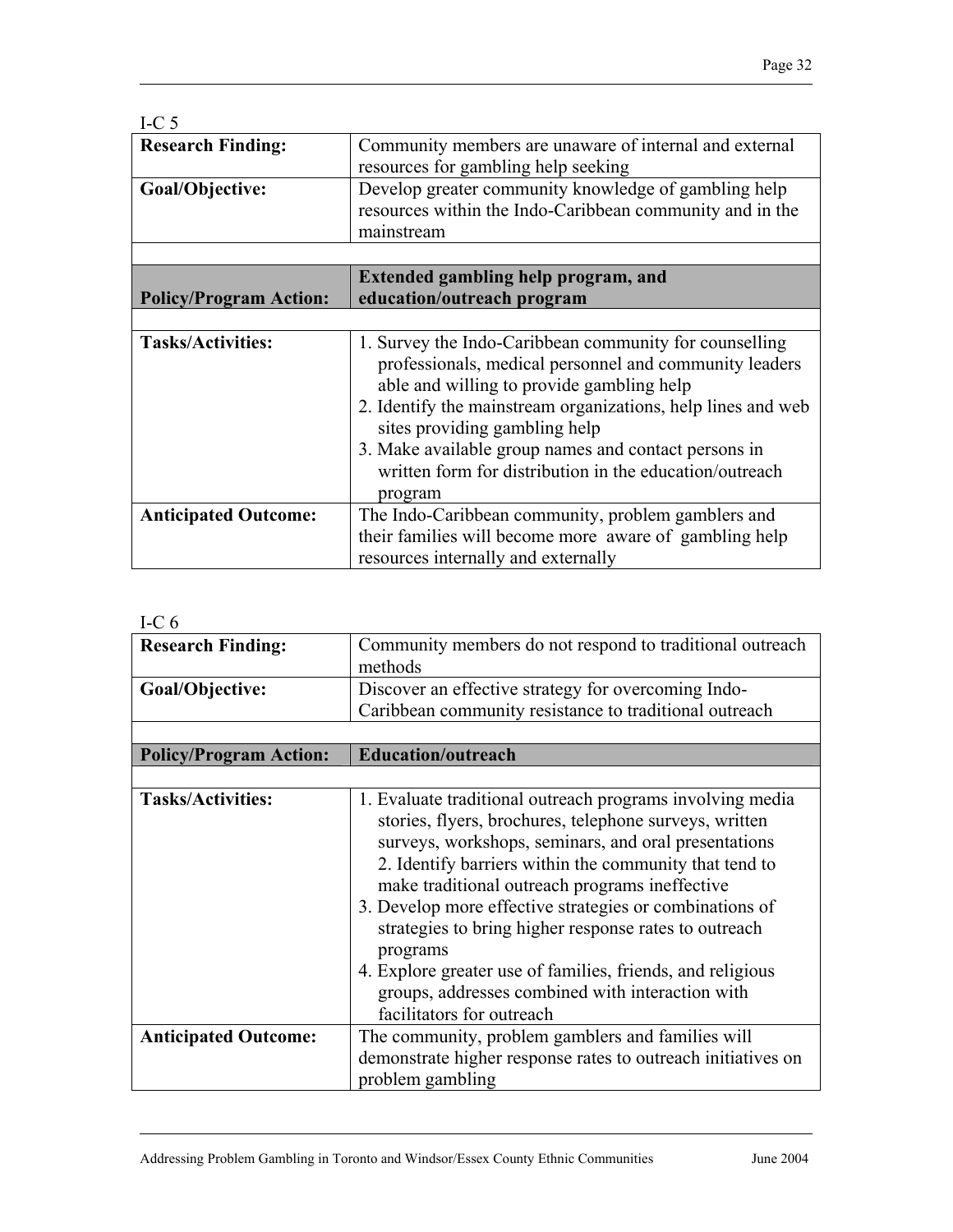## **3.2.5 Iraqi Community**

The Iraqi community identified two action areas. The two areas are an Awareness/Education (prevention) action and a Service Development (treatment) action.

| ۰, |  |
|----|--|
|    |  |

| <b>Research Finding:</b>      | Social and recreational gambling activities are present in the<br>Iraqi community of Toronto |
|-------------------------------|----------------------------------------------------------------------------------------------|
| Goal/Objective:               | To increase awareness of gambling in the Iraqi community                                     |
|                               |                                                                                              |
| <b>Policy/Program Action:</b> | <b>Public Education and Awareness Raising Campaign</b>                                       |
|                               |                                                                                              |
| <b>Tasks/Activities:</b>      | 1. Develop a Public Education and Awareness Raising                                          |
|                               | Campaign (print/audio media)                                                                 |
|                               | 2. Conduct a Public Education and Awareness Raising                                          |
|                               | Campaign through media, mosques and churches                                                 |
| <b>Anticipated Outcome:</b>   | Community will become aware of problem gambling issues                                       |
|                               | and venues for assistance                                                                    |

| $\sqrt{2}$                    |                                                                                                                             |
|-------------------------------|-----------------------------------------------------------------------------------------------------------------------------|
| <b>Research Finding:</b>      | Problem gambling and related anti-social activities such as<br>substance abuse and family violence are present in the Iraqi |
|                               | community                                                                                                                   |
| Goal/Objective:               | To increase the number of problem gamblers that able to                                                                     |
|                               | access service and counseling in a culturally sensitive                                                                     |
|                               | setting                                                                                                                     |
|                               |                                                                                                                             |
| <b>Policy/Program Action:</b> | <b>Problem Gambling Prevention Counselling Program</b>                                                                      |
|                               |                                                                                                                             |
|                               |                                                                                                                             |
| <b>Tasks/Activities:</b>      | 1. Establish a Problem Gambling Prevention Program                                                                          |
|                               | 2. Train staff to support and refer clients                                                                                 |
|                               | 3. Train volunteers to assist staff and refer clients                                                                       |
|                               | 4. Compile a list of problem gambling service organizations                                                                 |
|                               | to be used for referrals                                                                                                    |
| <b>Anticipated Outcome:</b>   | An increase in the number of clients able to access service                                                                 |
|                               | and counseling dealing with issue in a culturally sensitive                                                                 |

## **3.2.6 Jewish Community**

The Jewish community identified only one action area but the single action comprises fourteen wide-ranging tasks and activities. All of the fourteen tasks and activities are related to a large Awareness/Education (prevention) action.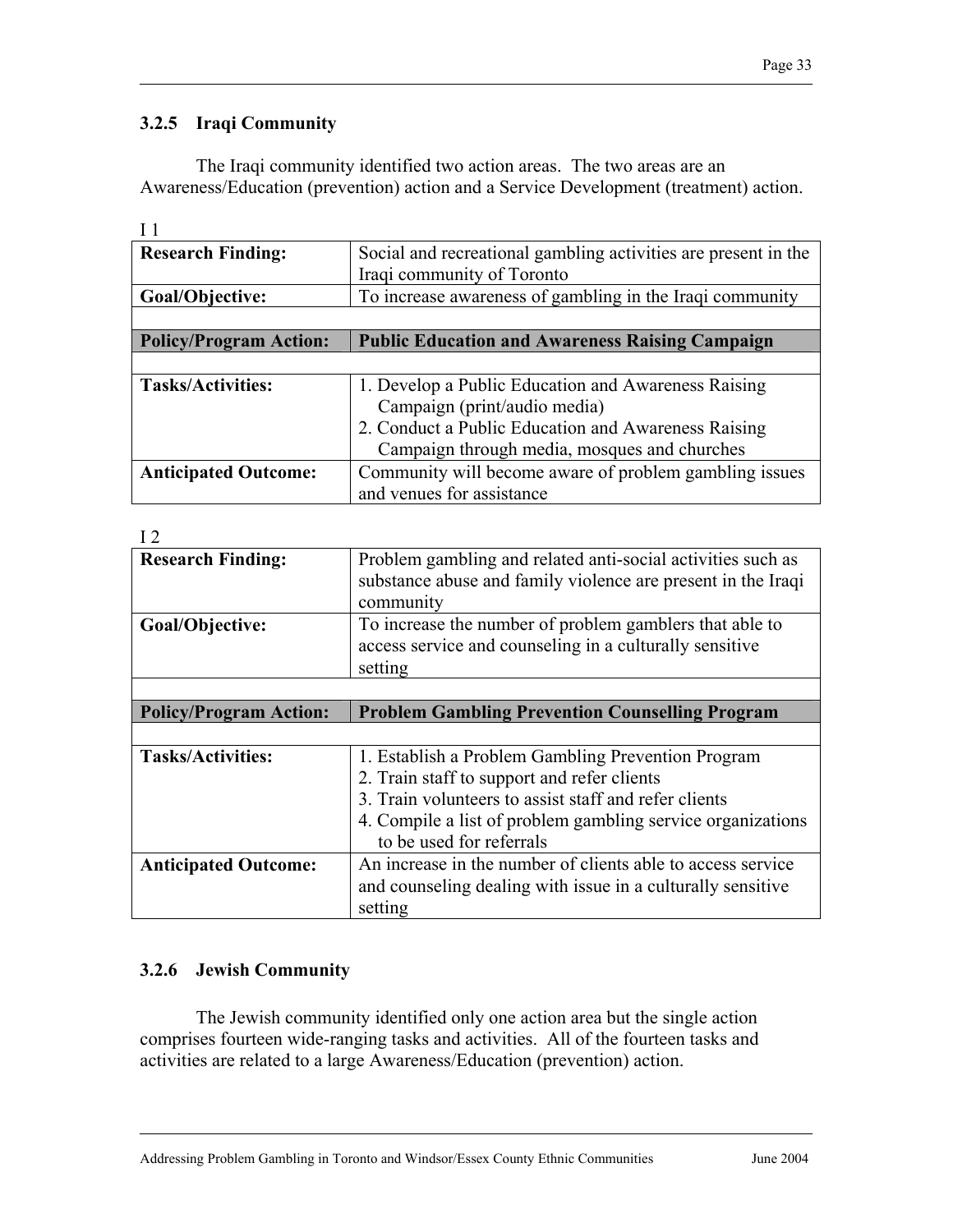| J <sub>1</sub>                |                                                                                                                                                                                                                                                                                                                                                                                                                                                                                                            |
|-------------------------------|------------------------------------------------------------------------------------------------------------------------------------------------------------------------------------------------------------------------------------------------------------------------------------------------------------------------------------------------------------------------------------------------------------------------------------------------------------------------------------------------------------|
| <b>Research Finding:</b>      | Need to increase awareness of Problem Gambling as a real<br>social issue within the community                                                                                                                                                                                                                                                                                                                                                                                                              |
| Goal/Objective:               | To educate community members, targeting seniors and<br>teens, on the signs and symptoms of Problem Gambling and<br>treatment resources                                                                                                                                                                                                                                                                                                                                                                     |
| <b>Policy/Program Action:</b> | Develop a Problem Gambling awareness campaign for<br>the Windsor Jewish Community                                                                                                                                                                                                                                                                                                                                                                                                                          |
|                               |                                                                                                                                                                                                                                                                                                                                                                                                                                                                                                            |
| <b>Tasks/Activities:</b>      | 1. Establish discourse with Public Health Unit<br>2. Work with Lunch and Learn with Speaker (for seniors)<br>3. Address Book Reading/Review (for seniors)<br>4. Set up Movie night (for seniors)<br>5. Organize Speaker presentation/Education session<br>6. Develop website with signs and symptoms of PG<br>7. Establish Online self-assessment<br>8. Organize Poster Contest (with teens)<br>9. Translate posters into: Russian, Yiddish and Hebrew for<br>display around WJCC (for seniors and general |
|                               | community) and larger community contest<br>10. Arrange showing of "Three of a Kind" play<br>11. Develop and distribute Mass Community Emails<br>12. Identify Bookmarks (for general community)<br>13. Develop Articles for News & Views<br>14. Organize access to Gambling Awareness Week events                                                                                                                                                                                                           |
| <b>Anticipated Outcome:</b>   | Increased awareness of Problem Gambling and treatment<br>resources                                                                                                                                                                                                                                                                                                                                                                                                                                         |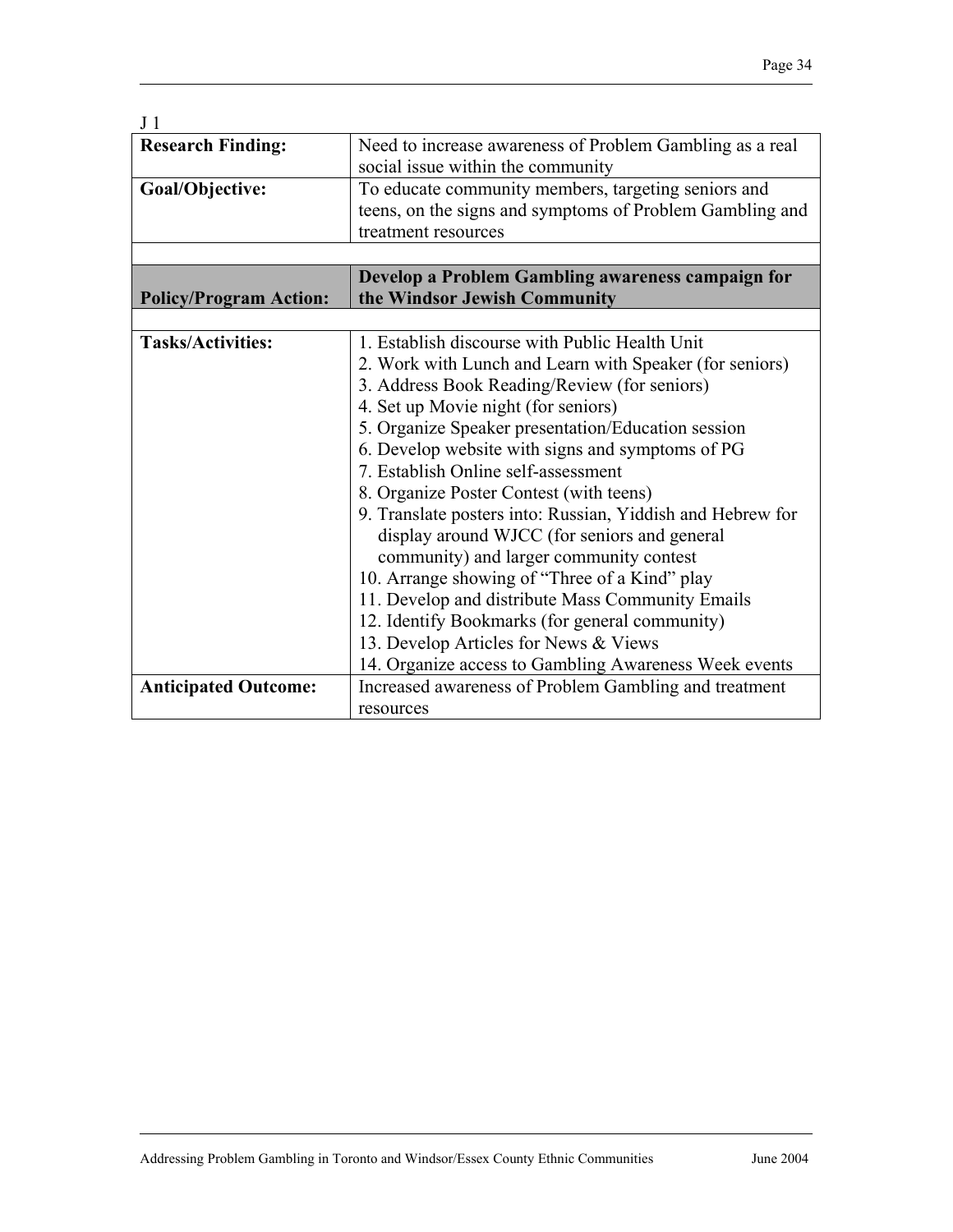## **3.2.7 Somali Community**

The Somali community identified four action areas. The Somali action areas include two Awareness/Education (prevention) actions and two Awareness/Education (treatment) actions.

| <b>Research Finding:</b>      | There is a significant participation in gambling activities by<br>members of the Somali community in Toronto |
|-------------------------------|--------------------------------------------------------------------------------------------------------------|
| Goal/Objective:               | To increase public awareness of gambling and its                                                             |
|                               | consequences                                                                                                 |
|                               |                                                                                                              |
| <b>Policy/Program Action:</b> | <b>Public Education and Awareness</b>                                                                        |
|                               |                                                                                                              |
| <b>Tasks/Activities:</b>      | 1. Conduct education and awareness campaigns through                                                         |
|                               | community media and religious congregations                                                                  |
|                               | 2. Pursue Health Education and Communication                                                                 |
|                               | 3. Engage in Advocacy                                                                                        |
|                               | 4. Take Community Action                                                                                     |
| <b>Anticipated Outcome:</b>   | A full community understanding of gambling and problem                                                       |
|                               | gambling; the realization of odds against winning; an                                                        |
|                               | understanding of the nature of the game of chances; and a                                                    |
|                               | full awareness of consequences of gambling                                                                   |

| ۰.<br>۰.<br>٠ |  |
|---------------|--|

| 5Z                            |                                                            |
|-------------------------------|------------------------------------------------------------|
| <b>Research Finding:</b>      | There is evidence of gambling problems in the Somali       |
|                               | community                                                  |
| Goal/Objective:               | To reduce the number of gambling problems in the Somali    |
|                               | community                                                  |
|                               |                                                            |
| <b>Policy/Program Action:</b> | <b>Reduction of Gambling Problems</b>                      |
|                               |                                                            |
| <b>Tasks/Activities:</b>      | 1. Pursue Health Education and Communication               |
|                               | 2. Develop Mutual Aid Group Support                        |
|                               | 3. Establish family relationship reforms and enforcements  |
|                               | 4. Provide Counselling                                     |
|                               | 5. Arrange Professional therapy                            |
|                               | 6. Pursue Prevention                                       |
|                               | 7. Provide Referral Information                            |
| <b>Anticipated Outcome:</b>   | A reduction and control of family expenses; the            |
|                               | improvement of individual health and wealth; more          |
|                               | responsible gambling practices in the community; and       |
|                               | education on serious addiction issues and stress resulting |
|                               | from losing or not winning                                 |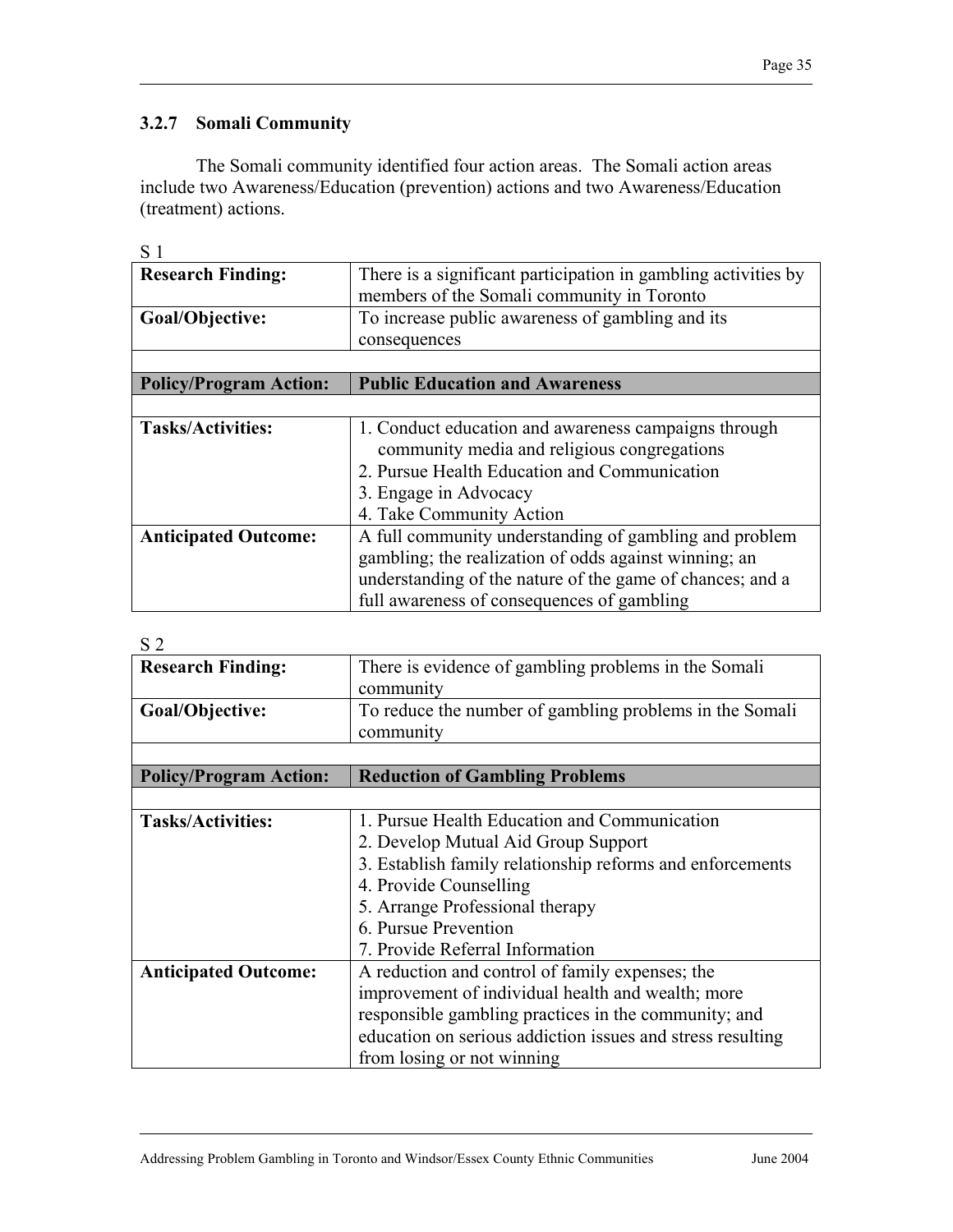| <b>Research Finding:</b><br>Goal/Objective:<br><b>Policy/Program Action:</b><br><b>Tasks/Activities:</b><br><b>Anticipated Outcome:</b><br>S <sub>4</sub><br><b>Research Finding:</b> | The Somali community is aware of the unacceptable presence of<br>gambling problems among members of the Somali community<br>To restore cultural values and reduce addiction, family and<br>education problems<br><b>Restoration of Cultural Values and Reduction of Problems</b><br>1. Pursue Health Education and Communication<br>2. Take Community Action<br>3. Increase Awareness<br>4. Provide Counselling<br>5. Arrange Professional therapy<br>6. Offer Spiritual Counselling<br>7. Host Conferences and Workshops<br>8. Offer Information Sessions<br>9. Provide Referral to appropriate health facilities<br>10. Develop Mutual Aid Group Support<br>The restoration of cultural values; narrowing of the inter-<br>generational gap in the family; destigmatization of gambling and<br>other addictions; prevention of family breakdowns; and reduction<br>of school dropouts and increase in post high school education |
|---------------------------------------------------------------------------------------------------------------------------------------------------------------------------------------|------------------------------------------------------------------------------------------------------------------------------------------------------------------------------------------------------------------------------------------------------------------------------------------------------------------------------------------------------------------------------------------------------------------------------------------------------------------------------------------------------------------------------------------------------------------------------------------------------------------------------------------------------------------------------------------------------------------------------------------------------------------------------------------------------------------------------------------------------------------------------------------------------------------------------------|
|                                                                                                                                                                                       |                                                                                                                                                                                                                                                                                                                                                                                                                                                                                                                                                                                                                                                                                                                                                                                                                                                                                                                                    |
|                                                                                                                                                                                       |                                                                                                                                                                                                                                                                                                                                                                                                                                                                                                                                                                                                                                                                                                                                                                                                                                                                                                                                    |
|                                                                                                                                                                                       |                                                                                                                                                                                                                                                                                                                                                                                                                                                                                                                                                                                                                                                                                                                                                                                                                                                                                                                                    |
|                                                                                                                                                                                       |                                                                                                                                                                                                                                                                                                                                                                                                                                                                                                                                                                                                                                                                                                                                                                                                                                                                                                                                    |
|                                                                                                                                                                                       |                                                                                                                                                                                                                                                                                                                                                                                                                                                                                                                                                                                                                                                                                                                                                                                                                                                                                                                                    |
|                                                                                                                                                                                       |                                                                                                                                                                                                                                                                                                                                                                                                                                                                                                                                                                                                                                                                                                                                                                                                                                                                                                                                    |
|                                                                                                                                                                                       |                                                                                                                                                                                                                                                                                                                                                                                                                                                                                                                                                                                                                                                                                                                                                                                                                                                                                                                                    |
|                                                                                                                                                                                       |                                                                                                                                                                                                                                                                                                                                                                                                                                                                                                                                                                                                                                                                                                                                                                                                                                                                                                                                    |
|                                                                                                                                                                                       |                                                                                                                                                                                                                                                                                                                                                                                                                                                                                                                                                                                                                                                                                                                                                                                                                                                                                                                                    |
|                                                                                                                                                                                       |                                                                                                                                                                                                                                                                                                                                                                                                                                                                                                                                                                                                                                                                                                                                                                                                                                                                                                                                    |
|                                                                                                                                                                                       |                                                                                                                                                                                                                                                                                                                                                                                                                                                                                                                                                                                                                                                                                                                                                                                                                                                                                                                                    |
|                                                                                                                                                                                       |                                                                                                                                                                                                                                                                                                                                                                                                                                                                                                                                                                                                                                                                                                                                                                                                                                                                                                                                    |
|                                                                                                                                                                                       |                                                                                                                                                                                                                                                                                                                                                                                                                                                                                                                                                                                                                                                                                                                                                                                                                                                                                                                                    |
|                                                                                                                                                                                       |                                                                                                                                                                                                                                                                                                                                                                                                                                                                                                                                                                                                                                                                                                                                                                                                                                                                                                                                    |
|                                                                                                                                                                                       |                                                                                                                                                                                                                                                                                                                                                                                                                                                                                                                                                                                                                                                                                                                                                                                                                                                                                                                                    |
|                                                                                                                                                                                       |                                                                                                                                                                                                                                                                                                                                                                                                                                                                                                                                                                                                                                                                                                                                                                                                                                                                                                                                    |
|                                                                                                                                                                                       |                                                                                                                                                                                                                                                                                                                                                                                                                                                                                                                                                                                                                                                                                                                                                                                                                                                                                                                                    |
|                                                                                                                                                                                       |                                                                                                                                                                                                                                                                                                                                                                                                                                                                                                                                                                                                                                                                                                                                                                                                                                                                                                                                    |
|                                                                                                                                                                                       |                                                                                                                                                                                                                                                                                                                                                                                                                                                                                                                                                                                                                                                                                                                                                                                                                                                                                                                                    |
|                                                                                                                                                                                       |                                                                                                                                                                                                                                                                                                                                                                                                                                                                                                                                                                                                                                                                                                                                                                                                                                                                                                                                    |
|                                                                                                                                                                                       |                                                                                                                                                                                                                                                                                                                                                                                                                                                                                                                                                                                                                                                                                                                                                                                                                                                                                                                                    |
|                                                                                                                                                                                       |                                                                                                                                                                                                                                                                                                                                                                                                                                                                                                                                                                                                                                                                                                                                                                                                                                                                                                                                    |
|                                                                                                                                                                                       | There is a need for a variety of services to help gamblers with                                                                                                                                                                                                                                                                                                                                                                                                                                                                                                                                                                                                                                                                                                                                                                                                                                                                    |
|                                                                                                                                                                                       | problems                                                                                                                                                                                                                                                                                                                                                                                                                                                                                                                                                                                                                                                                                                                                                                                                                                                                                                                           |
| Goal/Objective:                                                                                                                                                                       | To provide variety of services to help gamblers with problems                                                                                                                                                                                                                                                                                                                                                                                                                                                                                                                                                                                                                                                                                                                                                                                                                                                                      |
| <b>Policy/Program Action:</b>                                                                                                                                                         | <b>Help for Gamblers with Problems</b>                                                                                                                                                                                                                                                                                                                                                                                                                                                                                                                                                                                                                                                                                                                                                                                                                                                                                             |
|                                                                                                                                                                                       |                                                                                                                                                                                                                                                                                                                                                                                                                                                                                                                                                                                                                                                                                                                                                                                                                                                                                                                                    |
| <b>Tasks/Activities:</b>                                                                                                                                                              | 1. Conduct Education                                                                                                                                                                                                                                                                                                                                                                                                                                                                                                                                                                                                                                                                                                                                                                                                                                                                                                               |
|                                                                                                                                                                                       | 2. Conduct Awareness campaigns                                                                                                                                                                                                                                                                                                                                                                                                                                                                                                                                                                                                                                                                                                                                                                                                                                                                                                     |
|                                                                                                                                                                                       | 3. Offer Spiritual Counselling                                                                                                                                                                                                                                                                                                                                                                                                                                                                                                                                                                                                                                                                                                                                                                                                                                                                                                     |
|                                                                                                                                                                                       | 4. Provide Information on resources                                                                                                                                                                                                                                                                                                                                                                                                                                                                                                                                                                                                                                                                                                                                                                                                                                                                                                |
|                                                                                                                                                                                       | 5. Organize Tours of facilities                                                                                                                                                                                                                                                                                                                                                                                                                                                                                                                                                                                                                                                                                                                                                                                                                                                                                                    |
|                                                                                                                                                                                       | 6. Provide Referral                                                                                                                                                                                                                                                                                                                                                                                                                                                                                                                                                                                                                                                                                                                                                                                                                                                                                                                |
|                                                                                                                                                                                       | 7. Contribute to Health System Reforms                                                                                                                                                                                                                                                                                                                                                                                                                                                                                                                                                                                                                                                                                                                                                                                                                                                                                             |
|                                                                                                                                                                                       | 8. Develop Mutual Aid and Support                                                                                                                                                                                                                                                                                                                                                                                                                                                                                                                                                                                                                                                                                                                                                                                                                                                                                                  |
|                                                                                                                                                                                       | 9. Pursue Policy Development                                                                                                                                                                                                                                                                                                                                                                                                                                                                                                                                                                                                                                                                                                                                                                                                                                                                                                       |
|                                                                                                                                                                                       | 10. Engage in Advocacy                                                                                                                                                                                                                                                                                                                                                                                                                                                                                                                                                                                                                                                                                                                                                                                                                                                                                                             |
|                                                                                                                                                                                       | 11. Arrange Clinical Intervention                                                                                                                                                                                                                                                                                                                                                                                                                                                                                                                                                                                                                                                                                                                                                                                                                                                                                                  |
|                                                                                                                                                                                       | 12. Pursue Research and Evaluation                                                                                                                                                                                                                                                                                                                                                                                                                                                                                                                                                                                                                                                                                                                                                                                                                                                                                                 |
|                                                                                                                                                                                       |                                                                                                                                                                                                                                                                                                                                                                                                                                                                                                                                                                                                                                                                                                                                                                                                                                                                                                                                    |
|                                                                                                                                                                                       |                                                                                                                                                                                                                                                                                                                                                                                                                                                                                                                                                                                                                                                                                                                                                                                                                                                                                                                                    |
|                                                                                                                                                                                       | among different institutions in helping those who need assistance;                                                                                                                                                                                                                                                                                                                                                                                                                                                                                                                                                                                                                                                                                                                                                                                                                                                                 |
|                                                                                                                                                                                       | access to services across the health care systems; change of                                                                                                                                                                                                                                                                                                                                                                                                                                                                                                                                                                                                                                                                                                                                                                                                                                                                       |
|                                                                                                                                                                                       |                                                                                                                                                                                                                                                                                                                                                                                                                                                                                                                                                                                                                                                                                                                                                                                                                                                                                                                                    |
|                                                                                                                                                                                       |                                                                                                                                                                                                                                                                                                                                                                                                                                                                                                                                                                                                                                                                                                                                                                                                                                                                                                                                    |
|                                                                                                                                                                                       | policies in order to accommodate new cultures; creation of<br>respect for clinical and cultural therapies; and cooperation with                                                                                                                                                                                                                                                                                                                                                                                                                                                                                                                                                                                                                                                                                                                                                                                                    |
| <b>Anticipated Outcome:</b>                                                                                                                                                           | 13. Take Community Action<br>Education on the stigma of gambling; increased awareness and<br>knowledge of the facilities available in the city; collaboration                                                                                                                                                                                                                                                                                                                                                                                                                                                                                                                                                                                                                                                                                                                                                                      |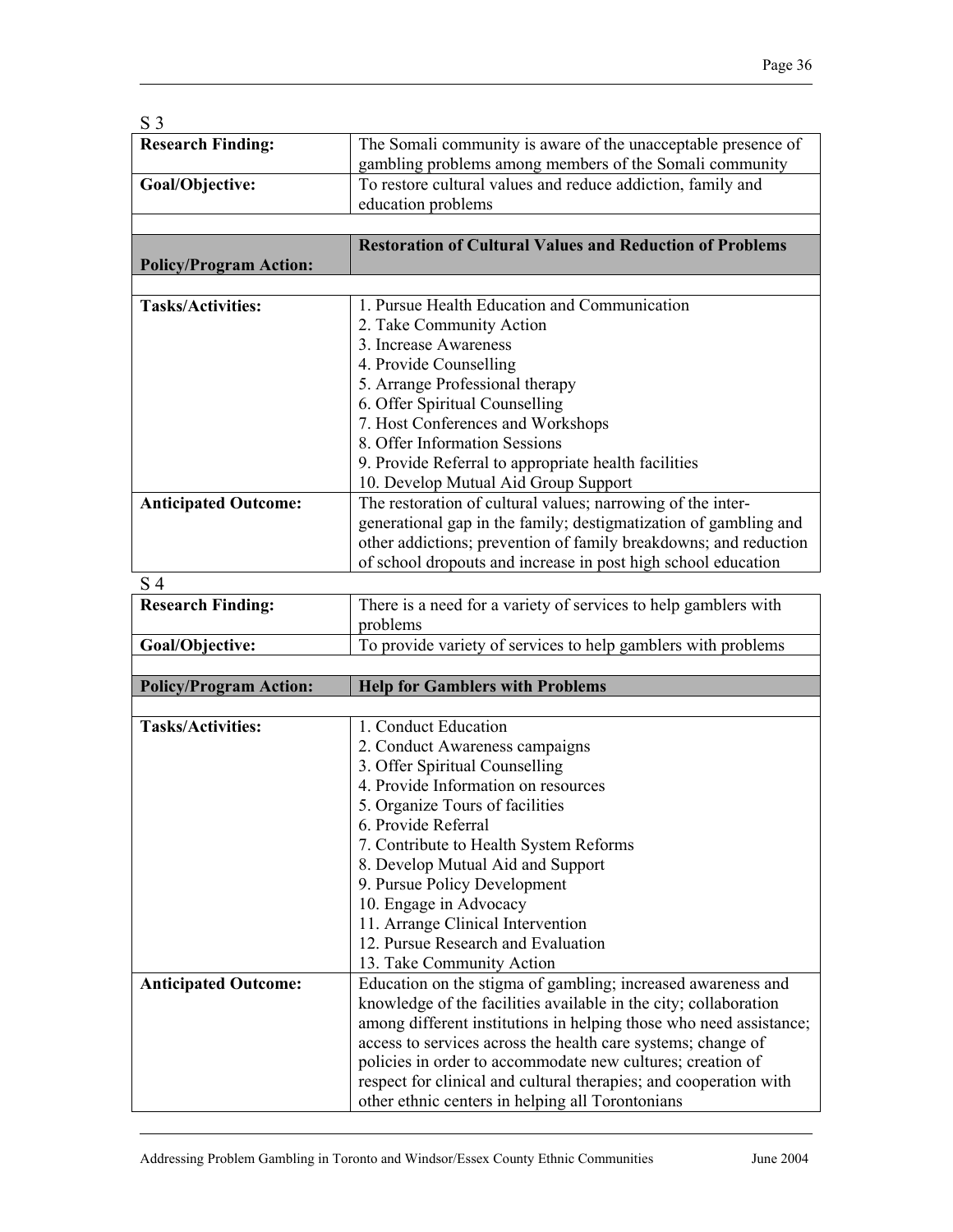## **3.2.8 South Asian Community**

The South Asian community identified four action areas. The four areas consist of three Awareness/Education (prevention) actions and one Awareness/Education (treatment) action.

| <b>Research Finding:</b>      | Community members view lotteries and playing cards with<br>family/friends as acceptable gambling activities         |  |  |  |  |  |
|-------------------------------|---------------------------------------------------------------------------------------------------------------------|--|--|--|--|--|
| Goal/Objective:               | To raise awareness that children and youth may be at risk<br>for developing gambling problem behaviours should they |  |  |  |  |  |
|                               | engage in similar activities outside of the home                                                                    |  |  |  |  |  |
|                               |                                                                                                                     |  |  |  |  |  |
|                               | Develop an education/awareness program for the South                                                                |  |  |  |  |  |
| <b>Policy/Program Action:</b> | Asian community on addictive behaviours                                                                             |  |  |  |  |  |
|                               |                                                                                                                     |  |  |  |  |  |
|                               |                                                                                                                     |  |  |  |  |  |
| <b>Tasks/Activities:</b>      | 1. Develop an education/awareness program for the South                                                             |  |  |  |  |  |
|                               | Asian community on addictive behaviours                                                                             |  |  |  |  |  |
|                               | 2. Provide information forums for youth and community at                                                            |  |  |  |  |  |
|                               | large                                                                                                               |  |  |  |  |  |
| <b>Anticipated Outcome:</b>   | The South Asian community will become more aware of the                                                             |  |  |  |  |  |
|                               | prevalence of addictive behaviours as a public health                                                               |  |  |  |  |  |

#### SA 2

| <b>Research Finding:</b>      | Community members are unaware of the adverse effects        |  |  |  |  |  |  |  |
|-------------------------------|-------------------------------------------------------------|--|--|--|--|--|--|--|
|                               | associated with problem gambling                            |  |  |  |  |  |  |  |
|                               |                                                             |  |  |  |  |  |  |  |
| Goal/Objective:               | To raise awareness in the South Asian community about       |  |  |  |  |  |  |  |
|                               | issues related to problem gambling (education, prevention,  |  |  |  |  |  |  |  |
|                               | and treatment)                                              |  |  |  |  |  |  |  |
|                               |                                                             |  |  |  |  |  |  |  |
|                               | Develop a problem gambling education/awareness              |  |  |  |  |  |  |  |
| <b>Policy/Program Action:</b> | program for the South Asian community                       |  |  |  |  |  |  |  |
|                               |                                                             |  |  |  |  |  |  |  |
| <b>Tasks/Activities:</b>      | 1. Develop a series of articles within existing South Asian |  |  |  |  |  |  |  |
|                               |                                                             |  |  |  |  |  |  |  |
|                               | Centre newsletter                                           |  |  |  |  |  |  |  |
|                               | 2. Request other South Asian organizations to promote these |  |  |  |  |  |  |  |
|                               |                                                             |  |  |  |  |  |  |  |
|                               | articles                                                    |  |  |  |  |  |  |  |
|                               | 3. Develop problem gambling self-assessment instrument      |  |  |  |  |  |  |  |
|                               | for youth, adults, and seniors                              |  |  |  |  |  |  |  |
|                               | 4. Develop radio and television ads regarding problem       |  |  |  |  |  |  |  |
|                               |                                                             |  |  |  |  |  |  |  |
|                               | gambling                                                    |  |  |  |  |  |  |  |
| <b>Anticipated Outcome:</b>   | The South Asian community will be more aware of problem     |  |  |  |  |  |  |  |
|                               | gambling as a public health issue                           |  |  |  |  |  |  |  |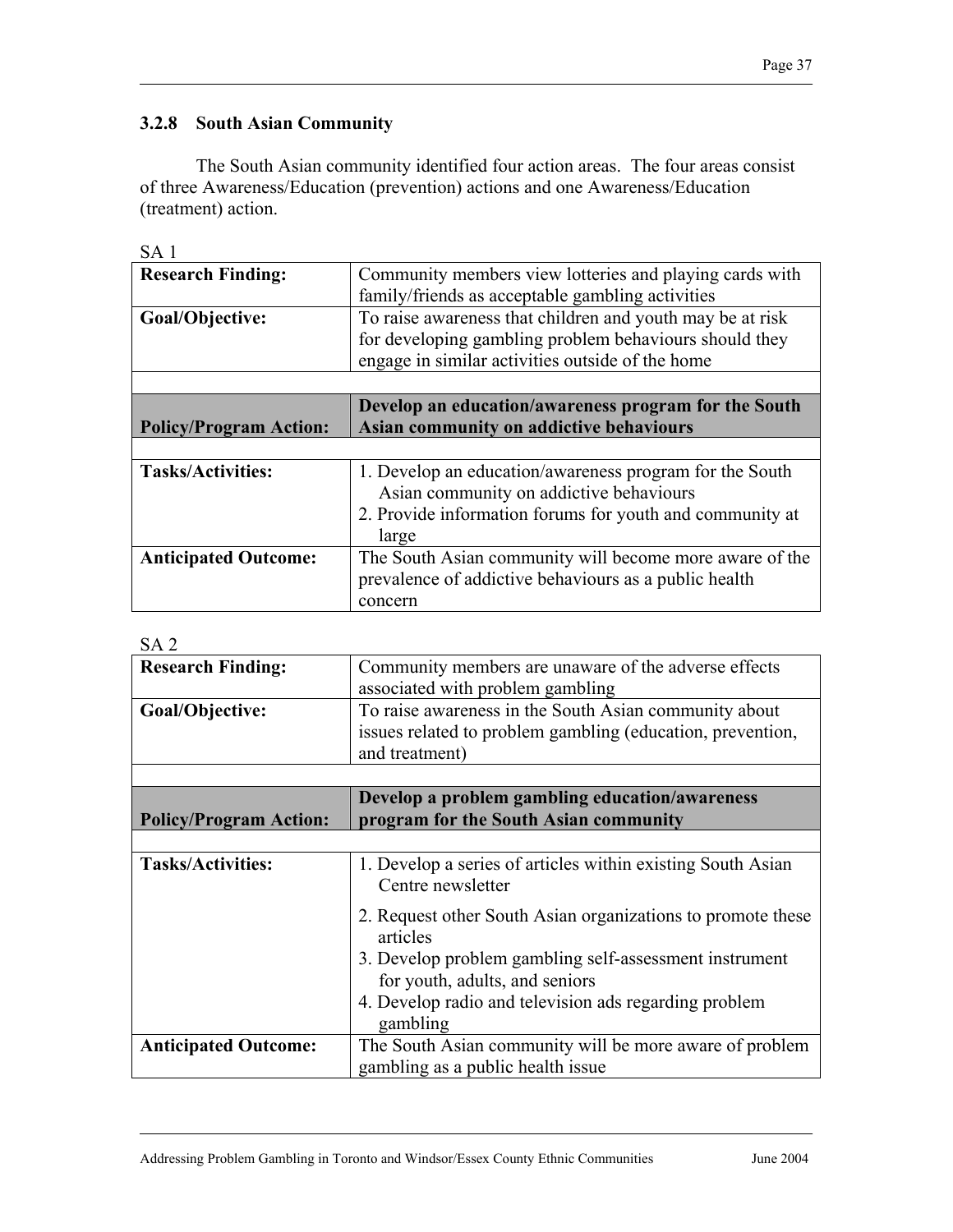| South Asian women more than men express concern about<br>the adverse effects of problem gambling on the family    |  |  |  |  |  |
|-------------------------------------------------------------------------------------------------------------------|--|--|--|--|--|
| To raise awareness of the impact of problem gambling on<br>spouses and the family                                 |  |  |  |  |  |
|                                                                                                                   |  |  |  |  |  |
| Develop a problem gambling awareness program for                                                                  |  |  |  |  |  |
| <b>South Asian women</b><br><b>Policy/Program Action:</b>                                                         |  |  |  |  |  |
|                                                                                                                   |  |  |  |  |  |
| 1. Develop information sessions for adult South Asian<br>women                                                    |  |  |  |  |  |
| 2. Provide education to community women's mental health<br>service providers regarding South Asian cultural norms |  |  |  |  |  |
| 3. Develop a Community Resources Guide for South Asian<br>youth, women, and seniors                               |  |  |  |  |  |
| South Asian women will become aware of the impact of                                                              |  |  |  |  |  |
| problem gambling for spouses, and the resources available<br>to help them with related issues                     |  |  |  |  |  |
|                                                                                                                   |  |  |  |  |  |

| SA <sub>4</sub>               |                                                                                                                                  |  |  |  |  |  |
|-------------------------------|----------------------------------------------------------------------------------------------------------------------------------|--|--|--|--|--|
| <b>Research Finding:</b>      | The South Asian community is not aware of what<br>constitutes appropriate helping steps for problem gambling                     |  |  |  |  |  |
| Goal/Objective:               | To raise awareness of the steps involved in getting help for a<br>person and/or family member dealing with a gambling<br>problem |  |  |  |  |  |
|                               |                                                                                                                                  |  |  |  |  |  |
|                               | Developing a <i>Helping Steps</i> Campaign for the South                                                                         |  |  |  |  |  |
| <b>Policy/Program Action:</b> | <b>Asian Community</b>                                                                                                           |  |  |  |  |  |
|                               |                                                                                                                                  |  |  |  |  |  |
| <b>Tasks/Activities:</b>      | 1. Develop a <i>Helping Steps</i> brochure that is gender and age<br>specific                                                    |  |  |  |  |  |
|                               | 2. Provide information on problem gambling help resources<br>to South Asian Health Professionals                                 |  |  |  |  |  |
|                               | 3. Provide information on problem gambling help resources                                                                        |  |  |  |  |  |
|                               | to South Asian community religious institutions                                                                                  |  |  |  |  |  |
|                               | 4. Develop an assessment tool that is a self directed                                                                            |  |  |  |  |  |
|                               | questionnaire with a score, categories, and advise                                                                               |  |  |  |  |  |
| <b>Anticipated Outcome:</b>   | South Asians will become more aware of the resources                                                                             |  |  |  |  |  |
|                               | available to help them with problem gambling related                                                                             |  |  |  |  |  |
|                               | issues, and about problem gambling as a public health issue                                                                      |  |  |  |  |  |

## **3.2.9 Summary of Action Plans**

Keeping in mind the differences and variations in presentation, scope and classification of the community action plans, some summary observations of the planned actions can be made. There are thirty-two actions planned by the communities. Most of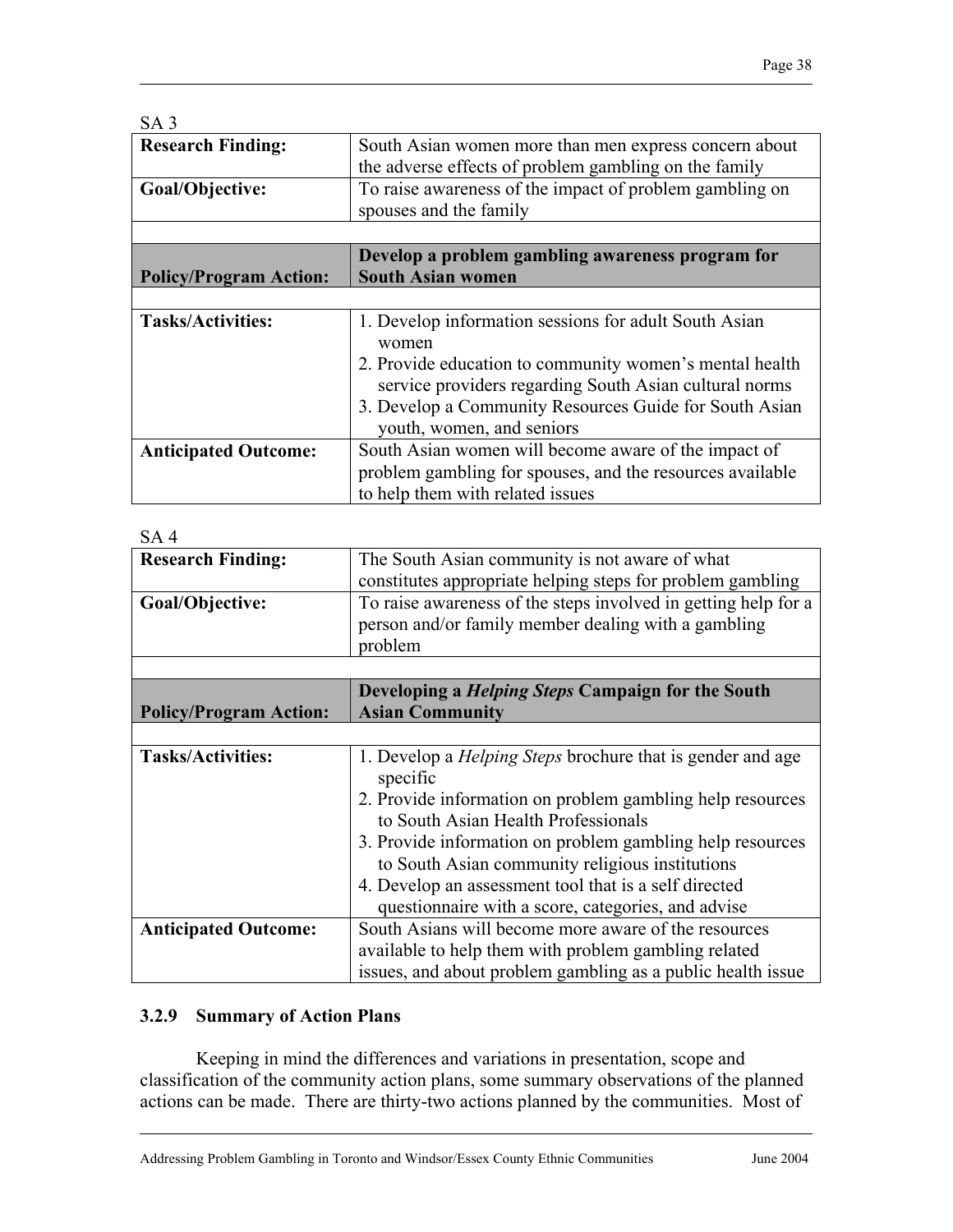the planned actions, twenty-four actions, are Awareness/Education actions, with sixteen being related to prevention and eight related to treatment. In the Service Development category, there is only one action that is dedicated to prevention, the Filipino community plans to develop alternative activities to gambling for newcomers. There are six Service Development treatment specific actions planned, the Afghan, Greek, Indo-Caribbean and Iraqi communities plan to develop and offer treatment services. The Afghan community is the only community that plans to pursue a Research specific action.

| <b>Community</b> | <b>Awareness/Education</b> |                  | <b>Service Development</b> |                  | <b>Research</b> | <b>Total</b>   |
|------------------|----------------------------|------------------|----------------------------|------------------|-----------------|----------------|
|                  | <b>Prevention</b>          | <b>Treatment</b> | Prevention                 | <b>Treatment</b> |                 |                |
| Afghan           |                            |                  |                            |                  |                 | 3              |
| Filipino         |                            | 2                |                            |                  |                 |                |
| Greek            | 6                          |                  |                            | ↑                |                 | 8              |
| Indo-            | ∍                          | $\overline{2}$   |                            | 2                |                 | 6              |
| Caribbean        |                            |                  |                            |                  |                 |                |
| Iraqi            |                            |                  |                            |                  |                 | $\mathfrak{D}$ |
| Jewish           |                            |                  |                            |                  |                 |                |
| Somali           | ∍                          | $\overline{2}$   |                            |                  |                 |                |
| South Asian      |                            |                  |                            |                  |                 |                |
| Total            | 16                         | 8                |                            |                  |                 | 32             |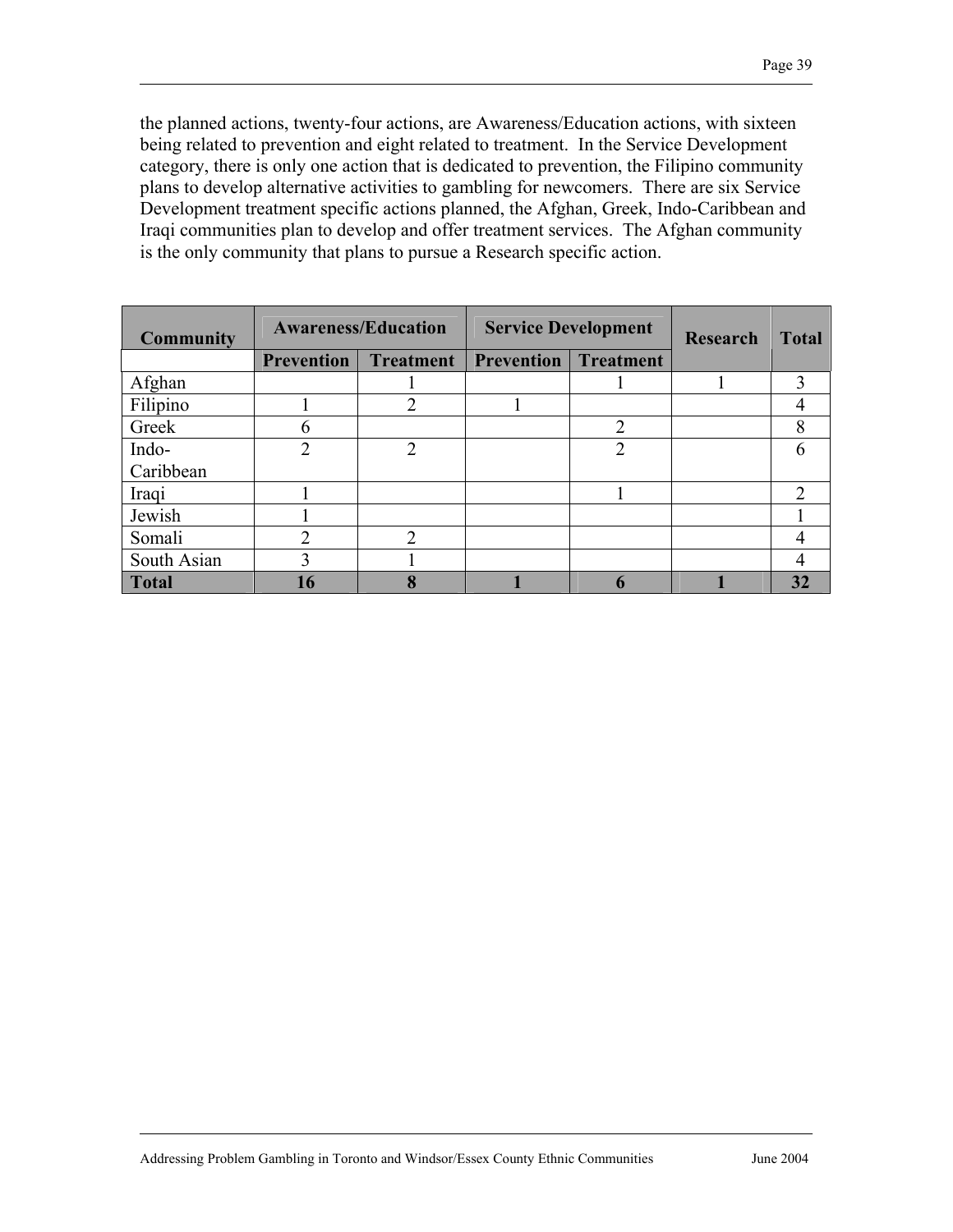## **4. CONCLUSIONS AND IMPLICATIONS**

This chapter provides the conclusions and implications that have been drawn from the action planning process and the action plans. The chapter and the action planning report closes with some final remarks pertaining to the overall research project and addressing problem gambling issues in ethno-cultural communities in Ontario.

#### **4.1 Action Planning Process**

The overall aim of this applied phase of the research project was to provide the necessary training and support for the eight ethnic communities to develop, implement, monitor and evaluate strategic actions taken to mitigate problem gambling in their communities. The following objectives were posited to guide the action planning process.

- 1. To establish a "community health coalition" or similar planning committee in each of the eight participating ethnic communities.
- 2. To introduce the Community Health Improvement Process (CHIP) action planning model to the community health coalition/committee through a training session.
- 3. To assist each community health coalition/committee in identifying the salient problem gambling issues synthesized from (their) problem gambling research projects.
- 4. To assist each community health coalition/committee in implementing the CHIP model, which includes:
	- a. analyzing each problem gambling issue;
	- b. inventorying community resources;
	- c. developing improvement strategies;
	- d. identifying accountable community partners;
	- e. developing measurement indicators for evaluating effectiveness;
	- f. implementing action strategies; and
	- g. monitoring action processes and outcomes.
- 5. To assist each community health coalition/committee in writing their first "action plan" for addressing problem gambling issues.

**Conclusions.** The anticipated assistance was provided by the co-investigators and the action planning process was implemented as expected. More importantly, the action planning process, the use of the CHIP model, was successful and the posited objectives were met. More specifically, the following objective-based results were achieved.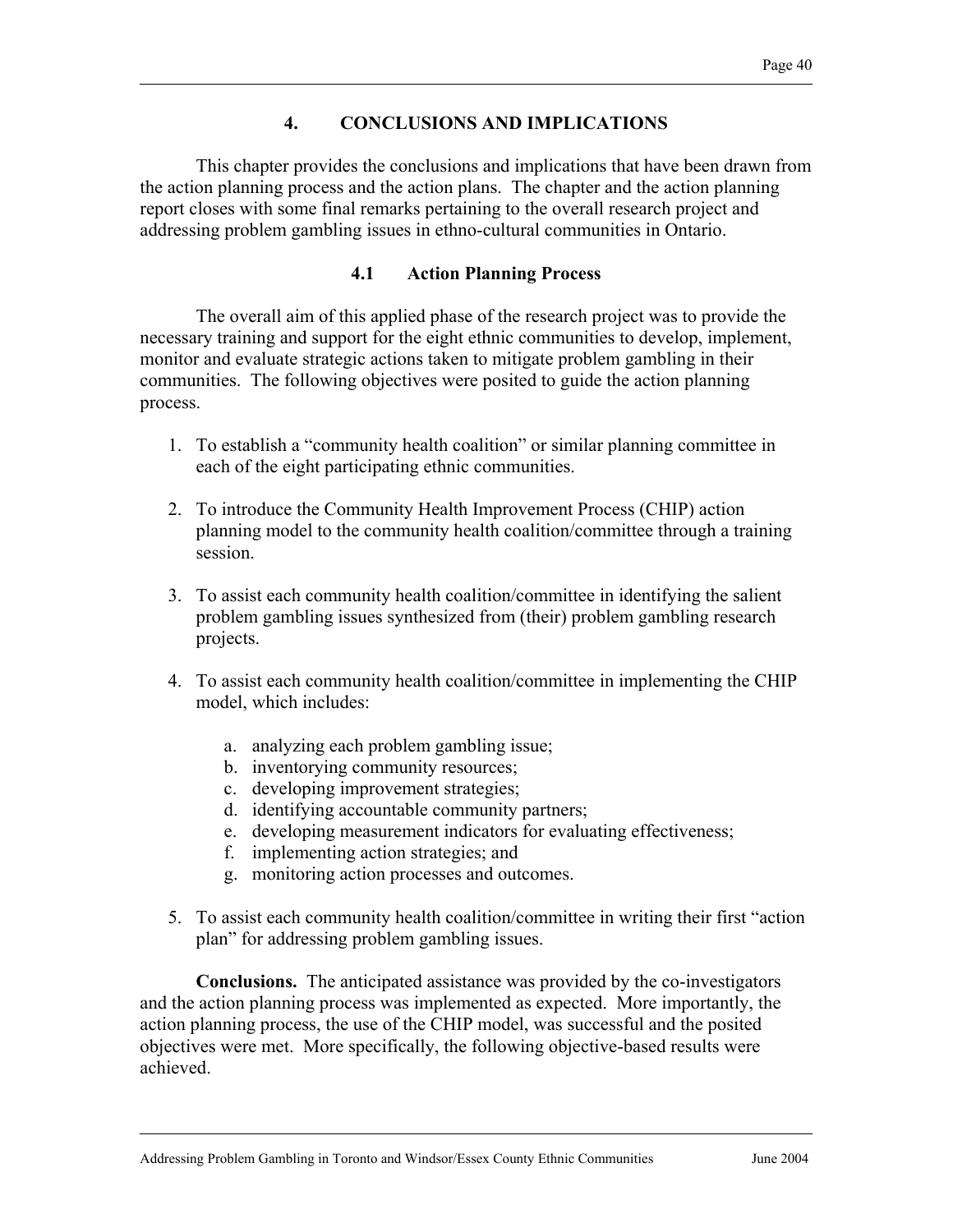#### Community Coalitions

All eight communities established a working coalition and the coalitions are ready to support the implementation of the planned actions.

#### **Training**

The training was well attended and was successful in providing an introduction to the CHIP model and guiding the implementation of the CHIP model.

#### Identifying the Problem Gambling Issues

All ethnic communities identified and synthesized the salient or major problem gambling issues and research findings that required improvement strategies and action.

#### Implementing the CHIP Model

To the extent possible, the CHIP model was implemented successfully and it served the action planning process very well. The eight communities analyzed each problem gambling issue, developed an inventory of community resources, developed improvement strategies, identified accountable community partners and developed measurement indicators. The communities developed general plans for implementing the action strategies and monitoring the action processes and outcomes. These steps can only be completed when the planned actions receive financial support and the implementation begins in the near future.

#### Writing an Action Plan

Following the "Action Planning Template", each of the eight communities successfully wrote a comprehensive, "evidence-based" community action plan that can be reviewed in their community action plan report.

**Implications.** The communities were successful in developing a research plan, gathering the data, analyzing the data, reporting the findings, implementing the CHIP model and developing the action plans. The communities undertook the processes and achieved the anticipated results, but the communities did so with considerable support and assistance from the co-investigators. The assistance included coordination, training, tools, consultation and advice. The process has developed community capacity for addressing problem gambling issues and other health and social issues. Community capacity has been increased and action plans have been outlined, but the communities will continue to require support and assistance in developing their action plans into full program proposals, implementing their planned actions and monitoring their results. There will be the continuing need to coordinate the implementation of the action activities, provide training and tools and the continuing need to build community capacity and provide technical assistance to ethno-cultural communities.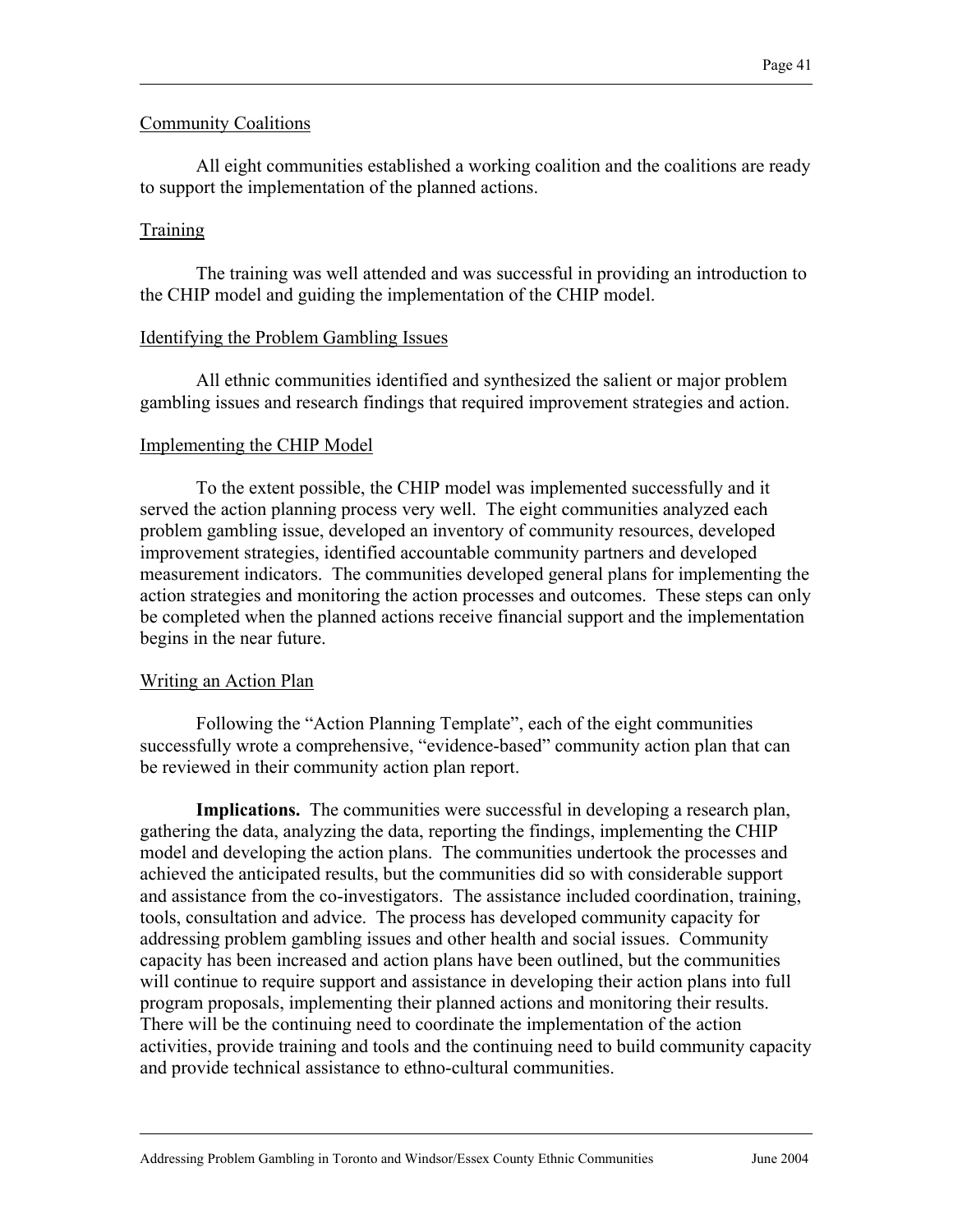#### **4.2 Community Action Plans**

Leading up to a fifth research goal on action planning, the research project had four major goals. In abbreviated form, the research goals were: Goal 1 - Gambling; Goal 2 -Problem Gambling; Goal 3 - Perceptions; and, Goal 4 - Help-seeking. The action plans were expected to be based on the research goals and research findings. The "Action Planning Template" offered the communities the following guidance.

Please remember that the findings from the research have been organized within four overarching goal areas, and please (a) list in summary form the major findings from each goal area are so that, (b) identify each finding as being the impetus for developing an action.

The action plan guidelines continued with the following suggestions.

Please remember that actions and tasks might include policies (e.g. municipal policies, school board policies, gambling site policies, etc.), programs (e.g. prevention: awareness, education and treatment: identification, referral and counselling), training and research.

Please remember that actions can be aimed at specific target groups: e.g. youth, adults, males, females, seniors, community-atlarge, community leaders, service providers and policy makers

**Conclusions.** The communities did develop action plans as is evidenced in the Community Action Planning Reports. As expected, the communities analyzed their findings and identified actions for all the research goal areas. The planned actions are based on research findings and, thereby, "evidence-based", varied by goal areas and aimed at many target groups. The thirty-two planned actions are concentrated in the Awareness/Education category; twenty-four of thirty-two planned actions (sixteen prevention and eight treatment). One Service Development action is aimed at the prevention area and there are six Service Development actions that address treatment. One planned action initiative is aimed at the Research category. Although one part of the "Action Planning Template" was termed "Policy/Program Action", there are no planned actions that involve the Policy category (e.g., municipal policies, school board policies or gambling site policies). The ethno-cultural communities would benefit from training, advice and consultation on the value and development of policy actions.

**Implications.** The implications are related to the implementation and funding expectations that arise from the development of the action plans.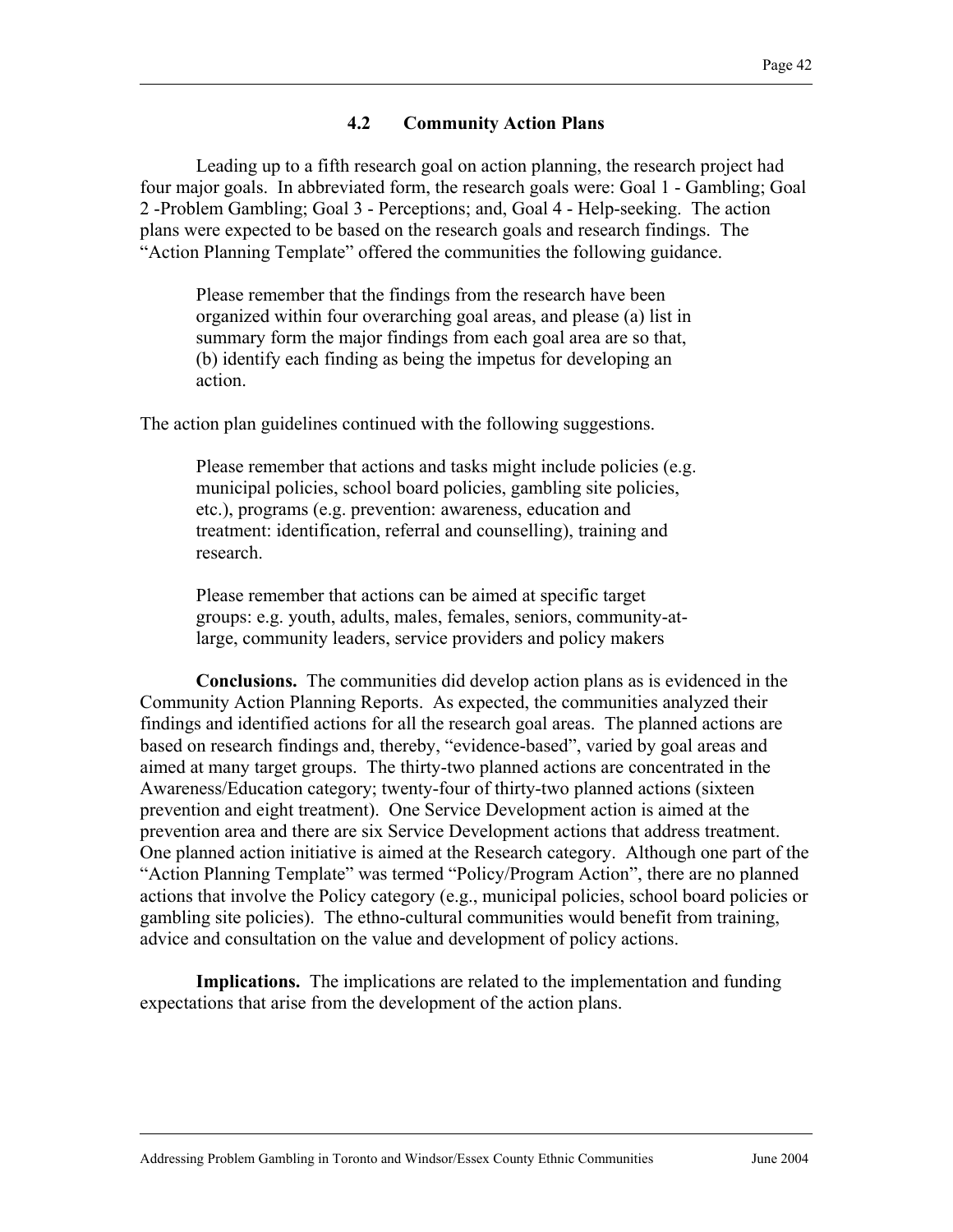#### Implementation Expectations

With support from the Ontario Ministry of Health and Long Term Care, this large-scale research project was pursued with eight ethnic communities. The development of action plans and thirty-two planned actions has developed momentum and expectations that the planned actions will be implemented. The coalitions are formed and ready to proceed with the implementation as soon as the resources are acquired. Beyond the eight ethnic communities involved in this research project, there are already other ethno-cultural communities that are addressing problem gambling issues in their communities. As this research project announces its results, other ethno-cultural groups and communities are likely to have expectations that they too will be able to acquire program support and financial assistance. The time has arrived to develop a strategic framework to guide the expectations of ethno-cultural communities in addressing problem gambling issues.

#### Funding Expectations

The Ontario Problem Gambling Research Centre funded this research project with a special allocation of money for "special populations" from the Ministry of Health and Long Term Care. The funding for this research project, the provision of support and the development of the action plan reports with their planned community actions has developed the momentum and expectations that the plans will be implemented. The Ministry of Health and Long Term Care will need to give careful consideration to providing the funding and supporting the implementation of the "evidence-based" plans. In addition, there will be other ethnic communities in Toronto, Windsor/Essex County and other parts of Ontario that will expect support to address problem gambling in their communities. These groups and communities will also expect program support and funding.

#### **4.3 Final Comments**

The final comments begin by addressing the process outcomes and program outcomes. The comments conclude with some suggestions related to serving the expectations and the program support needs and the expectations of ethno-cultural groups and communities.

#### **4.3.1 Process Outcomes**

This research project utilized a participatory action research (PAR) approach and the Community Health Improvement Process (CHIP). Both of these processes place the ethno-cultural members at the centre and in control of the process. The research process is; therefore, an empowering and capacity building approach to working with communities. In this case, the processes were applied with the ethno-cultural communities, built capacity of the ethno-cultural groups and the processes offered an essential ingredient to working members of different cultures. These participatory processes placed the members of the ethno-cultural groups in a position to ensure that the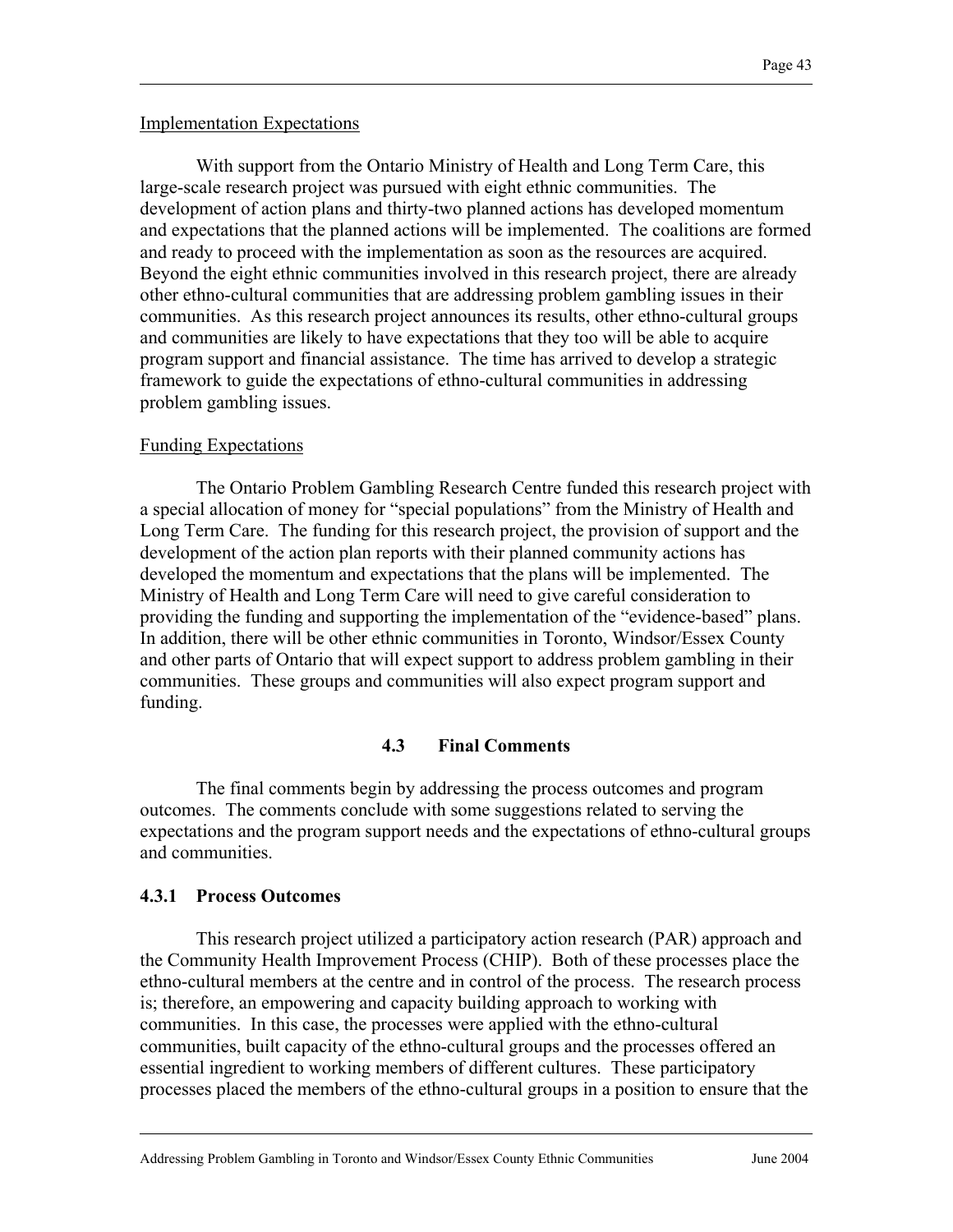process unfolded sensitively and appropriately within the cultural it serves. The communities were provided with program support and technical assistance but the direct involvement of members of ethno-cultural groups in these processes resulted in culturally appropriate actions to address problem gambling issues. In this way, the processes provide an ethically sound basis for working with people from different cultures.

## **4.3.2 Program Outcomes**

As a result of this research project, each ethno-cultural community has the following outcomes.

- A profile of their community
- A description of the nature of gambling in their own ethno-cultural context
- A description of the nature of problem gambling in their ethno-cultural context
- A description of the perceptions, attitudes and values on gambling and problem gambling
- Some case studies of problem gamblers from their community
- A description of the help-seeking preferences for problem gambling services
- Some evidence-based action plans for addressing problem gambling issues in their community
- A mobilized coalition/committee for addressing problem gambling, health and social issues
- A new capacity to study and address problem gambling, health and social issues

In addition, the eight ethnic communities have considerable momentum and expectations to acquire support and assistance and to move to the implementation of their action plans.

#### **4.3.3 Program Support**

Although most of the credit for this project goes to the eight ethnic communities, the success and productivity are related to the coordination, support, assistance and consultation that were provided to the eight ethnic communities. The implementation of the thirty-two planned actions will require additional program coordination and support. Other ethnic groups and communities will want to replicate the process and, they too, will need coordination and support. Consider the number of existing groups and services that are currently and independently organized to provide services for ethnic groups and communities.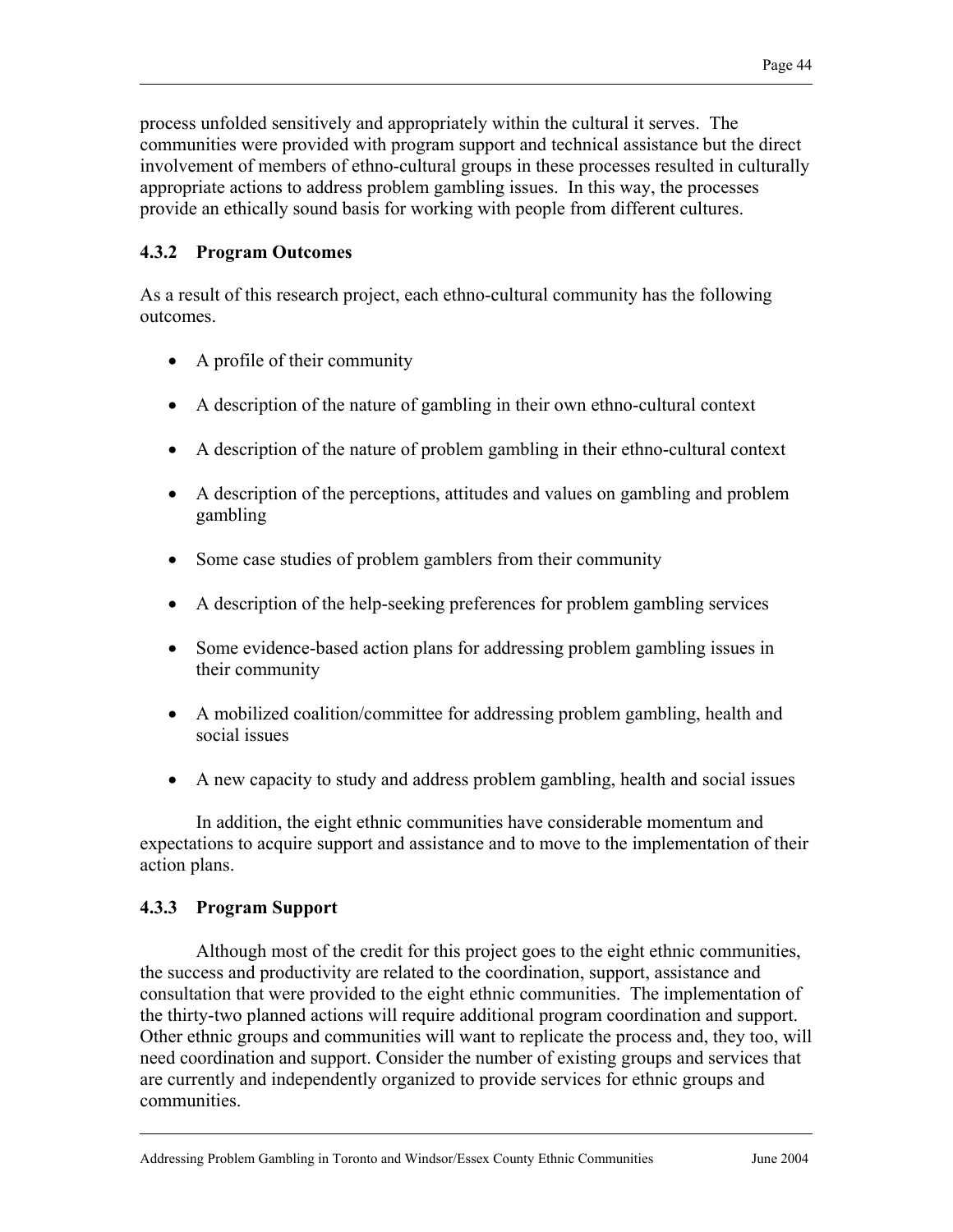- COSTI: Addressing Problem Gambling in Toronto and Windsor/Essex County Ethnic Communities, a participatory action research project with eight ethnic communities (Afghan, Filipino, Greek, Indo-Caribbean, Iraqi, Jewish, Somali and South Asian)
- COSTI: Gambling and Problem Gambling Services for Special Populations, a participatory action research project with six Toronto ethnic communities (Hispanic, Polish, Portuguese, Punjabi, Tamil, Vietnamese)
- COSTI: Problem Gambling Program, prevention services for nine Toronto ethnocultural groups (Hindi, Hispanic, Italian, Polish, Portuguese, Punjabi, Sinhalese, Tamil and Vietnamese) and treatment for the Toronto Italian community
- Centre for Addiction and Mental Health (CAMH) and COSTI: Ethno-cultural Problem Gambling Outreach and Treatment Services, training services for ethnocultural service providers who provide treatment services in fourteen languages for members of ethno-cultural groups in Toronto and Peel (Greek, Hindi, Korean, Polish, Portuguese, Punjabi, Russian, Somali, Spanish, Tagalog, Tamil, Ukrainian, Urdu and Vietnamese)
- Centre for Addiction and Mental Health (CAMH): Problem Gambling Service, an ethno-cultural worker who provides prevention and treatment services in Toronto
- Hotel Dieu Hospital, St. Catharines: Niagara Multilingual Prevention/Education Problem Gambling Program, website information in eleven different languages (Arabic, Chinese, English, Farsi, Hindi, Italian, Portuguese, Russian, Somali, Spanish and Urdu)
- Ontario Problem Gambling Hotline: information and referral services, available in more than one hundred and forty different languages
- Chinese Family Services of Ontario: treatment services for members of the Chinese community in Toronto (Cantonese and Mandarin)
- Niagara Alcohol and Drug Assessment Service (NADAS): an ethno-cultural worker who provides treatment services in Niagara Region
- Somerset West Community Health Centre: Community and Social Services: Counselling Outreach and Community Development, Multicultural Gambling, prevention and treatment services for members of the Vietnamese, Chinese and Cambodian communities in Ottawa
- William Osler Centre: Addiction Counselling Services, Problem Gambling Treatment Program, an ethno-cultural worker who provides treatment services in Peel Region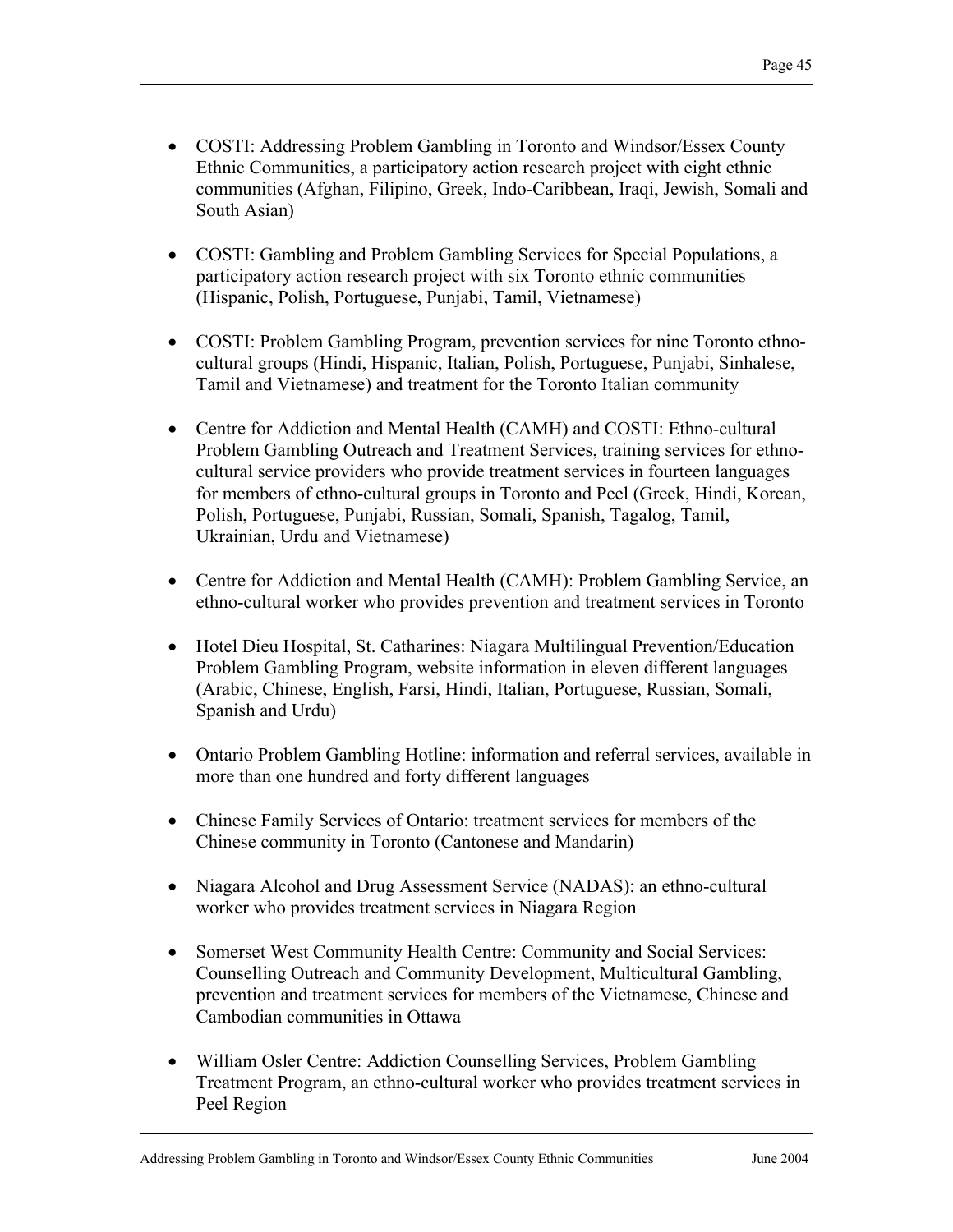The existing number of independent services and organizations already suggests a significant need for coordination and support at the provincial and community levels. The implementation of the planned actions of the eight ethnic communities in this study will continue to require additional coordination and support. An important way of providing coordination and support, building capacity and providing technical assistance is by establishing a resource centre. A provincial, ethno-cultural problem gambling resource centre is needed now. A provincial resource centre is needed before the existing initiatives begin to evolve into a set of expensive, inefficient, fragmented, duplicating and competing initiatives, programs and services. A provincial resource centre is needed before additional initiatives begin to develop and operate independently.

As evidenced by the Ontario Health Promotion Resource System and its members (see http://www.ohprs.ca/about/about.html), the Ontario Ministry of Health and Long Term Care has provided funding for resource centres to provide coordination and support to different areas of health promotion programming. A resource centre for developing, coordinating and supporting problem gambling programs and services for ethno-cultural groups and communities is needed in Ontario.

A provincial resource centre could contribute to the implementation of provincial ethno-cultural problem gambling strategy. The resource centre would primarily provide program coordination and program support. The program support would include building capacity and providing technical assistance. Briefly, a provincial resource centre could serve the following functions.

- Policy Development
- Planning and Coordination
- Program Support (Central/Provincial and Local/Community)
	- o To stimulate information and knowledge exchange
	- o To provide education and skill development
	- o To provide consultation and advice
	- o To develop networks and networking opportunities
	- o To develop and disseminate implementation resources
	- o To provide grants and financial assistance (might be retained by the Ministry of Health and Long Term Care)
- Research, Development and Dissemination
- Monitoring and Evaluation

To work successfully on problem gambling issues with the existing initiatives and ethno-cultural groups, the organization that is selected to become the ethno-cultural problem gambling resource centre should have the credibility, experience and expertise to serve ethno-cultural groups and communities throughout Ontario. As a first step,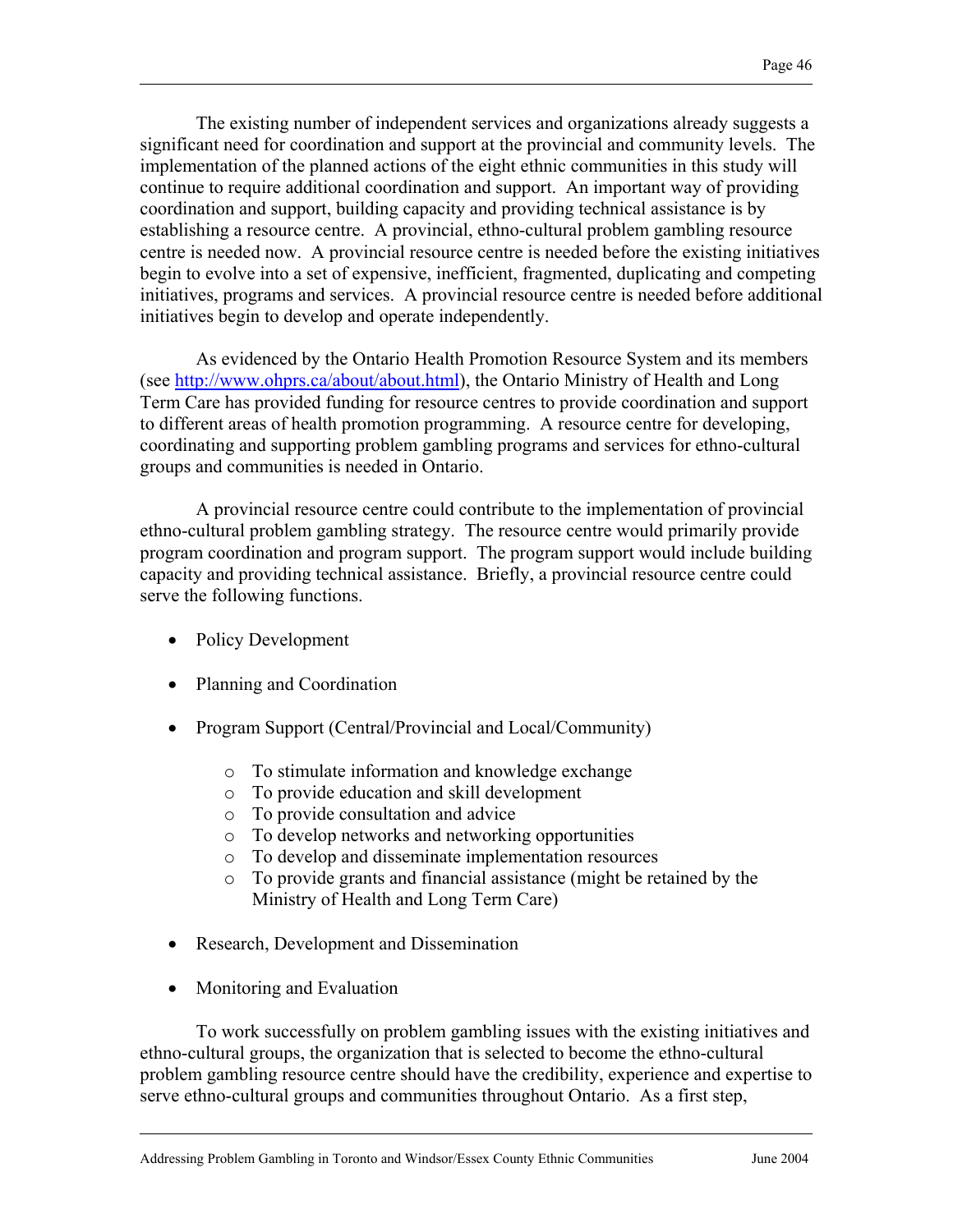consideration could be given to having COSTI develop a full description of a provincial resource centre. Such a description could form the definition and terms of reference for serving the problem gambling needs of ethno-cultural groups and communities in Ontario.

#### **4.3.4 Expectations**

 The expectations addressed in these final comments pertain to strategic expectations and funding expectations.

#### Strategic Expectations

 The development of action plans has developed expectations that the planned actions will be implemented. The planned actions were developed in relation to research findings but the nature of the actions could still be considered within broader conceptual and strategic directions. Research findings alone do not develop, suggest or create strategic expectations and directions. The development of a strategic framework will introduce expectations and directions. For example, the Ontario Problem Gambling Research Centre has developed a conceptual framework based on a continuum of gambling risks and gambling problems. Relatedly, the framework provides response strategies: risk avoidance, risk reduction, brief intervention and intensive intervention. The planned actions do not suggest that this conceptual framework or any other conceptual framework shaped the nature of the actions.

 The Ontario problem gambling provincial organizations (the Ontario Problem Gambling Research Centre, the Ontario Problem Gambling Hotline, the Responsible Gambling Council and the Young Men's Christian Association), have proposed an Ontario Problem Gambling Strategy that contains a Five-point Implementation Plan, entitled "A Responsible Gambling Environment in Ontario". The Implementation Plan is based on five overarching strategies as follows.

Strategy 1: General Public Education Strategy 2: Prevention for Young People Strategy 3: Prevention for Gamblers Strategy 4: Treatment for Problem Gamblers Strategy 5: Responsible Venues and Outlets

 Obviously, the conceptual framework and Implementation Plan strategies are directly related to the planned actions of the eight ethnic communities. There should be links and integration with these larger and broader conceptual and strategic directions. Consider that the thirty-two actions deal with matters risks, problems and responses but they do demonstrate a connection to any conceptual framework.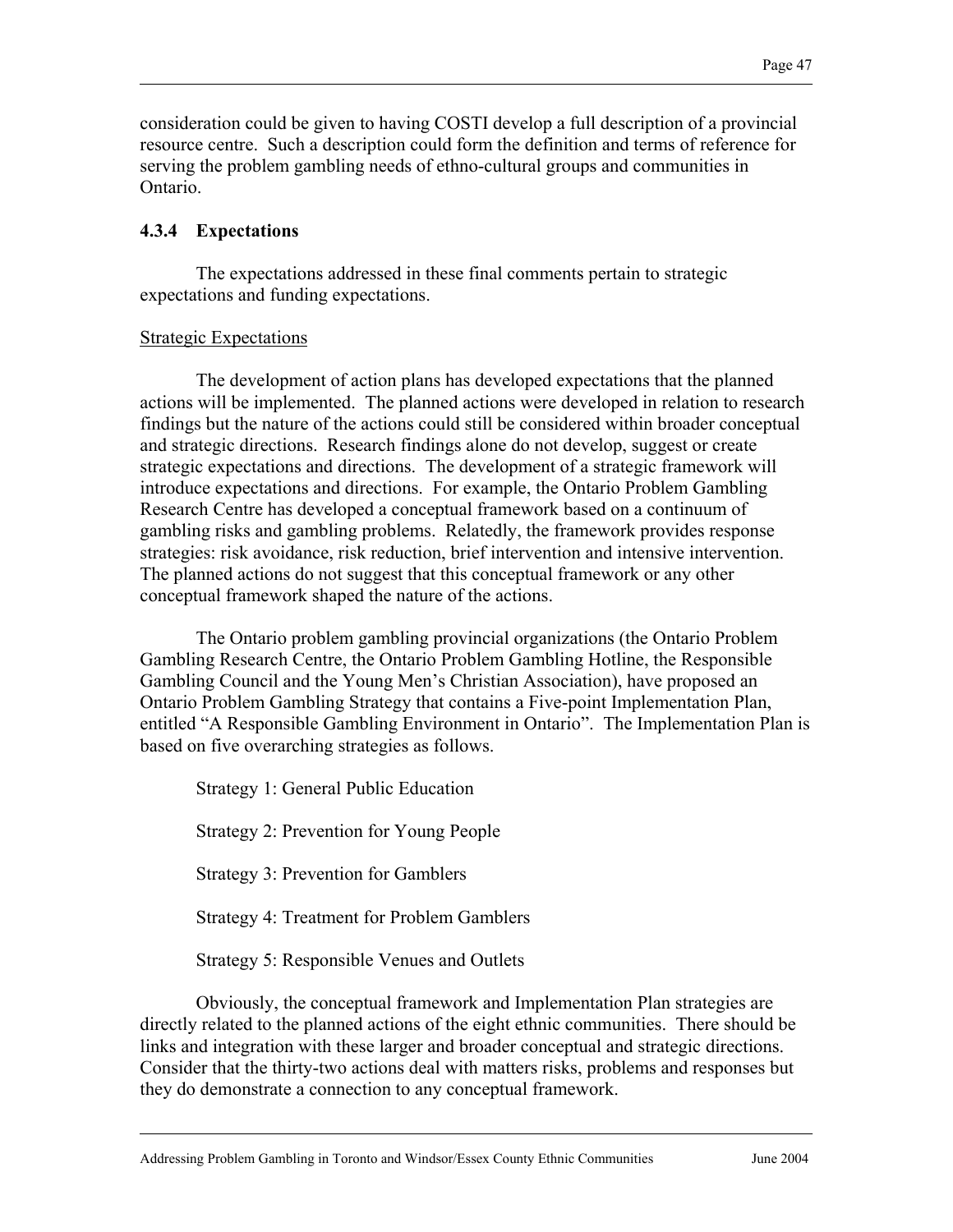Consider that thirty-one of the thirty-two actions are directly related the Implementation Plan Strategies 1, 2, 3 and 4. The extent to which the eight ethnic communities are intending to implement education, prevention and treatment initiatives, they could benefit from integration with a provincial problem gambling strategy. The extent to which the communities expect to concentrate their efforts in Awareness/Education, they need not develop the actions on their own. More importantly, it would be inefficient to expect each ethnic community to "invent or re-invent the wheel" and develop their own educational content for prevention programs. Presumably, provincial prevention programs will have content that can be integrated and then translated into ethno-cultural problem gambling prevention actions to be disseminated and implemented by ethno-cultural groups and communities. Likewise, it would inefficient to expect each ethnic community to develop its own treatment services. Currently, confidential, professional counselling over the telephone is being evaluated in Ontario. It would be inefficient to expect each ethnic community to develop its own treatment services when a roster of ethno-cultural professionals could be immediately available through a toll-free number.

To avoid an ad hoc approach, it would be prudent for the Ministry of Health and Long Term Care to immediately support a consultative process to develop a comprehensive strategy for addressing problem gambling in ethno-cultural communities throughout Ontario. Such a strategy could contain a conceptual framework, a set of response strategies and the integration with other problem gambling strategies. An ethno-cultural strategy would set expectations and, more likely, produce strategic results. Consideration should be given to having COSTI undertake an interactive process to develop a provincial ethno-cultural problem gambling strategy. A provincial ethnocultural problem gambling strategy could provide the framework for coordinating and guiding programming within all ethno-cultural communities and, at the same time, provide a basis for making funding decisions.

#### Funding Expectations

In Ontario, the Ministry of Health and Long Term Care holds the responsibility and budget for providing funding for gambling programs and services. Funding is made possible by the Ontario Government's commitment to dedicate the growing two percent of revenues that is generated from the slot machines at racetracks to addressing problem gambling issues. These funds are entrusted to the Ministry of Health and Long Term Care to allocate in support of worthy problem gambling prevention, treatment and research programs.

Working with a special allocation of funds for "special populations" provided by the Ontario Ministry of Health and Long Term Care, this applied research project has been very productive but it has developed funding expectations. To develop full proposals from their action plans, the eight ethnic communities in this study may need a little bit of funding. To implement their action plans, the eight communities will definitely need funding. With the completion of the first participation action research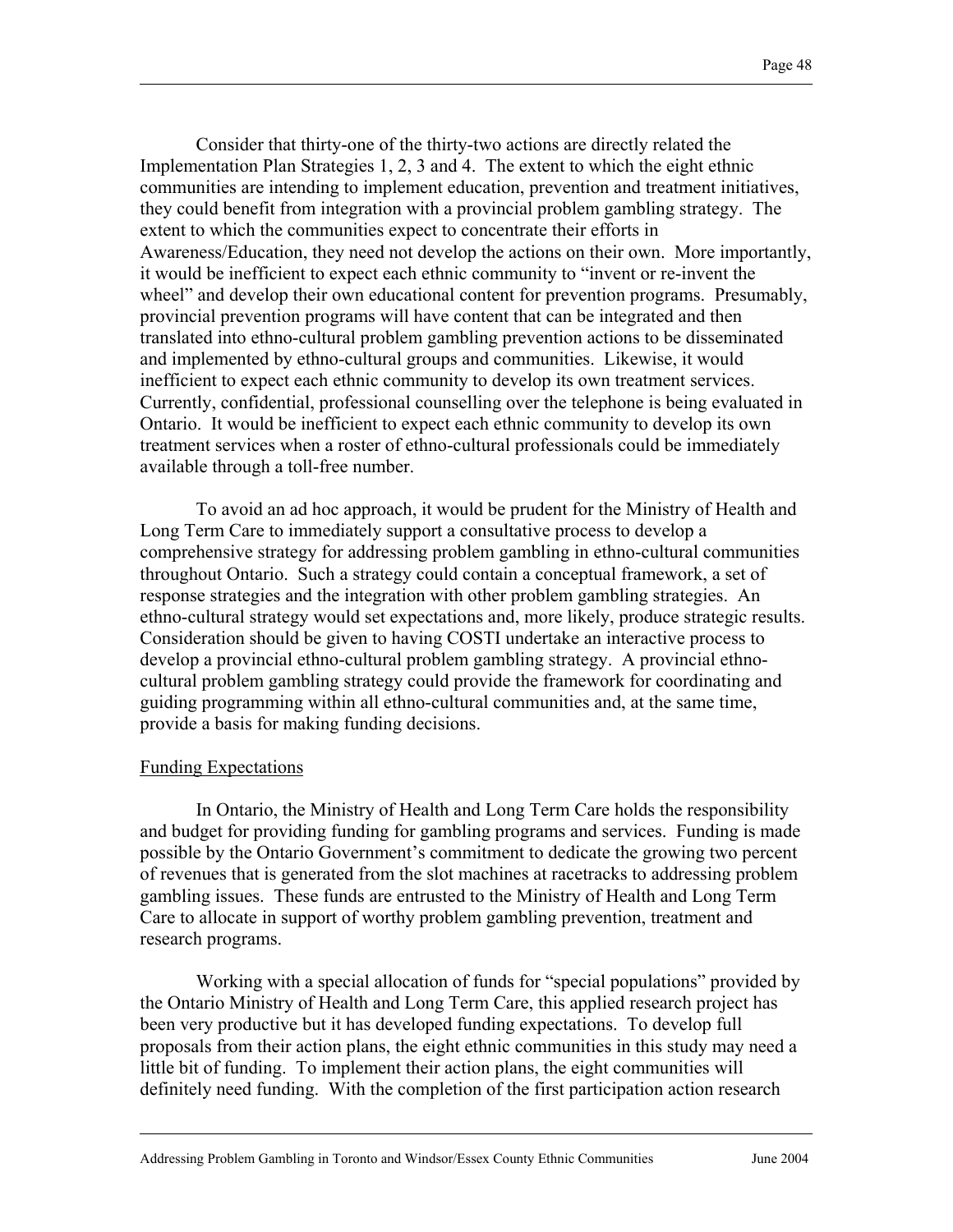project on problem gambling in ethnic communities, other ethno-cultural groups may believe they have entitlement to funding. Although this project developed tools and reports, other ethno-cultural groups will need support, assistance, training and consultation when they attempt to study problem gambling and pursue action planning.

Whereas, the eight ethnic communities in this study will require immediate financial assistance, the Ontario Ministry of Health and Long Term Care would be wise to give consideration to providing funds to the growing population in ethnic communities throughout the Province. It would be most efficient to provide funding within a provincial strategic framework for addressing problem gambling in ethno-cultural communities in Ontario.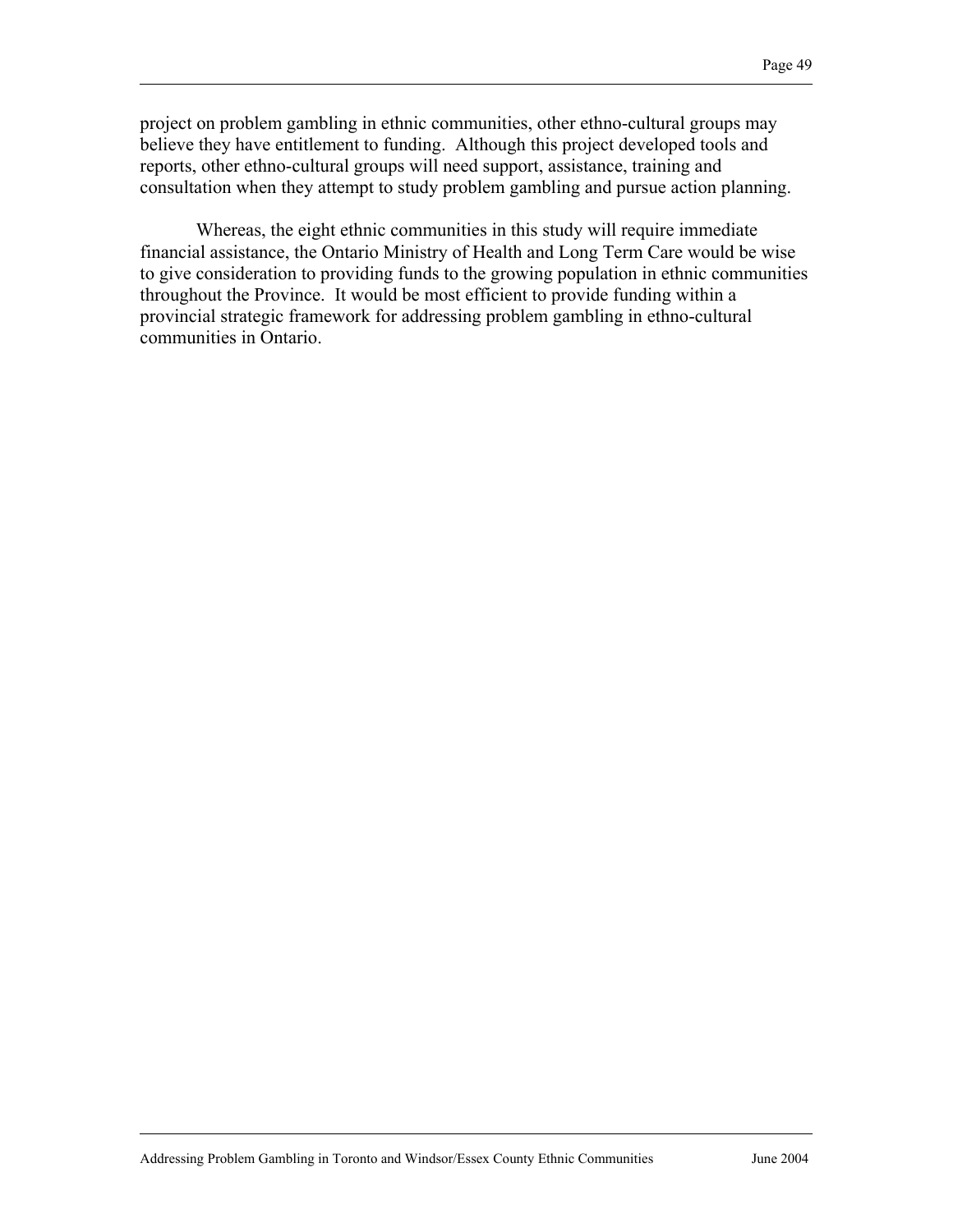#### **REFERENCES**

Ferris, J., Wynne, H., and Single, E. (April, 1999). *Measuring Problem Gambling in Canada*. Phase I study report to the Interprovincial Task Force on Problem Gambling. Ottawa, ON: Canadian Centre on Substance Abuse

Glaser, B.G. and Strauss, A.L. (1967). *The discovery of grounded theory: Strategies for research*. Chicago: Aldine.

Institute of Medicine (U.S.) Committee on Using Performance Monitoring to Improve Community Health. (1997). *Improving health in the community: A role for performance monitoring*. J. Durch, L. Bailey, and M. Stoto, eds. Washington, DC: National Academy Press.

Korn, D. A., Canadian Task Force Preventive Hlt, and Canadian Stroke Consortium. (2000). Expansion of gambling in Canada: Implications for health and social policy. *Canadian Medical Association Journal*, 163 (1), 61-64.

McGowan, V., Drossier, J., Nixon, G. and Grimshaw, M. (2000). *Recent Research in the Socio-Cultural Domain of Gaming and Gambling: An Annotated Bibliography and Critical Overview*. Lethbridge: School of Health Sciences and University Library, University of Lethbridge.

Shaffer, H.J., Hall, M.N., and Vander Bilt, J. (1997). *Estimating the prevalence of disordered gambling behavior in the United States and Canada: A meta-analysis*. Boston: Presidents and Fellows of Harvard College.

Wynne, H. (1997). *Gambling as a public policy issue*. A paper prepared for the 2nd Bi-Annual Ontario Conference on Problem and Compulsive Gambling. Toronto, ON, June 5.

Wildman, R (2004). *Gambling: An attempt at an integration.* eWildman website, Ontario Problem Gambling Research Centre. (http://www.gamblingresearch.org/ewildman.sz)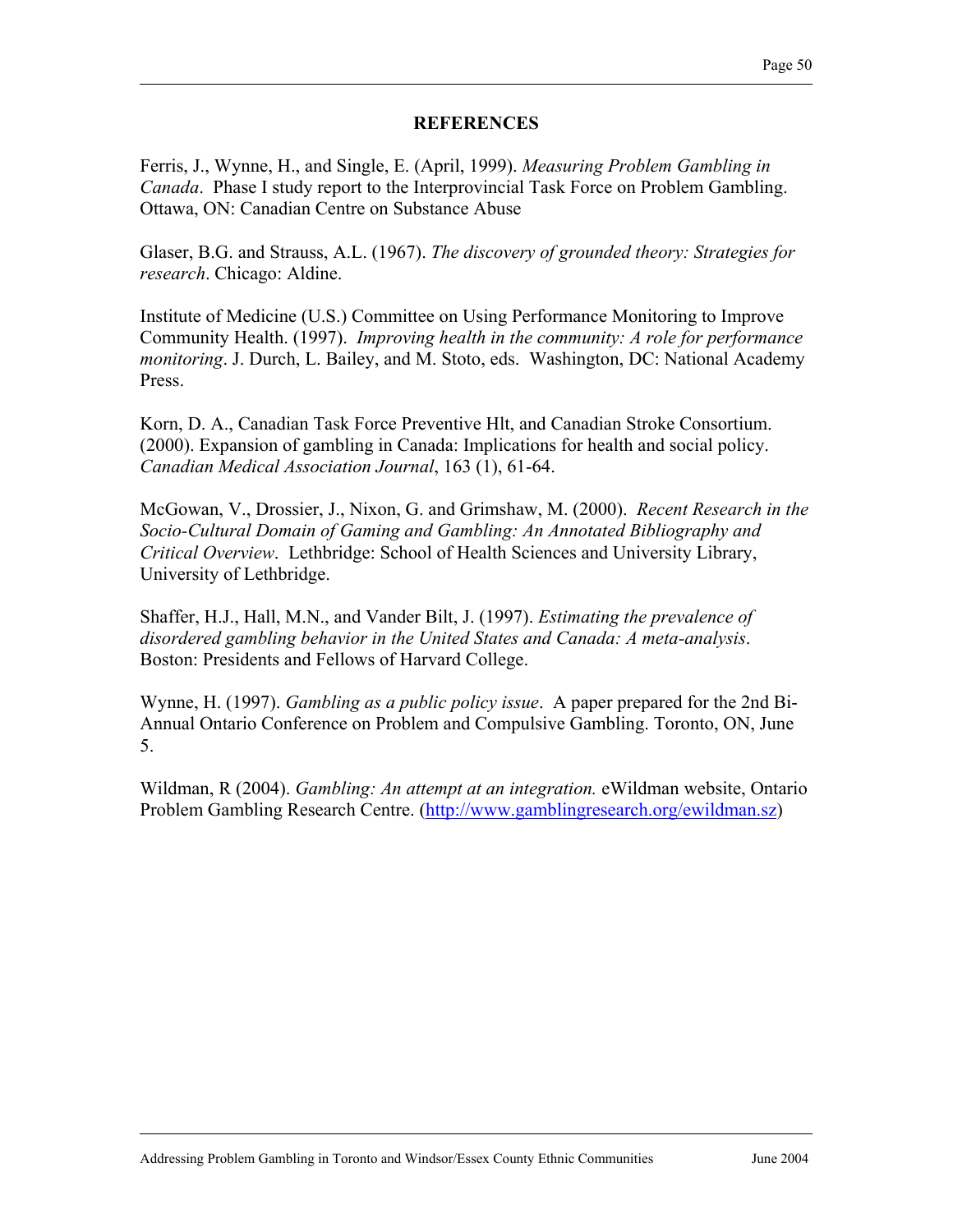## **APPENDIX 1**

## **COMMUNITY HEALTH IMPROVEMENT PROCESS (CHIP) ACTION PLANNING MODEL**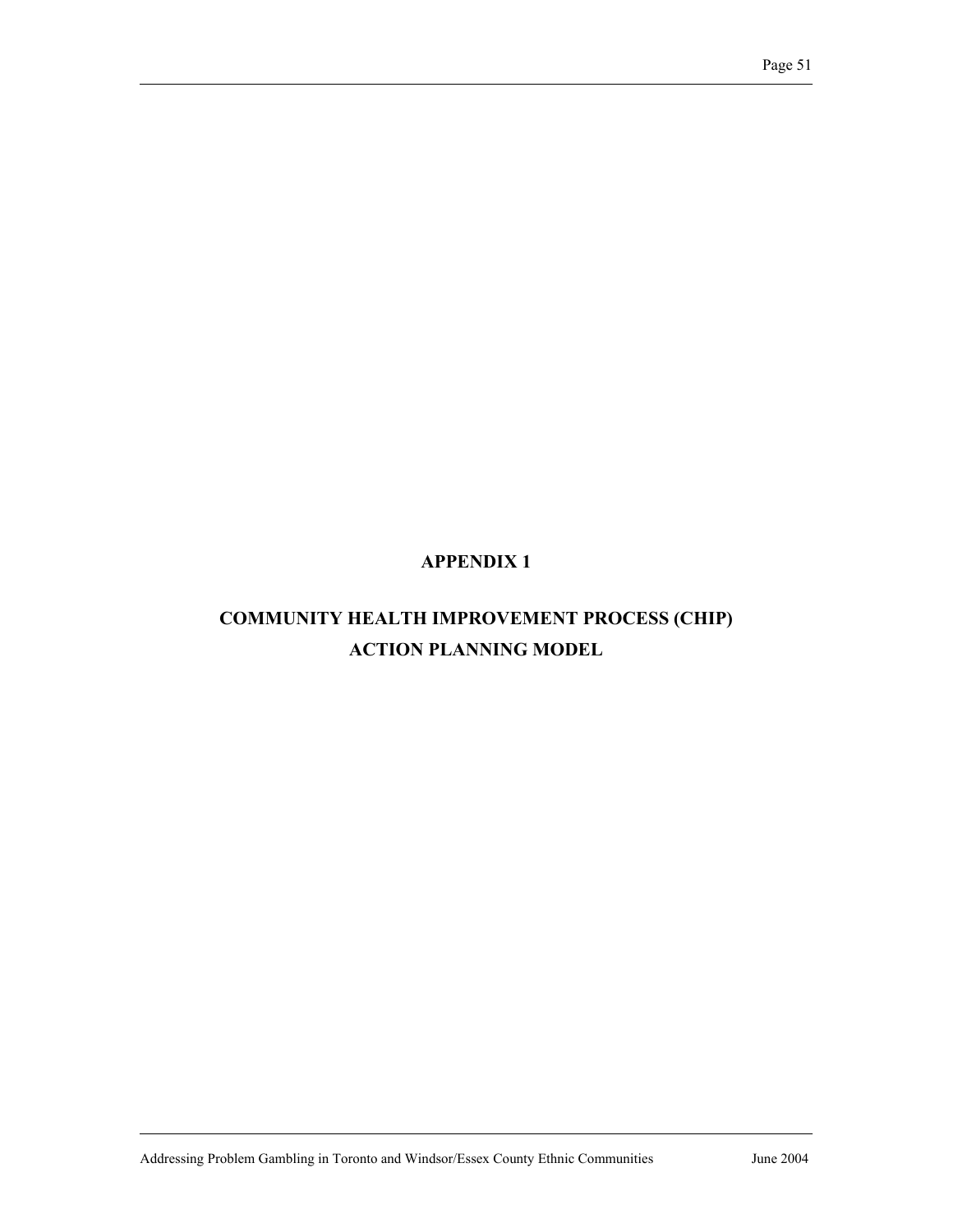

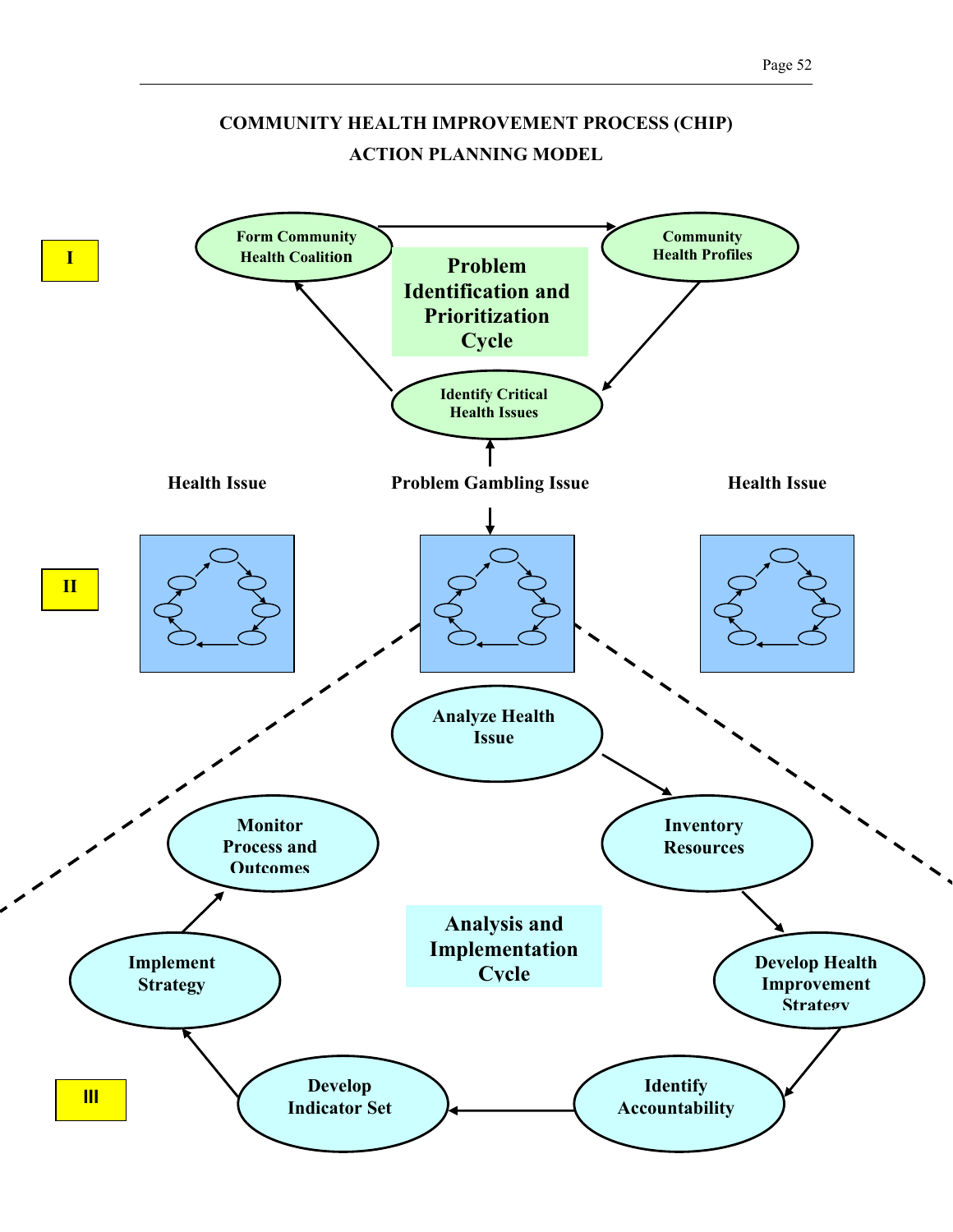#### **PROBLEM IDENTIFICATION AND PRIORITIZATION CYCLE**

## **1. Form a Community Health Coalition**

- A "**health coalition**" is an organization of **individuals** representing diverse organizations, factions, or constituencies **who agree to work together** to achieve common community health-related goals.
- "**Leadership**" is essential to both initiate and maintain a coalition.
- **Coalition roles** include:
	- obtaining and analyzing community health profiles.
	- identifying critical issues for action.
	- supporting the development of improvement strategies.
	- fostering the allocation of responsibility for health improvement efforts among community stakeholders.
	- serving as a locus of accountability for performance by those stakeholders.
- Coalition should be structured and operate in the configuration that **best suits the community**.
- Coalition partners should include a **community's major stakeholders** and accountable entities.
- The **general public** must have an opportunity to participate and **public- and private-sector entities** that may not traditionally have assumed a role in health issues must be brought to the table.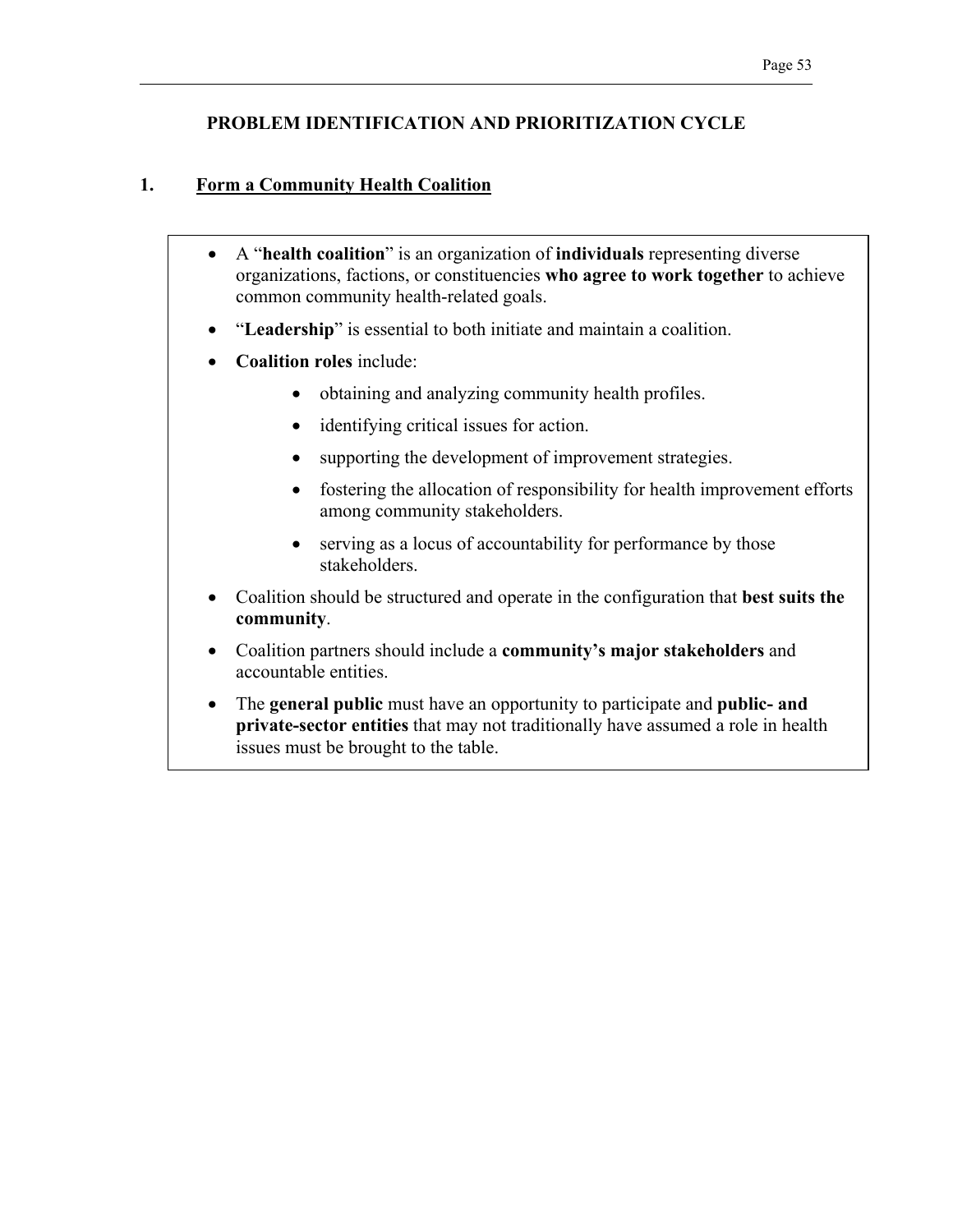## **2. Prepare and Analyse Community Health Profiles**

- A **"community health profile"** provides basic information about a community's demographic and socioeconomic characteristics and its health status and health risks.
- The **health coalition** should oversee the development and use of a health profile, but responsibility for data collection and analysis may lie with **particular coalition participants** (e.g., health departments).
- Profile updates should be produced regularly.

## **3. Identify Critical Health Issues**

- Community **"health issues"** are conditions or problems that, left unaddressed, will detract from the general health and well-being of individuals, groups and entire communities.
- Health issues should reflect the **judgment** of not only public health agencies and health care provides, but also the **broader spectrum of community stakeholders**, including the general public.
- The coalition should continuously "**scan the environment**" for health issues and involved multiple stakeholder perspectives, including the general public, in this scanning process.
- The coalition must establish a process for **prioritizing health issues**, striking a balance between (a) issues that lend themselves to quick, easily measurable success, and (b) those that require sustained effort to produce a longer-term health benefit.
- The coalition should develop, over time and as resources permit, a **"portfolio"** of health initiatives.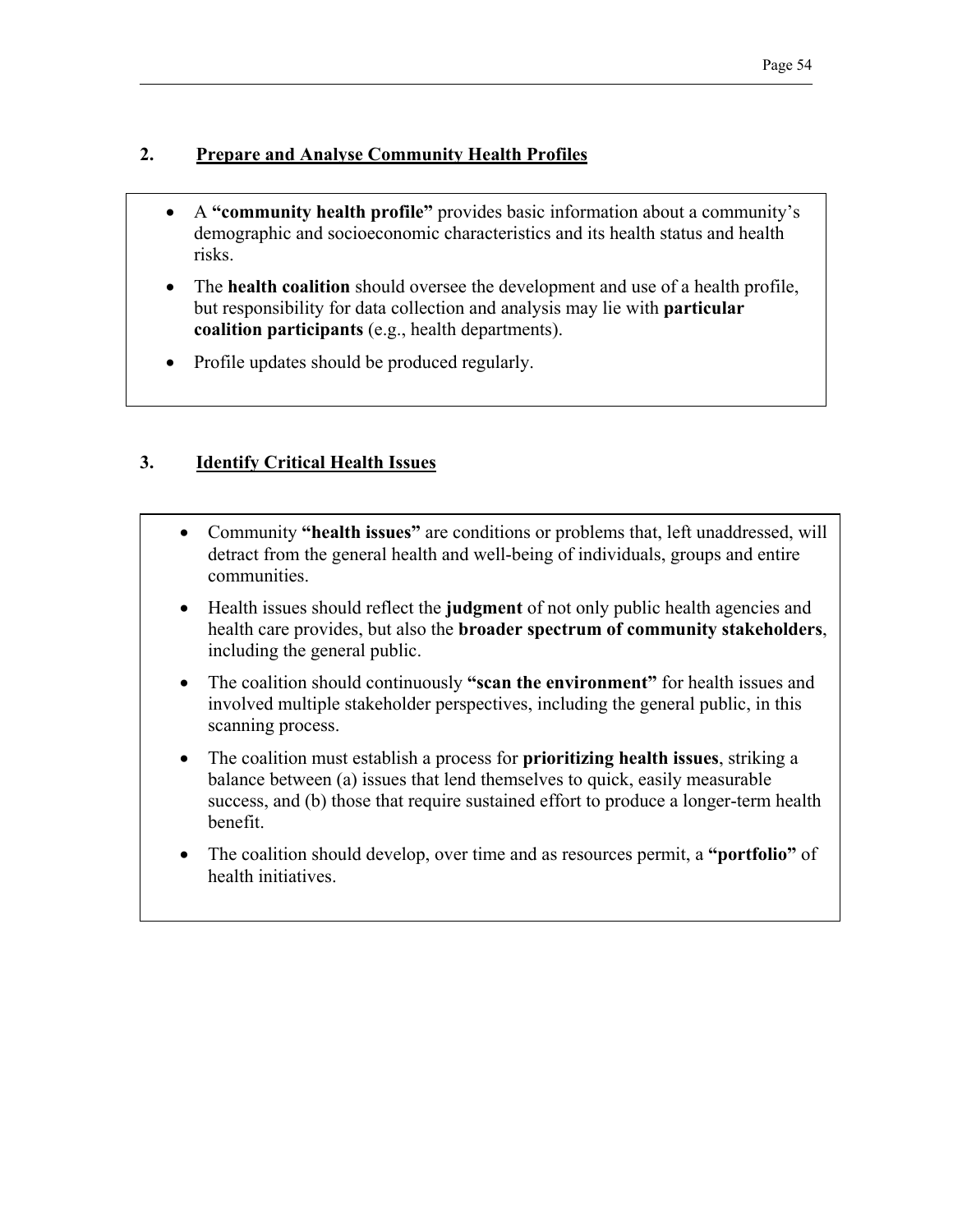## **ANALYSIS AND IMPLEMENTATION CYCLE**

## **1. Analyze the Health Issue**

- The coalition must **articulate the specific issue(s)** of concern in the community and goals for a health improvement activity.
- An analysis of the health issue should (a) examine the general underlying **causes and contributing factors**, (b) **how they operate** in that specific community, and (c) **what interventions are likely to be effective** in meeting health improvement goals.

## **2. Inventory Health Resources**

- The coalition must **inventory the resources** the community already has to apply to a health issue (e.g., organizations, influence, expertise, leaders, funding, volunteers).
- This community resource inventory should be **continuously updated**.

## **3. Develop a Health Improvement Strategy**

- A "**health improvement strategy**" should reflect how available resources could be applied most effectively to address an identified health issue.
- Several considerations should shape health improvement strategies:
	- (a) **Interim goals** for major health problems may help sustain a health improvement effort.
	- (b) The **consequences** of not taking any action should be considered.
	- (c) Priority should be given to actions for which **evidence of effectiveness** is available.
	- (d) The strategy development step should include consideration of potential **barriers to success** that may arise in trying to implement a strategy.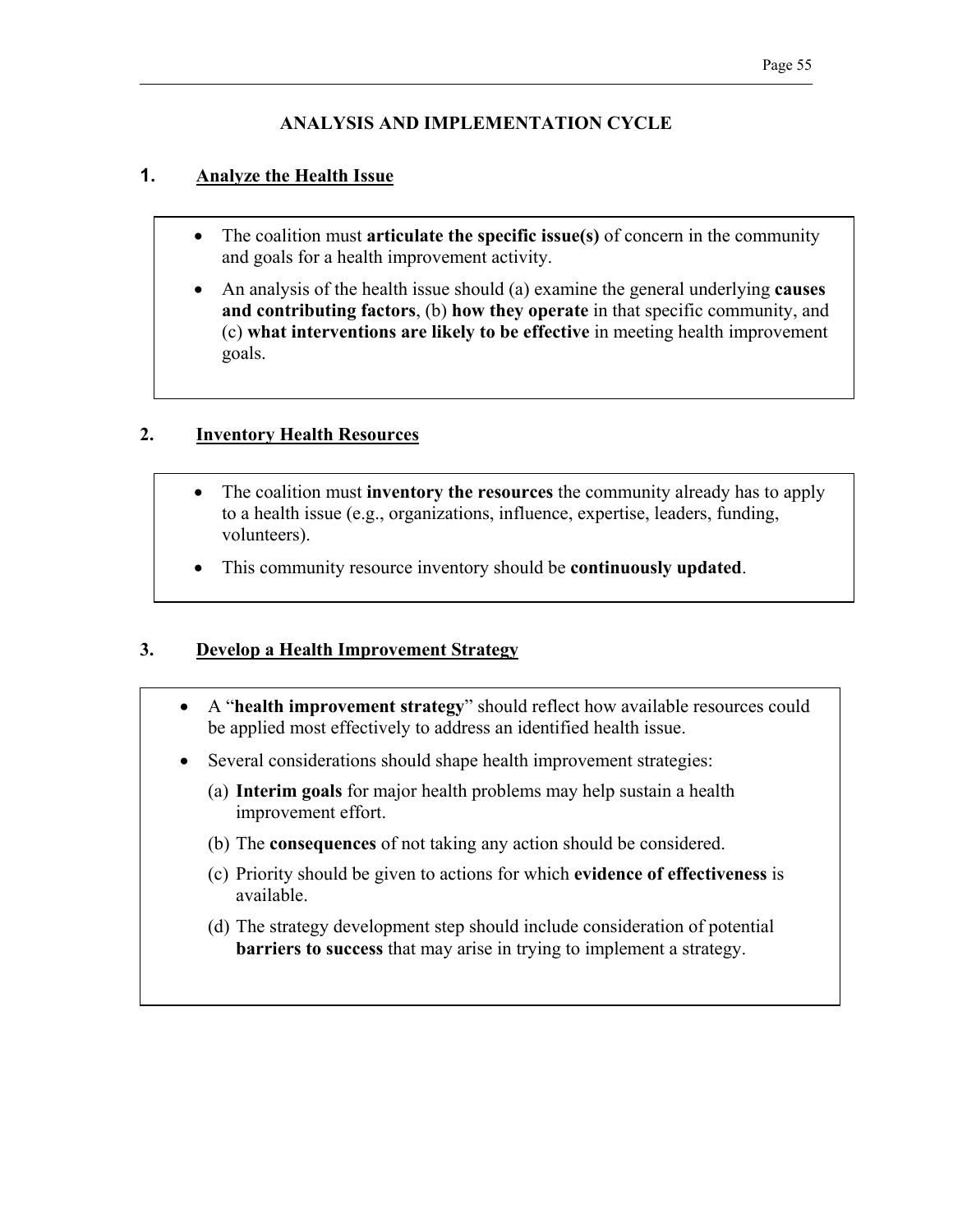#### **4. Identify Accountability**

- Specific entities must be **willing to be held accountable** for undertaking activities within an overall strategy for dealing with a health issue.
- Depending on the health issue and community stakeholders involved, different approaches may be necessary to reach agreement on who will be accountable for what:
	- (b) **Community cooperation** may be a sufficient basis for negotiating assignments of accountability.
	- (c) **Funding incentives** may make entities in the community willing to be held accountable.
	- (d) **Regulatory and legal requirements** may mandate that some entities are accountable.

## **5. Develop Performance Indicator Set**

- Accountability is operationalized through the adoption of concrete, specific **performance indicators** linked to accountable entities.
- Because health issues have many dimensions and can be addressed by various sectors in the community, **sets of indicators** are needed to assess overall performance.
	- (a) Selecting indicators requires careful consideration of how to gain insight into **progress achieved** in the health improvement process.
	- (b) A balance is necessary among indicators that reflect **short- and long-term changes** in community health.
	- (c) Communities may also want to consider **indicators of cooperation** among organizations.
	- (d) Communities will need criteria to guide the selection of **valid and reliable indicators**.